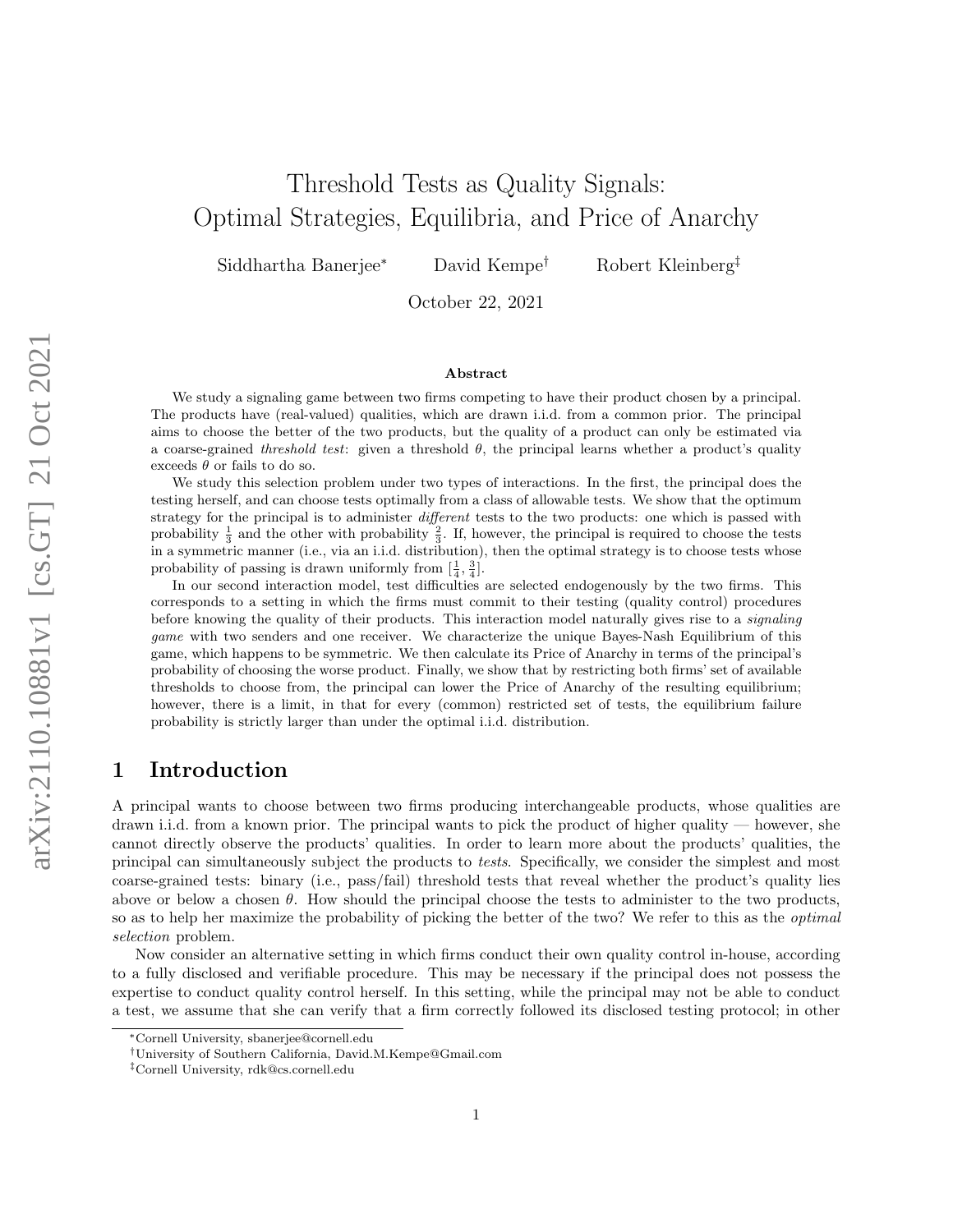words, we assume that firms inherently have the power to *commit* to a test. At the time a firm commits to a testing protocol, it will not know the exact quality of each individual product — for example, due to variations across batches and over time, or because the firm acts as an intermediary (e.g. head hunters who vet candidates for a hiring firm). Indeed, such variation is the reason testing is needed in the first place. As before, we assume that firms have independent common priors for their product qualities. How will firms choose tests in such an endogenous selection setting, if each firm wants to maximize the probability of its own product being selected? Will competition push the firms to subject themselves to very difficult tests, or will they coordinate on easy tests at equilibrium? How much worse off is the principal due to having to outsource quality control tests, rather than conducting them herself? Can she improve her probability of choosing the better product by restricting the set of tests from which the firms can choose, e.g., by prescribing standards that such tests must adhere to?

Endogenous test selection by two firms can be naturally viewed as a form of signaling; committing to a testing procedure takes the role of committing to a signaling scheme.<sup>[1](#page-1-0)</sup> Thus, our work can be construed as a natural game played between two agents whose strategies are signaling schemes from a restricted class of available schemes. This parallels several recent works on Bayesian persuasion games between multiple firms vying for customers [\(Au and Kawai](#page-29-0) [2019,](#page-29-0) [2020,](#page-29-1) [Boleslavsky et al.](#page-29-2) [2016,](#page-29-2) [Boleslavsky and Cotton](#page-29-3) [2018,](#page-29-3) [Hwang](#page-30-0) [et al.](#page-30-0) [2019\)](#page-30-0); we discuss these in detail in Section [2.](#page-4-0) Our high-level question is what the equilibria of such signaling games look like, and how much efficiency is lost (if any) by letting the agents/firms choose their own signaling scheme rather than the principal being able to control how she receives information about the state of the world.

We investigate such questions using the following simple model (see Section [3\)](#page-8-0). The two firms have products with real-valued qualities  $X, Y$  drawn randomly from a common prior with continuous cdf  $\Psi$ . The principal has at her disposal a collection of tests parametrized by a threshold  $\theta \in \mathbb{R}$  which encodes the difficulty level of each test. When a firm's product with quality X is subjected to a test with threshold  $\theta$ , the outcome reliably reveals whether  $X \geq \theta$  (the product passes the test) or  $X < \theta$  (the product fails the test). In the language of signaling, this means that we restrict to signaling schemes with binary outcomes, in which the sets mapped to each outcome are intervals.

Based on the chosen test difficulties (which are observable in both optimal and endogenous selection regimes) and their outcomes, the principal selects one of the products. Her objective is to minimize the probability of choosing the worse product, while each firm's objective is to maximize the probability of having its product chosen. We consider the following models, which endow the principal with varying degrees of control:

- <span id="page-1-1"></span>1. The principal must give both firms the same test.
- <span id="page-1-5"></span>2. The principal has full control over the difficulties  $\theta_X$ ,  $\theta_Y$  of the tests given to the two firms.
- <span id="page-1-4"></span>3. The principal specifies a distribution from which both firms draw tests in an i.i.d. manner. The restriction to identical distributions may be required to achieve ex-post fairness, compared to, for instance, randomizing which of the two firms gets which of two non-identical tests.
- <span id="page-1-2"></span>4. The firms may endogenously choose their own tests via equilibrium strategies.
- <span id="page-1-3"></span>5. The principal can restrict available tests to a set S (common to both firms), and firms endogenously choose their tests from S. Such a restriction could arise if the principal is a government agency or sufficiently powerful firm providing binding quality control guidelines.

It is clear — simply from suitable subset relationships on sets of available actions — that in terms of the principal's error probability,  $\{1,4\} \geq 5 \geq 3 \geq 2$  $\{1,4\} \geq 5 \geq 3 \geq 2$  $\{1,4\} \geq 5 \geq 3 \geq 2$  $\{1,4\} \geq 5 \geq 3 \geq 2$  $\{1,4\} \geq 5 \geq 3 \geq 2$  $\{1,4\} \geq 5 \geq 3 \geq 2$  $\{1,4\} \geq 5 \geq 3 \geq 2$  $\{1,4\} \geq 5 \geq 3 \geq 2$  $\{1,4\} \geq 5 \geq 3 \geq 2$ . Our goal is to explicitly characterize the optimal or equilibrium outcomes under these five models, thereby inferring which of the preceding comparisons are strict, as well as to quantify the increase in error probability for the principal resulting from a move to a weaker model. When comparing a model in which the principal has control with one in which the agents are allowed to choose tests according to an equilibrium strategy, this ratio exactly corresponds to the Price of Anarchy.

<span id="page-1-0"></span><sup>1</sup>This is the more common view of signaling in the economics community: a signaling scheme is interpreted as a device (physical or otherwise) that maps relevant states of the world to observable signals. Fixing a device constitutes committing to a signaling scheme. In contrast, recent works in computer science apply signaling/persuasion to scenarios such as communications where it is less clear whether the sender has the ability to commit to a mapping.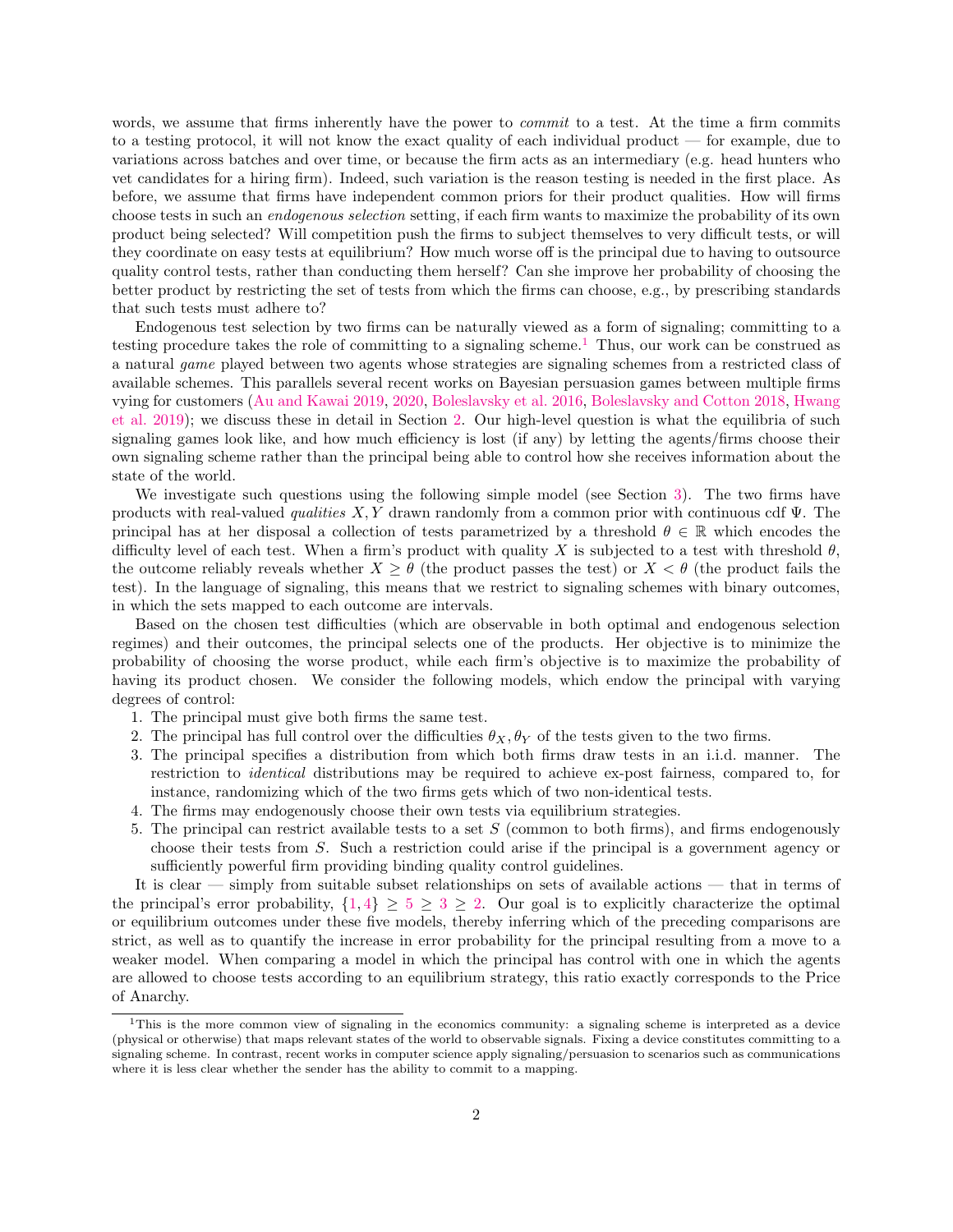### 1.1 Other Applications and Model Discussion

While we phrase our work in terms of two firms offering products, our model applies more broadly. In particular, it can be viewed as a generalization of the classic "forum shopping" model of [Lerner and Tirole](#page-30-1)  $(2006)$  to multiple firms (*property owners*, in their language).<sup>[2](#page-2-0)</sup> In this model, firms can choose an external certification agency to issue a recommendation on whether or not their product is "acceptable." There is a continuum of agencies, ranging from fully aligned with the firm's interests to fully independent. Under suitable parameters, this model precisely corresponds to being able to choose any quantile threshold for a test. While the model does not place the tests "in house," in terms of the firms' choices, it is equivalent to our model. The focus of [Lerner and Tirole](#page-30-1) [\(2006\)](#page-30-1) is on the interplay of the independence/difficulty of the agency and the owner's "concessions" — direct transfers to any user of the property, such as price reductions or additional features. As they argue, such a setup not only captures agencies certifying products, but also journals/conferences reviewing papers and similar endeavors. In addition to these applications, some of the literature on multi-sender cheap talk/Bayesian persuasion is motivated in terms of competing proposals, either to a funding agency or internal within an organization; see, e.g., [\(Boleslavsky and Cotton](#page-29-3) [2018,](#page-29-3) [Boleslavsky et al.](#page-29-2) [2016\)](#page-29-2).

Another application, aligned with the classic work of [Spence](#page-31-0) [\(1973\)](#page-31-0) and [Ostrovsky and Schwarz](#page-30-2) [\(2010\)](#page-30-2), is in the assessment of students. Here, the test is a pass/fail exam (or class) via which a student is assessed. The optimization problem may guide a teacher aiming to correctly rank the students in a class, while the endogenous test selection model roughly corresponds to students choosing the difficulty of projects to undertake or of classes to enroll in.

In the context of applications, three key assumptions in our model are worth discussing. The first is that firms are unaware of their quality when choosing tests. This power of commitment before the state of the world is revealed is the defining distinction between Bayesian Persuasion and Cheap Talk models, and is covered in depth in Section [2.](#page-4-0) As we discuss, most works on inter-firm signaling make this assumption. For example, [Lerner and Tirole](#page-30-1) [\(2006\)](#page-30-1) assume that property owners do not know users' utilities for their product.<sup>[3](#page-2-1)</sup> Similarly, [Ostrovsky and Schwarz](#page-30-2) [\(2010\)](#page-30-2) consider early contracting between students and employers, in which students at the time of negotiation only have priors on their future performance. Naturally, as with all models, this assumption is a simplification, with reality lying between full and no commitment power.

The second assumption is that tests have binary and monotone (i.e., pass/fail) outcomes; in particular, we assume that no test can be passed with quality x, but failed with quality  $x' > x$ . Restricting to monotone information structures is quite common in the literature: for recent examples, see [\(Dworczak and Martini](#page-30-3) [2019\)](#page-30-3), [\(Onuchic and Ray](#page-30-4) [2019\)](#page-30-4), and [\(Candogan](#page-29-4) [2020\)](#page-29-4) and discussions therein. Other kinds of restricted signal spaces also have significant precedent in the literature. [Dughmi et al.](#page-30-5) [\(2016\)](#page-30-5) analyze Bayesian Persuasion in which the sender is restricted in terms of the number of signals. [Boleslavsky et al.](#page-29-2) [\(2016\)](#page-29-2) assume that the state of the world is binary (the product is good or bad) and allow each sender to only send one of two signals; nevertheless, competition between senders results in complex signal distributions at equilibrium. Similarly, the certification models of [\(Gill and Sgroi](#page-30-6) [2012,](#page-30-6) [Lerner and Tirole](#page-30-1) [2006\)](#page-30-1) mostly consider binary outcomes (recommend/don't recommend). As argued in [\(Gill and Sgroi](#page-30-6) [2012\)](#page-30-6) (see, e.g., Footnote 3 in [\(Gill](#page-30-6) [and Sgroi](#page-30-6) [2012\)](#page-30-6) and the literature cited there), the main purpose of a test or evaluation is to provide a concise summary of the product. When the outcome of the evaluation must be concise, the number of possible signals that can be sent is necessarily bounded, and a binary signal is a clean and idealized way to capture such a desideratum. Monotonicity is natural to assume when signals should be interpretable by a decision maker. This justification is also borne out by the coarse-grained grading systems (pass/fail, grades A–F) typically used in education contexts. It also closely aligns with the argument made in [Sobel](#page-31-1) [\(2013\)](#page-31-1) that there is a tradeoff between accuracy and complexity of advice (i.e., signals).

The third assumption is that there are exactly two firms (for most of our results), and that their qualities are drawn i.i.d. This assumption is very standard in the study of related questions in competitive signaling; see, e.g., the in-depth discussion of [\(Li et al.](#page-30-7) [2016,](#page-30-7) [Boleslavsky and Cotton](#page-29-3) [2018,](#page-29-3) [Boleslavsky et al.](#page-29-2) [2016,](#page-29-2)

<span id="page-2-1"></span><span id="page-2-0"></span> ${}^{2}$ [Lerner and Tirole](#page-30-1) [\(2006\)](#page-30-1) do briefly discuss a multi-firm setting, but only consider one extremely limited example.

<sup>3</sup>However, we note that in addressing the same real-world scenario, [Gill and Sgroi](#page-30-6) [\(2012\)](#page-30-6) instead consider a model where the owner knows the state before choosing the certifier; see Section [2](#page-4-0) for details.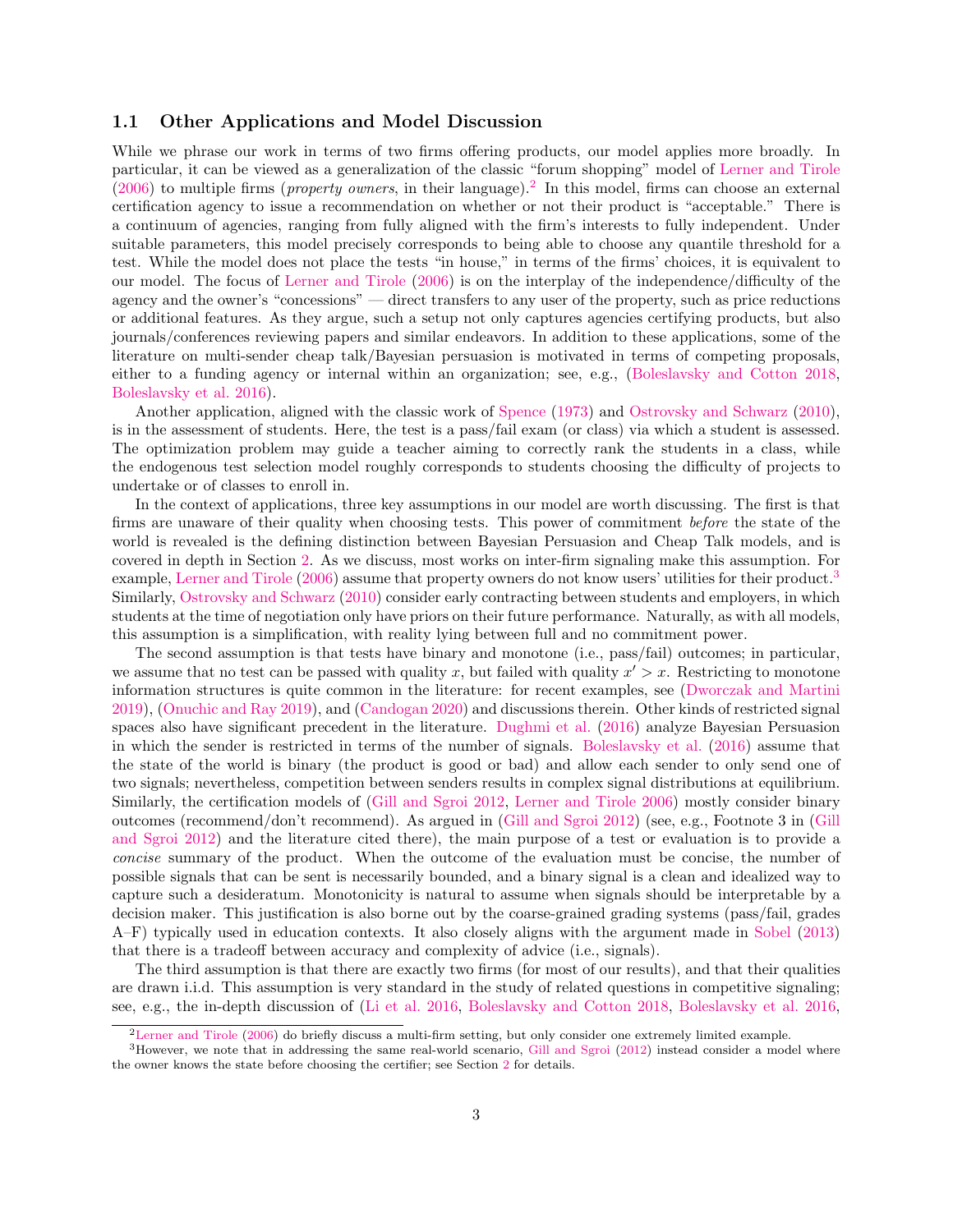[Hwang et al.](#page-30-0) [2019\)](#page-30-0) and additional related work in Section [2.](#page-4-0) We discuss the difficulties with extending the result to  $n > 2$  firms or non-identical priors in Section [8.](#page-27-0)

### 1.2 Our Results

As we elaborate in Section [3,](#page-8-0) it is equivalent — and much more convenient — to characterize tests not in terms of their thresholds, but in terms of the probability that a product will fail the test. Thus, we can view each possible test as a real number in  $[0, 1]$ ; in this case, the products' qualities can be assumed w.l.o.g. to be drawn uniformly from [0, 1].

When both firms' products have to be subjected to the same test, it is easy to see that the optimum test is the *median* test, passed with probability exactly  $\frac{1}{2}$ , which chooses the wrong product with probability  $\frac{1}{4}$ (see Section [3\)](#page-8-0). When the principal can give the firms different tests, our main result is summarized by the following theorem. (See Sections [4](#page-11-0) and [5](#page-14-0) for formal statements.)

#### Theorem 1 (Optimal Selection of Tests by Principal: Informal)

- 1. If the principal can assign arbitrary tests to the two firms, then it is optimal to give one firm a test of  $\frac{1}{3}$  and the other a test of  $\frac{2}{3}$ . This results in a probability of  $\frac{1}{6}$  of incorrect selection.
- 2. If the principal must draw i.i.d. tests for the firms, then the optimal rule draws test thresholds uniformly from the interval  $[\frac{1}{4}, \frac{3}{4}]$ . This results in a probability of  $\frac{5}{24}$  of incorrect selection.

The preceding theorem is rather surprising! Even though the firms' products have i.i.d. qualities, the principal can decrease her failure probability significantly (by 33%) by giving the firms very different tests. Analogously, a teacher trying to optimally rank students by ability should give the students different tests, even if their abilities share a common prior distribution.

For the case of endogenous test selection, the equilibrium and its probability of a mistake are characterized by the following result, stated formally and proved in Section [6:](#page-15-0)

**Theorem 2 (Equilibrium Distribution)** When firms' qualities are drawn i.i.d. uniformly from  $[0, 1]$ , and firms choose their test difficulties endogenously, there is a unique Bayes-Nash Equilibrium, which is symmetric, and consists of each firm choosing difficulty  $\theta \in [0,1]$  from the probability density function (pdf)  $f(\theta) = \frac{1}{2(\theta^2 + (1-\theta)^2)^{3/2}}.$ 

The principal's resulting probability of incorrect selection is approximately 0.23056, causing a Price of Anarchy of approximately 1.38336 compared to the optimum correlated tests and approximately 1.10653 compared to the optimum i.i.d. test distribution.

Finally, in Section [7,](#page-18-0) we allow the principal to set "guidelines" for the firms' quality control tests, by prescribing a set  $S \subseteq [0, 1]$  from which the thresholds must be drawn.

Theorem 3 (Restricted Equilibrium Distribution) When the firms' qualities are drawn i.i.d. uniformly from [0, 1], and the firms choose their test difficulties endogenously from an interval  $S = [a, b] \subseteq [0, 1]$ , there is a unique Bayes-Nash Equilibrium. This unique Bayes-Nash equilibrium is symmetric and can be explicitly characterized in closed form.

Moreover, there exist values a, b for which the resulting probability of a mistake by the principal is strictly smaller than for the interval  $[0,1]$ ; for example, for the interval  $[0,0.79]$ , the probability of a mistake is approximately 0.22975.

However, even compared to a principal restricted to i.i.d. test choices, under symmetric Bayes-Nash Equilibria, the Price of Anarchy is lower-bounded by a constant strictly larger than one: for every set  $S \subseteq [0,1]$ (not just intervals), the probability of a mistake is at least  $\frac{5}{24} + \frac{1}{82944}$ .

One interesting interpretation of the preceding theorem is that a somewhat bigger part of the problem with endogenous test selection is that firms skew too much towards harder tests. Making extremely difficult tests (the top 20%) unavailable results in a (slightly) better equilibrium probability for the principal. However, as we will see in the analysis, when restricting the interval of available tests, the equilibrium distribution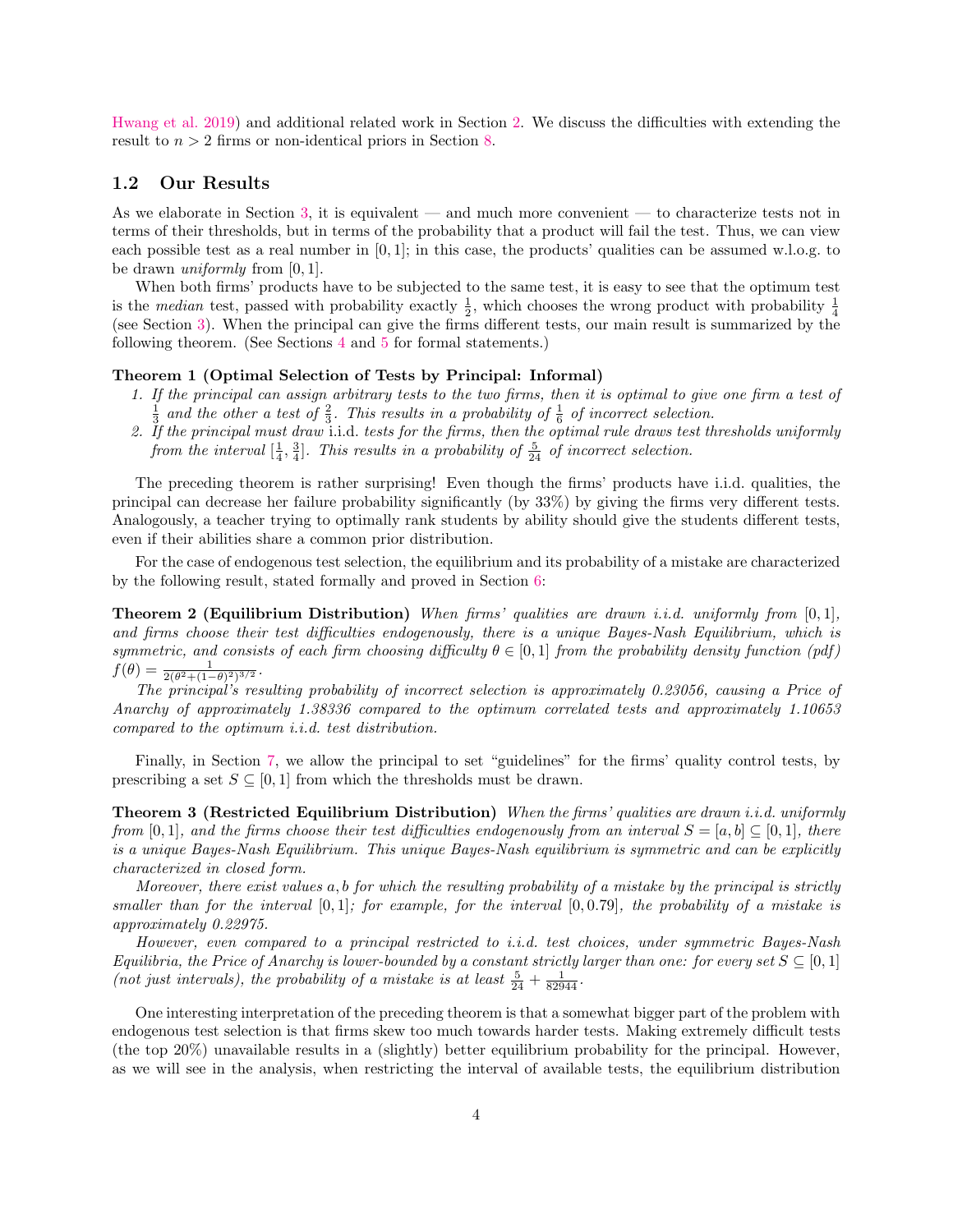has non-trivial point mass at the upper end of the interval; in other words, at equilbrium, firms will still compete by choosing difficult tests.

<span id="page-4-1"></span>A visual representation of our results is given in Fig. [1.](#page-4-1) Taken together, our theorems imply a strict separation of all five models of test selection, and notably show that the principal has a higher probability of incorrect selection when choosing the same test for both firms compared to when they choose tests endogenously.



Figure 1: The principal's failure probabilities under different models of threshold choices.

Our work raises a wealth of directions for future inquiry, discussed in detail in Section [8.](#page-27-0) Most immediate would be extensions to more than two firms and to richer signaling schemes. For an extension to multiple firms, an important point is to decide what the principal's and the firms' objectives are. One natural generalization is to have the principal still choose one (or  $k$ ) of the firms' products; this appears difficult. A "friendlier" generalization involves a principal who wants to fully rank the firms by quality (e.g., a teacher in a classroom setting), and aims to minimize the number of inversions compared to the true order. In this setting, a firm/student may try to minimize the expected number of other firms ranked ahead of it. Because the objective functions naturally decompose into pairwise objectives by linearity of expectation, our results carry over to this setting completely. The only necessary generalization is for the case of correlated tests. In fact, in Section [5,](#page-14-0) we characterize the optimal choice of tests for the principal in the presence of any number of firms.

### <span id="page-4-0"></span>2 Related Work in Depth

#### 2.1 Multi-Sender Signaling

Our equilibrium analysis can be considered as a case of multi-sender signaling to a single receiver, in which the senders are constrained to using threshold strategies to report on their (real-valued) type. There is a significant body of work on signaling models with multiple senders. Two primary dimensions along which to categorize this body of work is the extent to which the senders have commitment power, and how much of the state of the world each sender can observe. When the senders have commitment power, and do not know the state at the time they commits to a strategy, we obtain the Bayesian persuasion model of [Kamenica](#page-30-8) [and Gentzkow](#page-30-8) [\(2011\)](#page-30-8). (See also algorithmic results by [Dughmi](#page-29-5) [\(2017\)](#page-29-5), [Dughmi and Xu](#page-29-6) [\(2016\)](#page-29-6), [Hssaine and](#page-30-9) [Banerjee](#page-30-9) [\(2018\)](#page-30-9).) On the other hand, when the senders have no commitment power, the interaction is more accurately modeled as "Cheap Talk" in the sense of [Crawford and Sobel](#page-29-7) [\(1982\)](#page-29-7). The second dimension has two natural extremes: senders observe the entire state of the world, or only information relevant to their own "product." The former assumption is more relevant in the context of policy advice, while the latter applies to competition between firms. See the survey by [Sobel](#page-31-1) [\(2013\)](#page-31-1), though most of the survey is focused on a single sender, and the survey predates much of the recent literature on Bayesian Persuasion.

#### 2.1.1 Cheap Talk Models

Much of the early multi-sender literature focused on cheap talk involving multiple senders with access to the full state of the world. The primary motivation was the study of lobbying, advocacy, and outsourcing of the acquisition of expert advice. [Krishna and Morgan](#page-30-10) [\(2001\)](#page-30-10) and [Battaglini](#page-29-8) [\(2002\)](#page-29-8) showed that contrary to the classical Cheap Talk model of [Crawford and Sobel](#page-29-7) [\(1982\)](#page-29-7), when there are multiple competing senders, full revelation of the state of the world can be achieved even when the interests of the receiver and the senders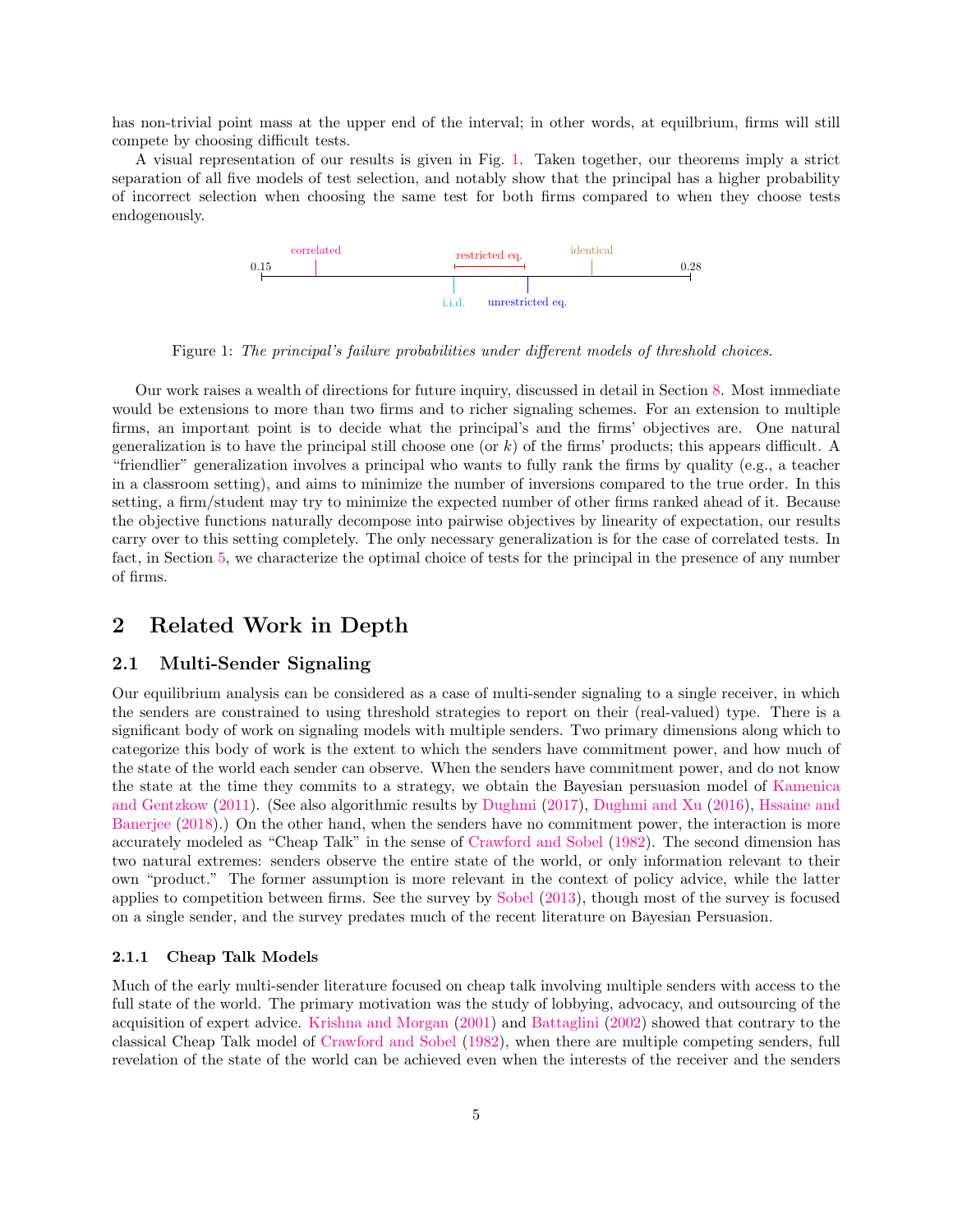are not aligned. [Matthews and Postlewaite](#page-30-11) [\(1985\)](#page-30-11) and [Milgrom and Roberts](#page-30-12) [\(1986\)](#page-30-12) studied a model in which each sender can introduce uncertainty only by specifying a set containing the actual state of the world. A skeptical receiver can always force full revelation, and [Milgrom and Roberts](#page-30-12) [\(1986\)](#page-30-12) show that in some cases, competition between senders also leads to full revelation, even when the receiver is not skeptical.

Incentives for information acquisition by multiple senders are studied by [Austen-Smith and Wright](#page-29-9) [\(1992\)](#page-29-9) and [Dewatripont and Tirole](#page-29-10) [\(1999\)](#page-29-10). Their primary focus is on when/whether it is beneficial for a principal to outsource the acquisition of information to senders who may either be exogenously biased towards one outcome, or who can be induced by the principal, via a suitable rewards structure, to advocate in favor of one outcome over the other. A different angle of incentives for information acquisition is studied by [Brocas et al.](#page-29-11) [\(2012\)](#page-29-11) and [Gul and Pesendorfer](#page-30-13) [\(2012\)](#page-30-13). In their model, each of two senders wants to convince the receiver that the state of the world matches a particular value. Each sender can pay to obtain another i.i.d. signal biased towards the true state of the world. The focus is on the implications of the tradeoff between costs for signal acquisition and welfare achieved under suitable strategies.

To the best of our knowledge, the only work on competition in a cheap talk setting is by [Li et al.](#page-30-7) [\(2016\)](#page-30-7). In their model, the two senders each have i.i.d. uniform quality in [0, 1], and can send messages to the receiver, who chooses exactly one of them. Each sender's objective is to maximize the quality of the selected sender, plus an (additive or multiplicative) bonus for having oneself selected. The main result is that, similar to the equilibrium for the single-sender Cheap Talk model [\(Crawford and Sobel](#page-29-7) [1982\)](#page-29-7), each sender still partitions [0, 1] into intervals and simply reveals the interval containing the quality. The number of intervals of the senders differs by at most 1, and each interval intersects at most two of the other sender's intervals. [Li et al.](#page-30-7) [\(2016\)](#page-30-7) use this characterization to analyze which of the multiple equilibria are best for the receiver.

#### 2.1.2 Bayesian Persuasion Models

Within the framework of Bayesian Persuasion, [Gentzkow and Kamenica](#page-30-14) [\(2017a,](#page-30-14)[b\)](#page-30-15) study a model in which the information set is Blackwell-connected, meaning that each sender can unilaterally deviate to every information state in which the receiver has more information. For practical purposes, this means that each sender has access to the full state of the world. The focus in [\(Gentzkow and Kamenica](#page-30-14) [2017a,](#page-30-14)[b\)](#page-30-15) is on showing that competition instead of collusion between the senders leads to more information being revealed to the receiver, and on analyzing the effects of additional senders and more competition. [Li and Norman](#page-30-16) [\(2019\)](#page-30-16) study similar questions in a setting where the senders commit to their strategies sequentially rather than simultaneously.

Most directly related to our work is a body of literature studying direct competition between multiple senders in a Bayesian Persuasion framework. The typical setup is that each of n (in most work,  $n = 2$ ) senders has a product or proposal whose quality is drawn from a commonly known distribution over a set (often the set {good, bad}); the realization of the quality draw is private to the sender. The principal (receiver) can choose (at most or exactly) one of the products. Each sender can choose an arbitrary information disclosure policy (i.e., Bayes-plausible signaling scheme) about his quality, and the goal is to analyze the equilibrium outcomes of this game.

[Boleslavsky and Cotton](#page-29-3) [\(2018\)](#page-29-3) study a model in which each project is either good or bad, independently and with known prior probabilities. The receiver has a "reserve expected quality" and will not accept projects whose expected quality lies below this reserve. Even though the state space is binary and the receiver has at most 3 actions (which would imply a small finite number of signals in a single-sender setting), the competitive nature results in senders choosing from among a larger number of signals. [Boleslavsky and Cotton](#page-29-3) [\(2018\)](#page-29-3) analyze the equilibria, and show that competition leads to more information disclosure compared to a case when the receiver can choose both projects. The more accurate decisions resulting from the additional information in many cases outweigh the receiver's loss of utility from being able to accept only one proposal.

[Au and Kawai](#page-29-0) [\(2019\)](#page-29-0) extend the model of [Boleslavsky and Cotton](#page-29-3) [\(2018\)](#page-29-3) to allow for positive correlations between the qualities of the projects. They identify two ways in which positive correlation can affect the senders' utilities (and hence strategies), and show that when the two senders' prior quality estimates are very different, in the limit, large correlation leads to more information disclosure.

[Au and Kawai](#page-29-1) [\(2020\)](#page-29-1) extends the analysis of [Boleslavsky and Cotton](#page-29-3) [\(2018\)](#page-29-3) to  $n > 2$  senders, and also allows for larger (though still finite) sets of qualities. [Au and Kawai](#page-29-1) [\(2020\)](#page-29-1) characterize the equilibrium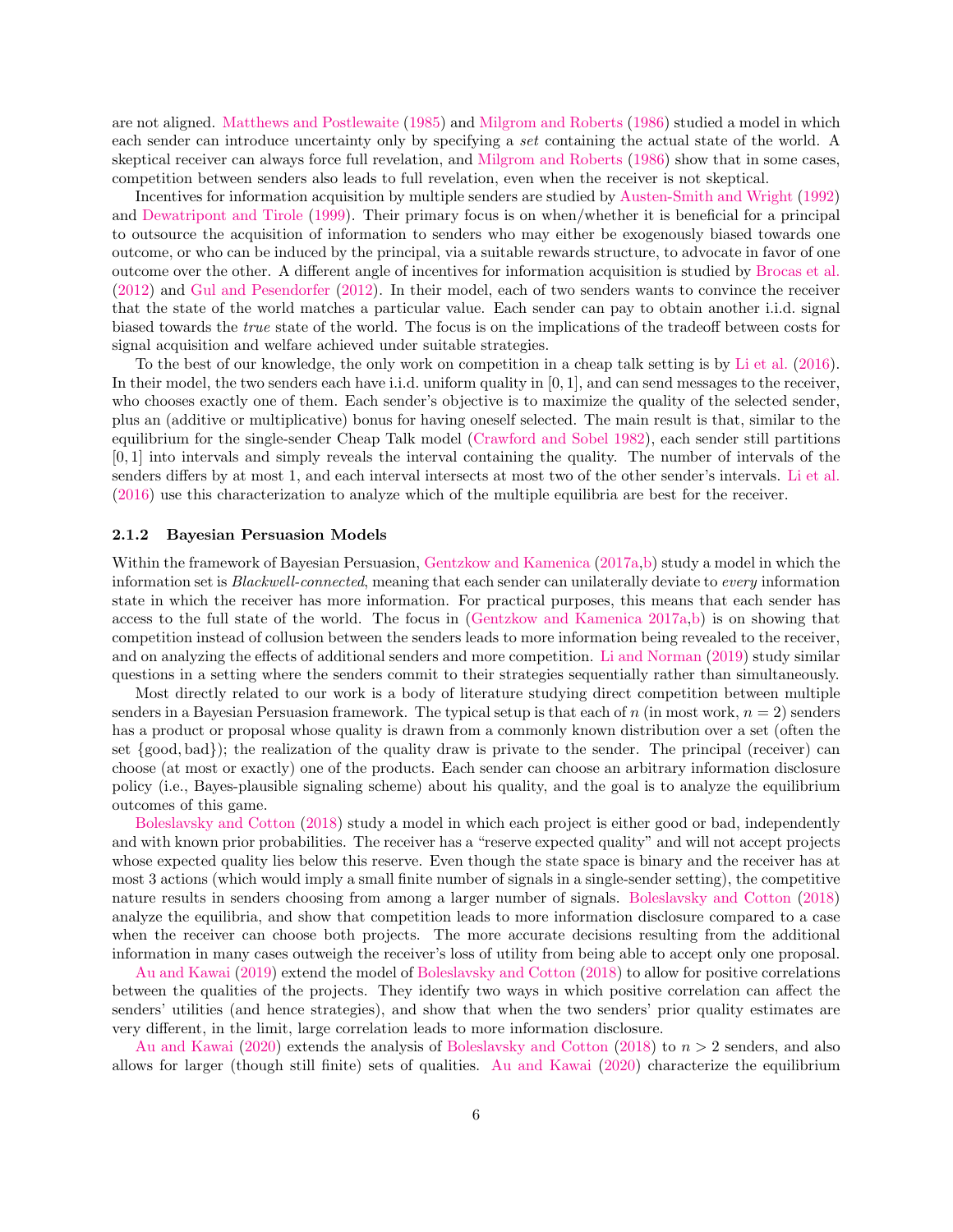distribution in terms of payoff distributions. One of the key results is that as the number of senders grows, the equilibrium in the limit is full disclosure by all senders.

[Boleslavsky et al.](#page-29-2) [\(2016\)](#page-29-2) study a model in which the agents/senders can choose investments in project success probability. The cost to the agent increases quadratically in the desired project success probability. The principal can observe the agents' investments, but not whether the projects are actually good. For the latter, the agents can commit to signaling schemes. As in our work, [Boleslavsky et al.](#page-29-2) [\(2016\)](#page-29-2) restrict the signaling schemes to map to binary outcomes. In other words, agents can commit to distributions with which they will exaggerate their projects' successes, but cannot send more differentiated fractional messages. Among the key observations in [\(Boleslavsky et al.](#page-29-2) [2016\)](#page-29-2) is the fact that the ability to exaggerate (as opposed to being forced to reveal whether projects were successful) typically leads to higher investments by the agents. Notice that similar to our work, the model of [Boleslavsky et al.](#page-29-2) [\(2016\)](#page-29-2) also involves mapping a continuous variable to a binary signal. Different from our model, however, the agents explicitly control the investment. Furthermore, the quantity that matters to the principal is the coin flip itself (i.e., whether the project was successful), whereas in our case, the continuous quality itself is what matters.

[Hwang et al.](#page-30-0) [\(2019\)](#page-30-0) study a model in which the receiver is a customer who will buy the product of exactly one of the firms/senders. The customer's values for the products are drawn i.i.d. from a commonly known distribution. In addition to the information disclosure policy (i.e., signaling scheme), firms also control their prices. The equilibrium characterization shows a strong connection to the convexity/concavity of the value distribution. It alternates intervals of full disclosure with those of uniform randomization, depending on whether the value function is concave or convex in that interval. As part of their analysis, [Hwang et al.](#page-30-0) [\(2019\)](#page-30-0) also show that for a fixed price with convex value distribution, full disclosure results.

### 2.2 Other Signaling Work

Two related papers on Bayesian persuasion with a single sender are [\(Dughmi et al.](#page-30-5) [2016,](#page-30-5) [Treust and Tomala](#page-31-2) [2019\)](#page-31-2); both are among the few papers which explicitly impose communication constraints on the sender. [Dughmi et al.](#page-30-5) [\(2016\)](#page-30-5) restrict the number of signals that the sender may use, and study both welfare and algorithmic implications of such restrictions. Much of the focus is on a model of price discrimination by a seller who is informed by the sender about the buyer's type. [Dughmi et al.](#page-30-5) [\(2016\)](#page-30-5) also show that in general, the best signaling strategy with limited signals is NP-hard to approximate to within any constant. [Treust](#page-31-2) [and Tomala](#page-31-2) [\(2019\)](#page-31-2) study a Bayesian persuasion game that is repeated many times, where communication takes place over a limited and noisy information channel. The focus of the analysis is on the loss of sender utility arising because of the limited communication.

The notion of receivers taking a test to determine their unknown quality is also considered in a very different context by [\(Hssaine and Banerjee](#page-30-9) [2018\)](#page-30-9). They study the selective disclosure of such scores in a multi-receiver Bayesian signaling setting, where the principal aims to influence the formation of teams among the receivers. The motivation in that work arises from semi-collaborative competitions such as formation of homework groups or teams for online coding challenges and crowdsourcing competitions. The main assumption is that when participating in any such competition, an agent may not fully know his skill level; however, the principal can determine the skill level via an entrance test whose scores are visible only to her. The principal can then exploit this information asymmetry to manipulate the agents' posteriors in order to make them form more diverse teams.

Several papers discuss somewhat less standard models of signaling product quality. [Hoffmann et al.](#page-30-17) [\(2020\)](#page-30-17) consider a model in which the utility of each sender's product to the receiver is the sum of two i.i.d. terms, and each sender must disclose exactly one of these terms. The sender can choose whether to disclose a random term or the higher of the two, and the analysis distinguishes whether the receiver is aware of the senders' strategies. [Hoffmann et al.](#page-30-17) [\(2020\)](#page-30-17) consider this as a simple model of information collection for targeted advertising, and study whether the required data collection and targeted advertising (with or without the consumer's knowledge) is in the consumer's interest. When senders cannot commit to their strategy, the unique equilibrium (which also maximizes the consumer's utility) involves each sender revealing the higher of the two terms. When the senders can commit to revealing a random term, then revelation of the higher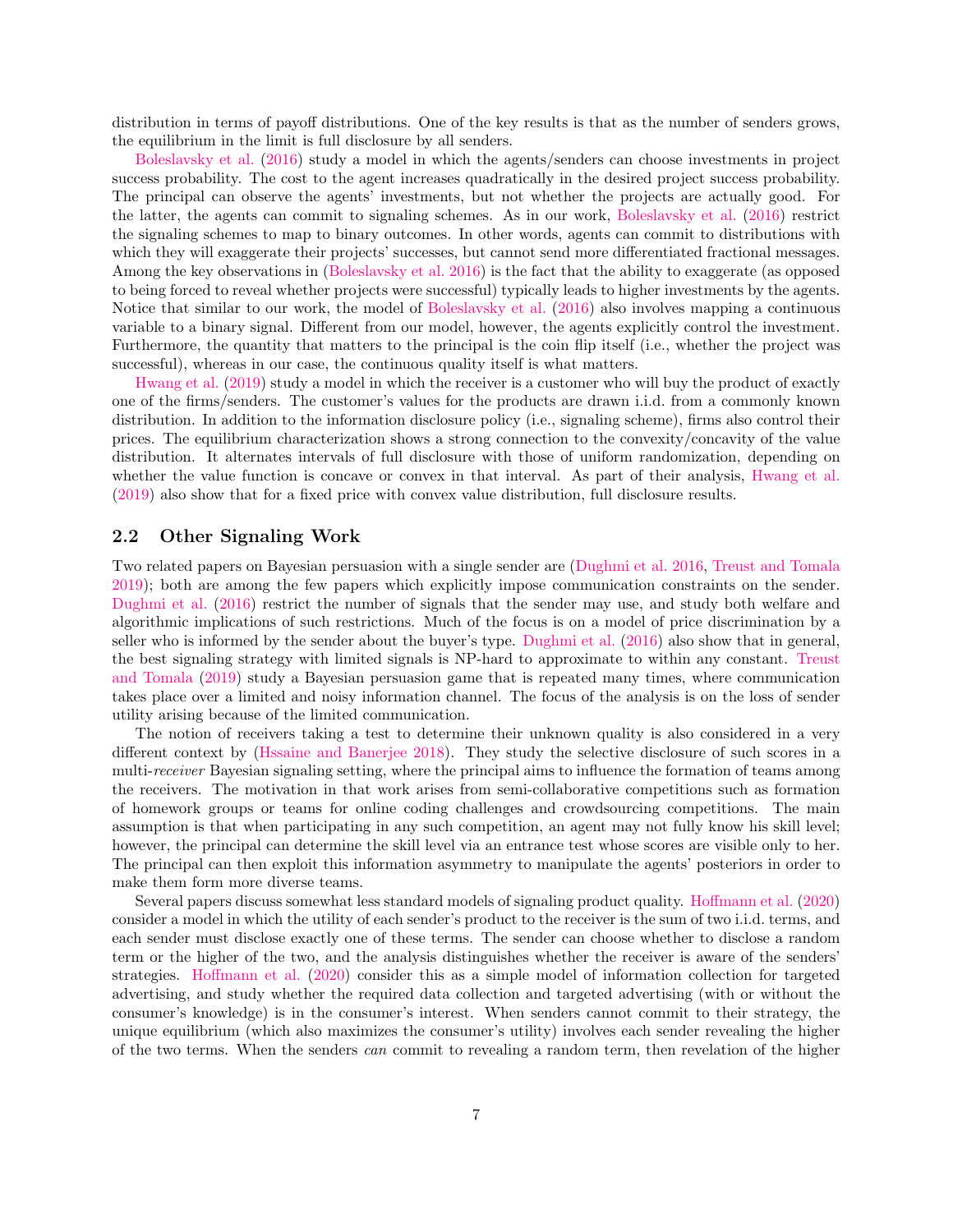term by all senders becomes the unique equilibrium as the number of senders grows large, but may not be an equilibrium for few senders.

[Libgober](#page-30-18) [\(2018,](#page-30-18) Chapter 3) studies a model in which each of n agents has a set of candidate projects, whose utilities in case of success or failure are commonly known. Agents privately observe the success probabilities of their projects, and communicate information to the principal, who chooses an agent and a project to pursue. The focus in [\(Libgober](#page-30-18) [2018\)](#page-30-18) is on simpler strategy spaces, in which each agent selects only one of the projects to propose to the principal, rather than revealing information about all probabilities.

A different model of delegated project selection was analyzed by [Kleinberg and Kleinberg](#page-30-19) [\(2018\)](#page-30-19), who considered a single agent sampling n candidate projects and choosing to propose one to a principal, who may or may not choose to accept the proposal. The agent's and principal's utilities for a project may differ, and the focus in [\(Kleinberg and Kleinberg](#page-30-19) [2018\)](#page-30-19) is on designing mechanisms whose equilibrium outcome for the principal is approximately as good as if the agent's and principal's utilities were identical. Unlike in the model we study here, the model in [\(Kleinberg and Kleinberg](#page-30-19) [2018\)](#page-30-19) assumes that both the agent and the principal can directly assess the utility of a proposed project; the information asymmetry comes from the fact that the agent evaluates  $n$  candidate projects, but the principal only evaluates the project the agent proposes.

In its focus on signals with binary outcomes, our work also closely relates to the literature on external certification, in particular the work of [Lerner and Tirole](#page-30-1) [\(2006\)](#page-30-1). Their model, while phrased differently, is mathematically equivalent to the following: a property owner has a property<sup>[4](#page-7-0)</sup> of unknown value drawn from a commonly known distribution. The owner can choose a certifier<sup>[5](#page-7-1)</sup> who will verify whether the value lies above or below a threshold — the assumption is that for each  $\alpha$ , there is a certifier with threshold exactly  $\alpha$ . Conditioned on the outcome, users will buy the property if the conditional expected value lies above a known reserve. An important additional feature in [\(Lerner and Tirole](#page-30-1) [2006\)](#page-30-1) is the ability of the owner to directly transfer utility to users buying the property in the form of "concessions"<sup>[6](#page-7-2)</sup>, and the primary focus of [Lerner and Tirole](#page-30-1) [\(2006\)](#page-30-1) is a study of the interplay between the selection of certifier and the resulting concessions. Without concessions, the model of [Lerner and Tirole](#page-30-1) [\(2006\)](#page-30-1) directly corresponds to our model of endogenous test selection for a single firm. [Lerner and Tirole](#page-30-1) [\(2006\)](#page-30-1) also briefly discuss an extension to multiple property owners, but only consider one very specific example. Our work can be considered a more general treatment of the 2-owner setting without a reserve utility, in which users simply want to select the better of the two properties.

[Gill and Sgroi](#page-30-20) [\(2008,](#page-30-20) [2012\)](#page-30-6) also study a model of certification and its impact on product acceptance. In their model, the state of the world (product quality) is binary (high or low). Furthermore, the owner is aware of the state of the world before choosing a certifier, and needs the external certifier because he cannot credibly transmit the state himself. Certifiers have different (and known) accuracies and difficulties, and the focus is on how various model parameters affect the choice of certifier and related actions. In [\(Gill and](#page-30-20) [Sgroi](#page-30-20) [2008\)](#page-30-20), the owner aims to maximize the probability of a herding cascade on his product (when agents observe each others' decisions). [\(Gill and Sgroi](#page-30-6) [2012\)](#page-30-6) instead focuses on the interplay between the choice of a certifier and adjustments to the price after the certifier's assessment is publicly revealed. However, neither of [\(Gill and Sgroi](#page-30-20) [2008,](#page-30-20) [2012\)](#page-30-6) study a multi-owner scenario and the resulting competition.

Finally, [Ostrovsky and Schwarz](#page-30-2) [\(2010\)](#page-30-2) study a multi-sender multi-receiver signaling game between schools and employers. Schools have students whose abilities are drawn independently from known distributions, and can signal to employers (via the students' transcripts) how good a student is. Each school's objective is to maximize the expected desirability of the students' employment, while each employer aims to maximize the ability of the student hired. [Ostrovsky and Schwarz](#page-30-2) [\(2010\)](#page-30-2) show that typically, at equilibrium, schools will withhold some information. Much of the subsequent focus is on the investigation of early contracting, involving students signing employment contracts before their full transcript is known; [Ostrovsky and Schwarz](#page-30-2) [\(2010\)](#page-30-2) show that early contracting will not occur if schools disclose the equilibrium amount of information about their students, but can occur otherwise.

<span id="page-7-0"></span><sup>4</sup> such as a product, research proposal, or scientific paper

<span id="page-7-1"></span><sup>5</sup> such as a standards agency or journal

<span id="page-7-2"></span><sup>6</sup> such as price reductions, additional features, or added figures or results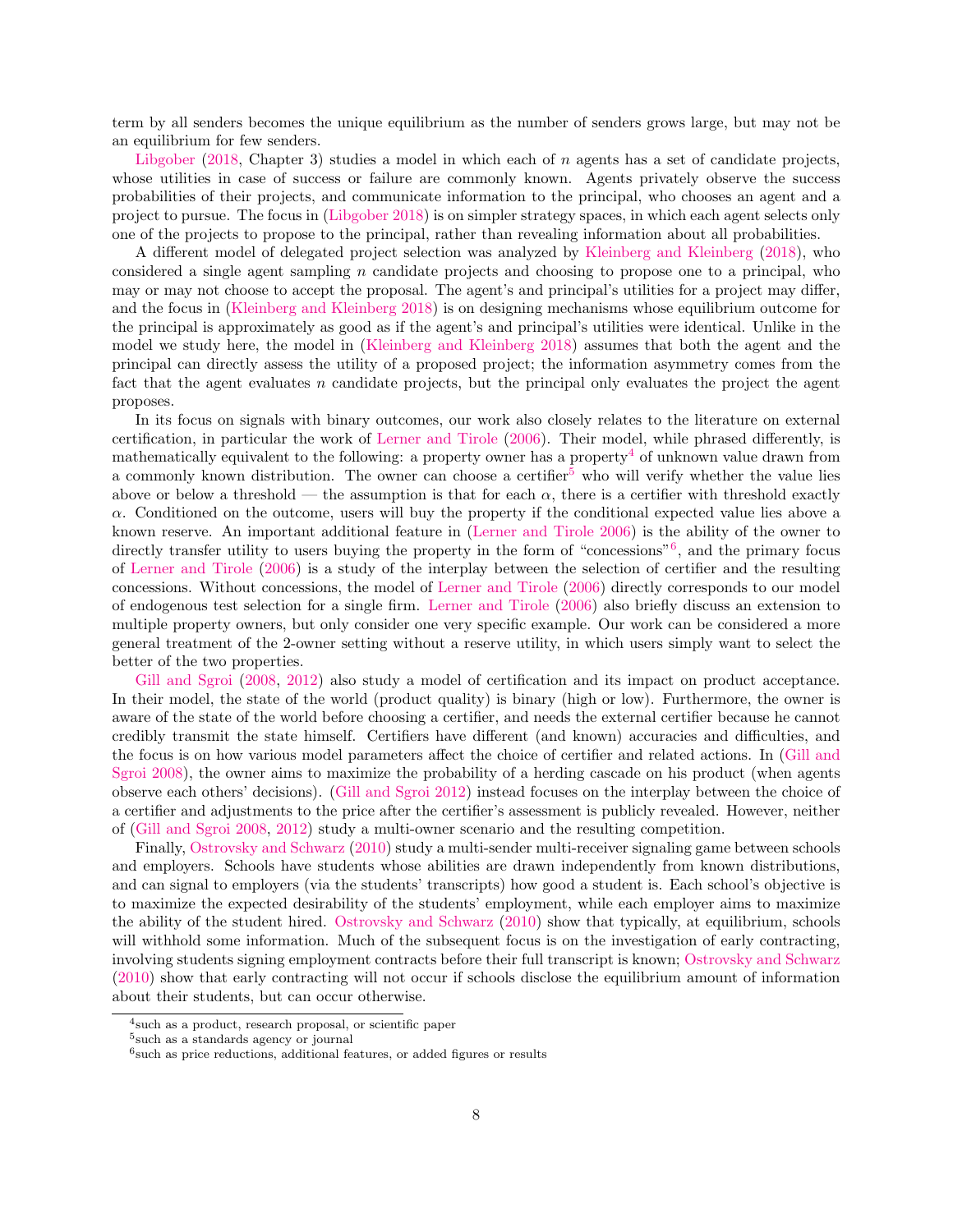### 2.3 Algorithmic Considerations for Ranking from Limited Data

Apart from the related literature in economics and game theory, our study of optimal selection of tests also relates to a large algorithmic literature on ranking and selection based on limited information. This is a core topic in data mining and Bayesian optimization, with a vast body of work; we briefly outline some ideas in this space which are closely related to our algorithmic approaches.

The most directly related topic in the data mining literature is that of *learning-to-rank*, which refers to a general framework of constructing probabilistic ranking models for a set of objects, training these based on data, and then using them to sort new objects according to their degrees of relevance, preference, or importance. The classical model here is the ELO ranking; a more popular modern system is the TrueSkill system of [Herbrich et al.](#page-30-21) [\(2006\)](#page-30-21), which is used by Microsoft and others for ranking online gamers. [Liu](#page-30-22) [et al.](#page-30-22) [\(2009\)](#page-30-22) provide an overview of this and related approaches to learning-to-rank, and their applications in information retrieval.

Learning-to-rank systems can further be subdivided into pointwise, pairwise and global ranking systems; in this context, our approach bears similarities with information-theoretic variants of ranking based on pairwise comparison tests [\(Jamieson and Nowak](#page-30-23) [2011,](#page-30-23) [Negahban et al.](#page-30-24) [2017\)](#page-30-24). The main idea in these works is to consider obtaining noisy signals of pairwise comparisons between sets of items with a true underlying ordering, where the noise in each signal depends on the distance between the two underlying items. Another related field which looks at similar models and questions regarding ranking under probabilistic models is that of social choice. Here again, our work has close connections to studies of statistical [\(Shah and Wainwright](#page-31-3) [2017,](#page-31-3) [Conitzer et al.](#page-29-12) [2006\)](#page-29-12) and computational [\(Betzler et al.](#page-29-13) [2009,](#page-29-13) [Kenyon-Mathieu and Schudy](#page-30-25) [2007\)](#page-30-25) properties of different ranking algorithms used in social choice theory. The main difference in our treatment, however, is that we are able to design the tests we use for ranking, and also consider strategic aspects in agents choosing which tests to use (which then motivates considering rank aggregation through the lens of a signaling game).

With regards to the idea of endogenous selection games in ranking, our work shares commonalities with work of [Altman and Tennenholtz](#page-29-14) [\(2007,](#page-29-14) [2010\)](#page-29-15) on incentives in ranking systems. The main focus of these works is to obtain an axiomatic characterization of ranking systems under which agents are incentivized to reveal their true skill levels. The crucial difference here is that agents are aware of their own skills, in contrast to our setting, where agents must take a test to discover their true skill.

Finally, the rise of collaborative platforms and MOOCs has led to a recent upsurge of interest in the use of testing for selecting teams. In this context, [Kleinberg and Raghu](#page-30-26) [\(2018\)](#page-30-26) look at the question of how test scores of multiple agents can be used to form teams whose output depends on a complex functiof of agents' joint utility profiles. On the other hand, [Johari et al.](#page-30-27) [\(2018\)](#page-30-27) consider in some sense a dual question wherein a principal observes the scores of different teams, with each score being a complex function of the utility profile of the agents in a team, and must use this to try and rank the agents. The focus in these works has primarily been on the computational challenges of learning rankings and/or forming teams based on such scores, in contrast to our focus on the strategic aspects in such settings.

## <span id="page-8-0"></span>3 Model and Preliminaries

### 3.1 Qualities, Tests and Selection

We consider a setting in which a principal wants to pick the better of the products provided by two firms X and Y. We will equivalently refer to this process as *selecting* or *choosing* a firm or *ranking* the firms. The two firms' products have i.i.d. qualities X, Y drawn from a common prior distribution with continuous  $\text{cdf}^7$  $\text{cdf}^7$  $\Psi$  on R. Abusing notation, we use X, Y to refer both to the firms themselves and their products' (random) qualities.

<span id="page-8-1"></span><sup>&</sup>lt;sup>7</sup>We adopt the convention that the cumulative distribution function (cdf) of a probability measure on  $\mathbb R$  is defined by setting  $F(x)$  to be the measure of the set  $(-\infty, x]$  under the distribution.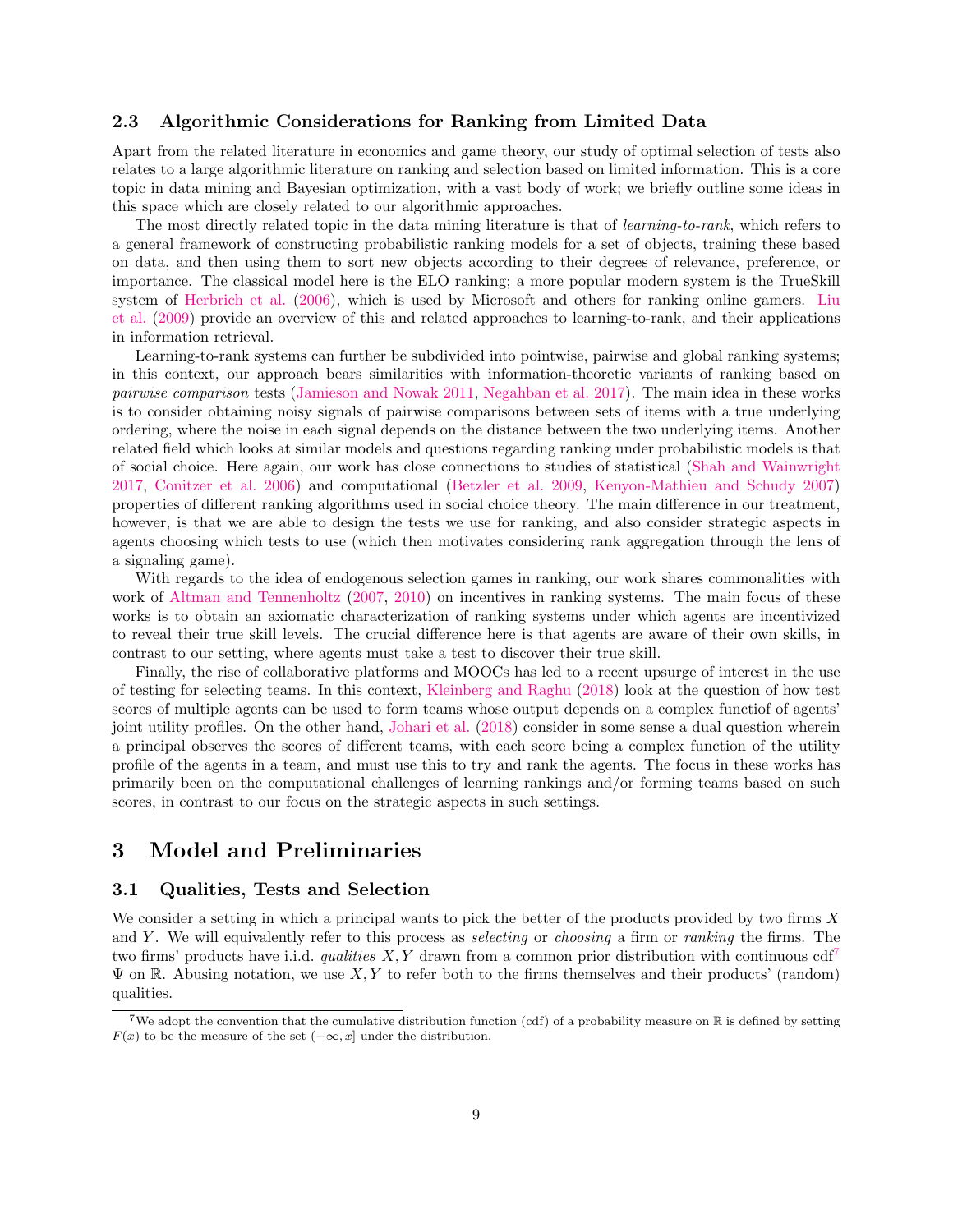Information about the products' qualities is revealed by means of *binary threshold tests* (henceforth simply tests) administered to the products. More specifically, a test is completely characterized by a threshold  $\theta \in \mathbb{R}$ . A product of quality X subjected to a test with threshold  $\theta$  passes if and only if  $X > \theta$ ; otherwise, we say that the product fails the test  $\theta$ . To avoid unnecessary clutter in writing, we also refer to the firm X or Y as passing or failing the test (instead of its product). The larger  $\theta$ , the less likely a product is to pass the test, so we can naturally think of  $\theta$  as the *difficulty* of the test. When a product is subjected to a test, the outcome (pass or fail) is revealed to everyone, but no additional information can be inferred about the product. This model is mathematically equivalent to the certification model of [Lerner and Tirole](#page-30-1) [\(2006\)](#page-30-1).

The principal's goal is to minimize the probability of selecting the product of lower quality. We refer to this as an *incorrect selection*, or as an *error* by the principal, or — by analogy with ranking — as an inversion. Formally, consider a rule  $\mathcal T$  for assigning tests to firms and selecting a firm based on the tests' outcome. We define  $I(\mathcal{T}) := \mathbb{1}[\mathcal{T}]$  chooses the wrong firm as the indicator of  $\mathcal{T}$  inverting the ranking. Note that  $I(\mathcal{T})$  is a random variable, with randomness arising from: (1)  $\mathcal{T}$ 's selection of test thresholds, (2) the firms' products' random qualities, and (3) possibly randomized aggregation of test outcomes. The principal's goal is to choose  $\mathcal T$  so as to minimize  $\mathbb E[I(\mathcal T)].$ 

Given a firm's test result, the principal can form a posterior belief of its product's quality. The posterior expected quality of a product passing threshold test  $\theta$  is  $\mathbb{E}_{X\sim\Psi}[X \mid X \geq \theta]$ , while the posterior expected quality of a product failing it is  $\mathbb{E}_{X\sim\Psi}[X \mid X \leq \theta]$ . Observe that for any product quality cdf  $\Psi$ , we have that  $\mathbb{E}_{X\sim\Psi}[X \mid X < \theta]$  and  $\mathbb{E}_{X\sim\Psi}[X \mid X \geq \theta]$  are monotone non-decreasing in  $\theta$ , and strictly increasing for  $\theta$  in the support of  $\Psi$ . Furthermore

$$
\mathbb{E}_{X \sim \Psi}[X \mid X < \theta] \leq \mathbb{E}_{X \sim \Psi}[X] \leq \mathbb{E}_{X \sim \Psi}[X \mid X \geq \theta],
$$

and both inequalities are strict if  $\theta$  is in the support of  $\Psi$ . Because both products' qualities are drawn from the same distribution, these observations imply the following proposition.

<span id="page-9-0"></span>**Proposition 1** Let  $\theta_X > \theta_Y$  be the thresholds of the tests to be applied to the products of firms X,Y. Assume that both  $\theta_X, \theta_Y$  lie in the support of  $\Psi$ .

- 1. If both firms' products pass their tests, or both fail their tests, then the principal minimizes the probability of an inversion by selecting X.
- 2. If exactly one of the products of X, Y passes its test, then the principal minimizes the probability of an inversion by selecting the firm that passed.

Proposition [1](#page-9-0) characterizes a rational principal's choice (once test outcomes have been revealed) almost completely. To complete the description, we assume that when there is a tie, the principal picks one of the firms uniformly at random. We will refer to this case as a coin flip, and say that X (or Y) wins/loses the coin flip. As an illustration, consider the following example:

Example 1 (The Median Test) Suppose that both firms' products have i.i.d. quality levels  $X, Y \sim$ Uniform[0, 1] (i.e., drawn uniformly over [0, 1]). A natural test is the median test  $\mathcal{T}_{\text{median}}$ , under which both products are subjected to a test with  $\theta = \frac{1}{2}$ . A product's posterior expected quality upon passing is  $\mathbb{E}[X \mid X \geq 1/2] = 3/4$ , and upon failing  $\mathbb{E}[X \mid X \leq 1/2] = 1/4$ . Now w.l.o.g. suppose that the two firms products have qualities  $X < Y$ . If  $X \leq \frac{1}{2} < Y$ , then Y passes and X fails, and the principal ranks them correctly. However, if  $Y \leq \frac{1}{2}$ , then both fail, and if  $X > \frac{1}{2}$ , then both pass. In either case, a coin flip is required, and the principal chooses correctly only with probability  $\frac{1}{2}$ . Thus, the median test achieves  $\mathbb{E}\left[I(\mathcal{T}_{\text{median}})\right] = \frac{1}{4}.$ 

More generally, if the principal gives the same test  $\theta$  to both agents, then an inversion happens if: (1) either both  $X, Y \ge \theta$  or both  $X, Y < \theta$ , and (2) the coin flip determines the wrong winner. Thus, the probability of an inversion is  $\frac{1}{2}(\theta^2 + (1 - \theta)^2)$ . This is minimized at  $\theta = \frac{1}{2}$ , showing that the median test is optimal for the principal if she must give the same test to both agents.

Given complete control over the choice of testing rule  $\mathcal{T}$ , the principal's goal is to choose the rule that minimizes  $\mathbb{E}[I(\mathcal{T})]$ . This could be a single threshold for both firms (as with the median test); a distribution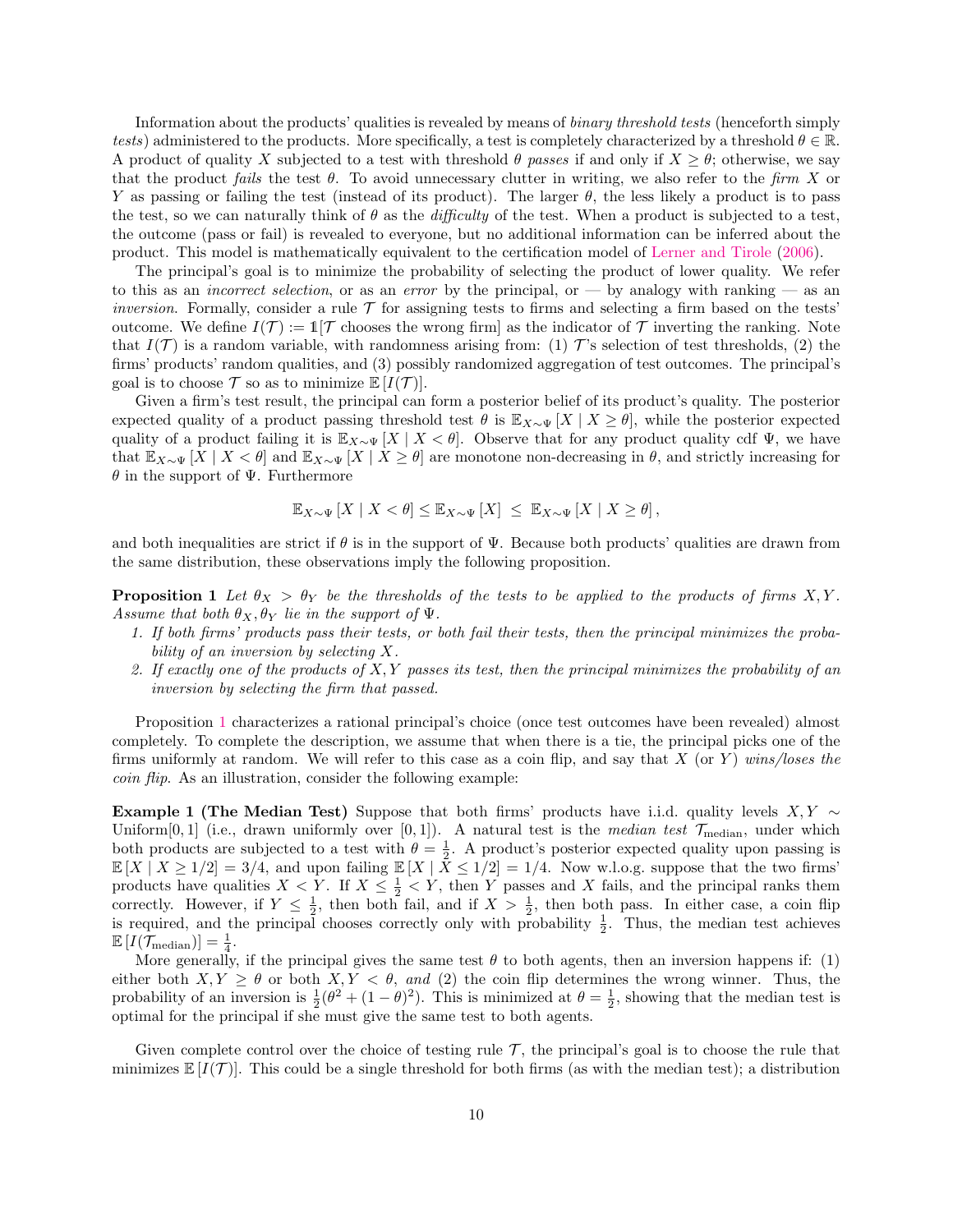G over R such that, for each firm, the principal draws an i.i.d. threshold  $\theta \sim G$ ; or, most generally, a joint distribution G over the thresholds for both firms. The optimal i.i.d. threshold distribution and the optimal joint distribution are the subjects of Sections [4](#page-11-0) and [5.](#page-14-0)

#### <span id="page-10-3"></span>3.2 Endogenous Test Selection and Quantile Thresholds

In many settings, firms may be better equipped than the principal to perform quality control tests in house. <sup>[8](#page-10-0)</sup> In these cases, the firms will typically commit to a verifiable quality control procedure for their products. The principal gets to observe (only) the threshold  $\theta$  and the outcome of the test. In other words, both firms commit to a signaling scheme about their products' qualities, where the space of signaling schemes is restricted to a binary signal space and threshold functions.

Each firm's goal is to maximize its probability of being selected, or — equivalently — of being ranked ahead of the other firm. Due to the competitive nature of the game, the appropriate solution concept (which we will study) is a Bayes-Nash Equilibrium. We refer to this setting as endogenous test selection. Because the firms are a priori symmetric, in any equilibrium, each firm's product must be selected with probability  $\frac{1}{2}$ .

In a further generalization, note that the principal may be able to rule out some types of tests. In other words, in a more general model, the principal may specify a closed set S and restrict the firms to selecting test thresholds  $\theta \in S$  only. We will be primarily interested in the case when S is an interval, but also consider more general closed sets S.

Before continuing, we note that since the utilities of both the principal and the firms depend only on rankings and not actual qualities, it is convenient to work in the quantile space  $[0, 1]$  rather than the quality space R. To do this, note that for any quality  $X \sim \Psi$ , its corresponding (random) quantile  $\Psi(X)$  is distributed uniformly in [0, 1]. Now, suppose that firm X chooses (or is assigned) a threshold  $\sigma \in \mathbb{R}$  for its test; we can equivalently view this as the firm picking a threshold quantile  $\theta = \Psi(\sigma) \in [0, 1]$ . Note that a product with quality  $X \sim \Psi$  passes a test with threshold quantile  $\theta$  with probability 1 –  $\theta$ ; moreover, a threshold quantile  $\theta \in [0,1]$  corresponds to a threshold  $\sigma = \Psi^{-1}(\theta)$  in the quality space, where  $\Psi^{-1}(x) \triangleq \inf \{y \in \mathbb{R} \mid \Psi(y) \geq x\}$ is the generalized inverse function associated with the cdf Ψ. Thus, w.l.o.g., we henceforth focus on product qualities drawn from  $\Psi \sim$  Uniform[0,1], and understand "threshold" to refer to the threshold quantile  $\theta \in [0,1].$ 

### <span id="page-10-4"></span>3.3 Extension to More Firms

While we have focused thus far on the paradigmatic case of two firms, the model can be naturally extended to  $n \geq 2$  firms. Several natural generalizations suggest themselves, both in terms of the principal's objective and the firms' objective. With  $n$  firms, the principal may try to maximize the probability of choosing the best product, or try to produce a complete ranking of all firms' products, minimizing the total number of inversions.<sup>[9](#page-10-1)</sup> For a firm, the goal might be to maximize the probability of being selected, or to be ranked as highly as possible in expectation. Our results extend naturally to the latter objectives, namely,

- The utility of a firm is proportional to the number of firms ranked behind it.
- The disutility of the principal is proportional to the (normalized) Kendall tau distance<sup>[10](#page-10-2)</sup> between the true and inferred rankings, i.e., the fraction of pairwise inversions between the two lists.

Extending our notation from the case of two firms, for a given rule  $\mathcal T$  for choosing tests for firms, we denote the (random) Kendall tau distance between the resulting ranking and the correct ranking by  $I(\mathcal{T})$ . Again, the principal's goal is to minimize  $\mathbb{E}[I(\mathcal{T})]$ . Using linearity of expectations for both the firms and

<span id="page-10-0"></span><sup>8</sup>Alternatively, the setting may be such that the agents naturally have the choice of test difficulty, such as in external certification of product quality [\(Lerner and Tirole](#page-30-1) [2006,](#page-30-1) [Gill and Sgroi](#page-30-20) [2008,](#page-30-20) [2012\)](#page-30-6) or students' selection of which classes to attempt [\(Spence](#page-31-0) [1973\)](#page-31-0). In these settings, it is still frequently assumed that agents are not aware of their private quality value when they make their choice of difficulty, see for example [\(Lerner and Tirole](#page-30-1) [2006\)](#page-30-1) for a model of certification and [\(Ostrovsky](#page-30-2) [and Schwarz](#page-30-2) [2010\)](#page-30-2) for a model of contracting between students and employers.

<span id="page-10-2"></span><span id="page-10-1"></span><sup>&</sup>lt;sup>9</sup>There are naturally other objectives in between these two extremes.

<sup>&</sup>lt;sup>10</sup>Recall that the Kendall  $\tau$  distance between two rankings is the number of inversions between the two rankings, i.e., the number of pairs of elements that are in different order.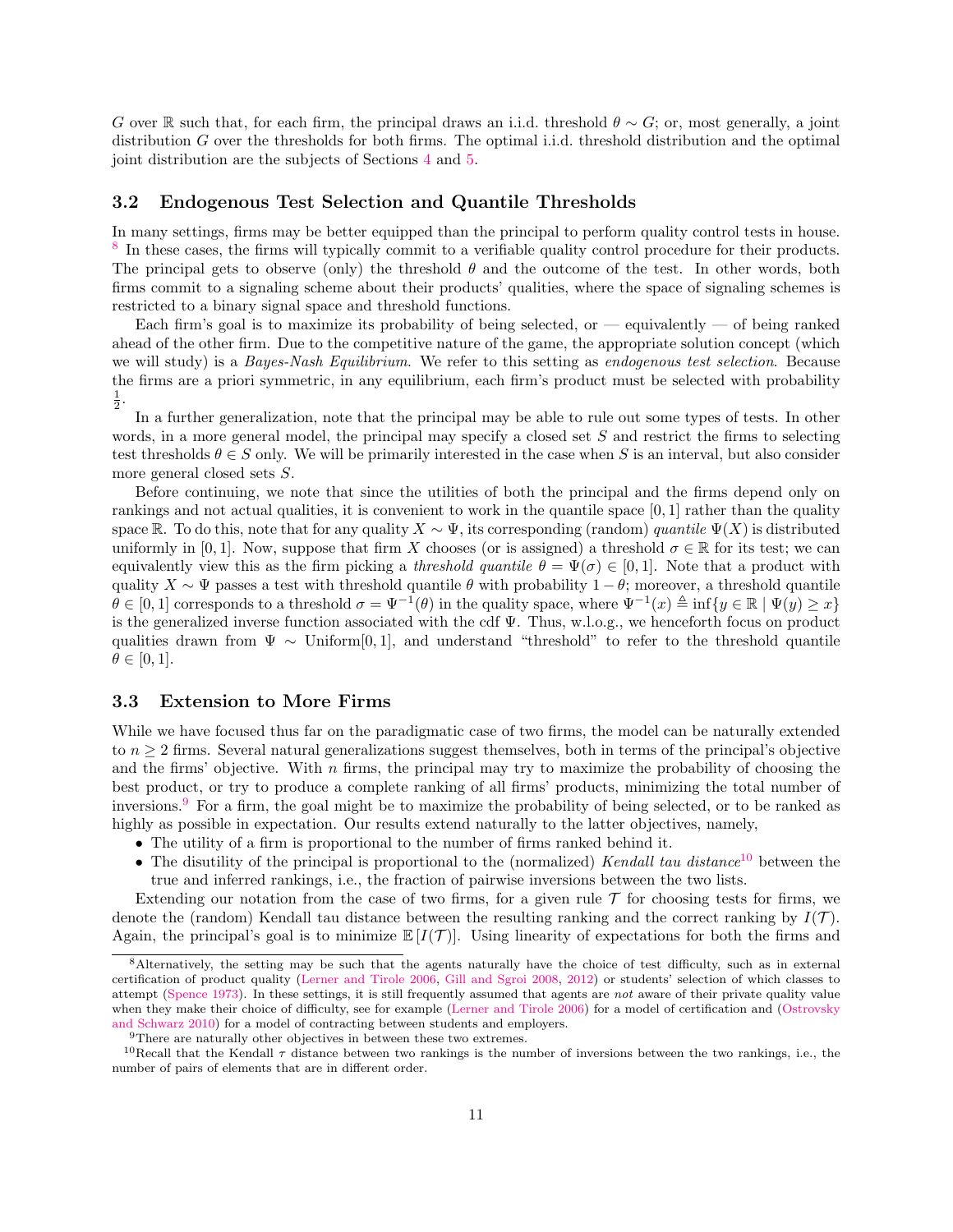the principal, all of our results for two firms carry over immediately to the case of n firms, with exactly the same guarantees regarding the fraction of misranked pairs. The only exception is that for *correlated tests* (in Section [5\)](#page-14-0), the optimal choice for the principal will depend on the number  $n$  of firms. These results do not extend to other objectives, and both optimal and equilibrium strategies will typically look different for  $n \geq 3$  firms. See Section [8](#page-27-0) for a discussion.

## <span id="page-11-0"></span>4 Optimal I.I.D. Tests

In this section, we explicitly characterize the optimal distribution from which the principal should draw thresholds when drawing them i.i.d. for both firms.

### 4.1 Characterizing the Expected-Inversions Functional

Let  $\mathcal{T}_G$  denote the test selection rule under which each firm is given a test with threshold drawn i.i.d. from G. We begin by characterizing the expected number of inversions as a functional of the cdf G from which the thresholds are drawn. In the next section, we will show how to choose  $G$  to minimize this functional. For notational convenience, we henceforth denote  $I(G) = \mathbb{E}[I(\mathcal{T}_G)].$ 

**Lemma 1** Assume that the quality distribution  $\Psi$  is uniform<sup>[11](#page-11-1)</sup> on [0,1]. Suppose that thresholds for both firms are drawn i.i.d. from the distribution G on [0, 1] (not necessarily continuous). The probability of selecting the worse product is given by the functional

<span id="page-11-3"></span>
$$
I(G) = \int_0^1 \int_0^x (1 - G(x) + G(y))^2 \, dy \, dx.
$$
 (1)

PROOF. Assume that the two firms' products have qualities  $x > y$ . An inversion occurs when Y is selected. We can think of the process as first picking two thresholds  $\theta_0, \theta_1$  i.i.d. from the distribution with cdf G, letting  $\theta = \min(\theta_0, \theta_1)$  and  $\theta' = \max(\theta_0, \theta_1)$ , and then uniformly randomizing which of X and Y gets which of  $\theta$ ,  $\theta'$ . Because G may have point masses, it is possible that  $\theta = \theta'$ . We consider the following cases, based on which of the two or three intervals  $\mathcal{I}_1 = [0, \theta), \mathcal{I}_2 = [\theta, \theta'), \mathcal{I}_3 = [\theta', 1]$  the products' qualities x and  $y$  fall into (see Fig. [2\)](#page-11-2).

<span id="page-11-2"></span>

Figure 2: The four cases for determining  $I(G)$ . Cases (1) and (2) lead to inversions with probability  $\frac{1}{2}$ , while in cases  $(3)$  and  $(4)$ , the ranking of firms is correctly identified.

- 1. If both  $x, y \in \mathcal{I}_1$ , then both firms fail, and if  $x, y \in \mathcal{I}_3$ , then both firms pass. In either case, an inversion happens with probability  $\frac{1}{2}$ ; if  $\theta = \theta'$ , this is due to the randomized tie-breaking rule, while for  $\theta \neq \theta'$ , it is because the assignment of  $\theta$ ,  $\theta'$  to the two firms is uniformly random, and the mechanism ranks as higher the firm which is assigned  $\theta'$ .
- 2. If both  $x, y \in \mathcal{I}_2$ , then the firm with threshold  $\theta$  passes, while the one with  $\theta'$  fails. Because the assignment is uniformly random, again, an inversion is created with probability  $\frac{1}{2}$ .

<span id="page-11-1"></span> $11$ Recall from Section [3.2](#page-10-3) that this assumption is without loss of generality.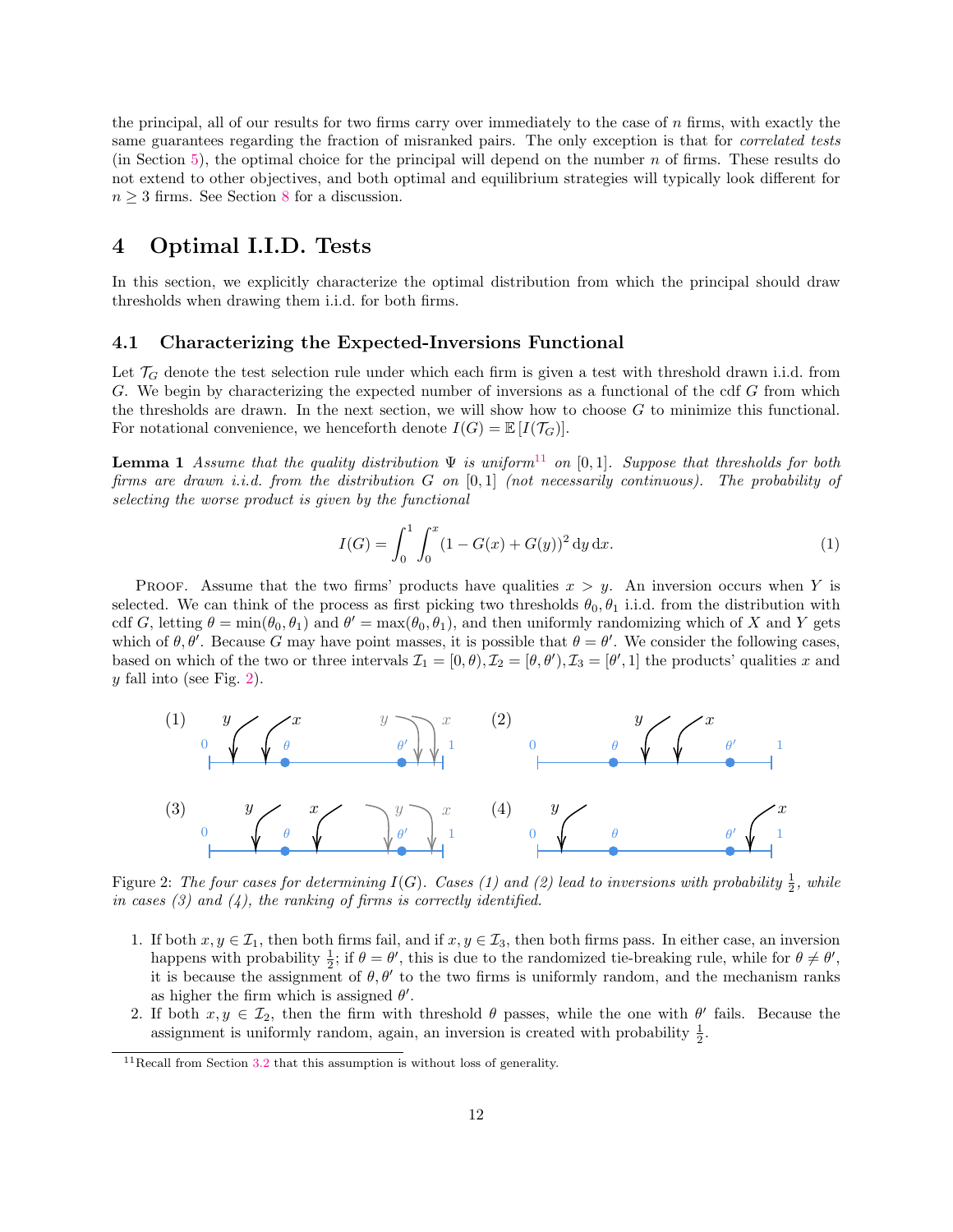- 3. If  $x \in \mathcal{I}_3$  and  $y \in \mathcal{I}_2$ , or  $x \in \mathcal{I}_2$  and  $y \in \mathcal{I}_1$ , then no inversion can be created, because X will always be ranked ahead of Y. This is because either  $X$  passes and Y fails, or otherwise, both firms obtain the same result and X was assigned the higher threshold  $\theta'$ .
- 4. Finally, if  $x \in \mathcal{I}_3$  and  $y \in \mathcal{I}_1$ , then X passes and Y fails, so no inversion is created.

So an inversion is created with probability  $\frac{1}{2}$  iff both x and y are in the same interval, and with probability 0 otherwise. The probability that both are in  $\mathcal{I}_1$  is  $(1 - G(x))^2$  (because this case is equivalent to  $\theta_0, \theta_1 > x$ ); the probability that both are in  $\mathcal{I}_2$  is  $2G(y) \cdot (1 - G(x))$  (because this case is equivalent to  $\theta_0 \leq y < x < \theta_1$ or  $\theta_1 \leq y < x < \theta_0$ ); and the probability that both are in  $\mathcal{I}_3$  is  $G(y)^2$  (because this case is equivalent to  $\theta_0, \theta_1 \leq y$ . Thus, we have

$$
\mathbb{E}\left[I(\mathcal{T}_G)\mid (X,Y)=(x,y), x>y\right] = \frac{((1-G(x)^2)+G(y)^2+2G(y)(1-G(x)))}{2} = \frac{(1-G(x)+G(y))^2}{2}.
$$

Therefore, the expected probability of an inversion overall is

$$
I(G) = \int_0^1 \int_0^1 \frac{1}{2} (1 - G(\max(x, y)) + G(\min(x, y)))^2 \, dy \, dx = \int_0^1 \int_0^x (1 - G(x) + G(y))^2 \, dy \, dx.
$$

### 4.2 Optimizing the Objective Function

We now provide a characterization of the i.i.d. distribution  $H^*$  that minimizes  $I(G)$ .

**Theorem 4** Assume that the quality distribution  $\Psi$  is uniform<sup>[12](#page-12-0)</sup> on [0,1]. Let  $H^*$  be the cdf corresponding to the uniform distribution over the interval  $[\frac{1}{4}, \frac{3}{4}]$ . For every distribution  $G$  over  $[0,1]$ , we have  $I(G) \geq I(H^*)$ .

In other words, the optimal way to pick i.i.d. tests is to sample them *uniformly from*  $[\frac{1}{4}, \frac{3}{4}]$ . This may seem somewhat surprising. Some intuition for this can be derived from looking at correlated test selection rules in the limit of infinitely many firms (see the discussion after Theorem [5](#page-14-1) in Section [5\)](#page-14-0). The following proof provides a way to not only prove optimality of  $H^*$ , but to obtain lower bounds on  $I(G)$  for every G that differs substantially from  $H^*$ . We use this in Section [7](#page-18-0) to obtain lower bounds on the inversion probability of equilibria with restricted sets of available tests.

PROOF OF THEOREM [4.](#page-12-1) We will show that the uniform distribution on  $\left[\frac{1}{4}, \frac{3}{4}\right]$  is the unique distribution on  $[0, 1]$  that optimizes the functional  $I(G)$  defined by  $(1)$ . Let

<span id="page-12-1"></span>
$$
G_0(x) = \begin{cases} 0 & \text{if } x < \frac{1}{4} \\ 2x - \frac{1}{2} & \text{if } x \in [\frac{1}{4}, \frac{3}{4}] \\ 1 & \text{if } x > \frac{3}{4} \end{cases}
$$
 (2)

be the cdf of the uniform distribution on  $[\frac{1}{4}, \frac{3}{4}]$ , and let G be (the cdf of) any other distribution on [0, 1]. For  $t \in [0,1]$  we can consider the hybrid distribution  $G_t$  which draws a sample from  $G_0$  with probability  $1-t$ and from  $G$  with probability  $t$ . This hybrid distribution has cdf

<span id="page-12-2"></span>
$$
G_t(x) = tG(x) + (1-t)G_0(x) = G_0(x) + t(G(x) - G_0(x)).
$$
\n(3)

We now prove that for every  $G \neq G_0$ , the function  $I(G_t)$  is strictly increasing in t. This immediately implies that  $I(G) > I(G_0)$ , confirming that  $G_0 = H^*$  is uniquely optimal, as claimed.

Substituting the right side of Equation [\(3\)](#page-12-2) into the definition of  $I(G_t)$ , we have

$$
I(G_t) = \int_0^1 \int_0^x \left(1 - G_0(x) + G_0(y) + t[G_0(x) - G(x) + G(y) - G_0(y)]\right)^2 dy dx
$$
  
=  $I(G_0) + 2t \int_0^1 \int_0^x (1 - G_0(x) + G_0(y)) \cdot (G_0(x) - G(x) + G(y) - G_0(y)) dy dx$   
+  $t^2 \int_0^1 \int_0^x (G_0(x) - G(x) + G(y) - G_0(y))^2 dy dx.$ 

<span id="page-12-0"></span><sup>12</sup>Recall from Section [3.2](#page-10-3) that this assumption is without loss of generality.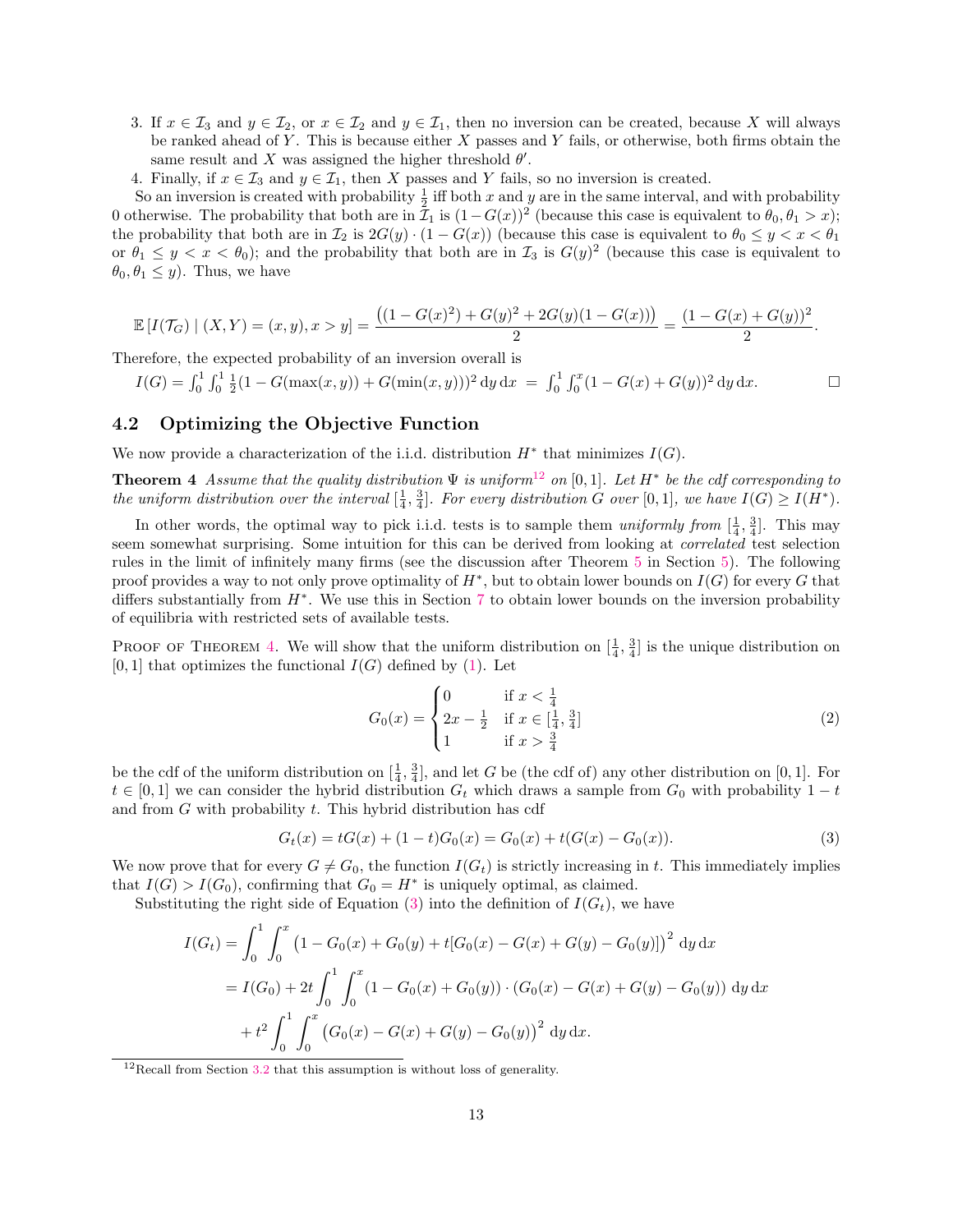The right side is a quadratic function of t, i.e., we can write  $I(G_t) = I(G_0) + A(G) \cdot t + B(G) \cdot t^2$ , where the coefficients of  $t$  and  $t^2$  are given by

$$
A(G) = 2 \int_0^1 \int_0^x (1 - G_0(x) + G_0(y)) \cdot (G_0(x) - G(x) + G(y) - G_0(y)) \, dy \, dx
$$
  
\n
$$
B(G) = \int_0^1 \int_0^x (G_0(x) - G(x) + G(y) - G_0(y))^2 \, dy \, dx.
$$
\n(4)

If G and  $G_0$  are not equal, then — since they both are right-continuous — they must differ on a set of positive measure. Consequently,  $B(G)$  is strictly positive. To prove that  $I(G_t)$  is strictly increasing in t, we need only show that  $A(G) \geq 0$ . We define

<span id="page-13-0"></span>
$$
C(G) = 2 \int_0^1 \int_0^x (1 - G_0(x) + G_0(y)) \cdot (G(x) - G(y)) \, dy \, dx,
$$

and note that  $A(G) = C(G_0) - C(G)$ . Since G is the cdf of a random variable, it can be expressed as a convex combination of step functions. Specifically, for  $z \in [0,1]$ , define the step function  $T_z(x) = \mathbb{1}[x \geq z]$ . Now if Z is a random sample from G, then for all  $x \in [0,1]$ , we can write  $G(x) = \mathbb{E}_{Z \sim G} [T_Z(x)]$ . Then observing that  $C(G)$  is linear in G, we have via linearity of expectation that  $C(G) = \mathbb{E}_{Z \sim G} [C(T_Z)]$ . Moreover, for any fixed  $z \in [0, 1]$ , we have

$$
C(T_z) = 2\int_0^1 \int_0^x (1 - G_0(x) + G_0(y))(T_z(x) - T_z(y)) \, dy \, dx = 2\int_z^1 \int_0^z (1 - G_0(x) + G_0(y)) \, dy \, dx,
$$

because for  $y < x$ , we have  $T_z(x) - T_z(y) = 1$  when  $y < z \leq x$ , and 0 otherwise. Also observe that  $1 - G_0(x) = G_0(1 - x)$  (since  $G_0$  is a distribution on [0, 1] and is symmetric about  $\frac{1}{2}$ ). Thus

$$
2\int_{z}^{1} \int_{0}^{z} 1 - G_{0}(x) + G_{0}(y) dy dx = 2\int_{z}^{1} \int_{0}^{z} G_{0}(1-x) + G_{0}(y) dy dx
$$
  
= 
$$
2\int_{0}^{1-z} \int_{0}^{z} G_{0}(x) + G_{0}(y) dy dx = 2z \int_{0}^{1-z} G_{0}(x) dx + 2(1-z) \int_{0}^{z} G_{0}(y) dy
$$
  
= 
$$
2z \Upsilon(1-z) + 2(1-z) \Upsilon(z),
$$

where the function  $\Upsilon(\cdot)$  is defined by

$$
\Upsilon(z) = \int_0^z G_0(x) dx = \begin{cases} 0 & \text{if } z < \frac{1}{4} \\ \left(z - \frac{1}{4}\right)^2 & \text{if } z \in \left[\frac{1}{4}, \frac{3}{4}\right] \\ z - \frac{1}{2} & \text{if } z > \frac{3}{4}. \end{cases}
$$

For  $z \in \left[\frac{1}{4}, \frac{3}{4}\right]$  we have

$$
z\Upsilon(1-z) + (1-z)\Upsilon(z) = z\left(\frac{3}{4} - z\right)^2 + (1-z)\left(z - \frac{1}{4}\right)^2 = z\left(\frac{9}{16} - \frac{3}{2}z + z^2\right) + (1-z)\left(\frac{1}{16} - \frac{1}{2}z + z^2\right)
$$
  
=  $\frac{1}{16} + \left(\frac{9}{16} - \frac{1}{16} - \frac{1}{2}\right)z + \left(-\frac{3}{2} + \frac{1}{2} + 1\right)z^2 + (1-1)z^3 = \frac{1}{16}.$ 

For  $z < \frac{1}{4}$  we have  $z\Upsilon(1-z) + (1-z)\Upsilon(z) = z(\frac{1}{2}-z) = \frac{1}{16} - (\frac{1}{4}-z)^2$ , while for  $z > \frac{3}{4}$  we have  $z\Upsilon(1-z) + (1-z)\Upsilon(z) = (1-z)(z-\frac{1}{2}) = \frac{1}{16} - (z-\frac{3}{4})^2$ . Summarizing this case analysis,  $C(T_z) =$  $2(z\Upsilon(1-z)+(1-z)\Upsilon(z)) \leq \frac{1}{8}$ , and the inequality is strict if and only if  $z \notin [\frac{1}{4},\frac{3}{4}]$ . Now, using the characterization that  $C(G) = \mathbb{E}_{Z\sim G} [C(T_Z)]$  for every  $G$ , we have  $C(G) \leq \frac{1}{8}$ , and the inequality is strict if and only if the support of G is not contained in  $[\frac{1}{4}, \frac{3}{4}]$ . On the other hand, since  $G_0$  is the cdf of a distribution supported on  $[\frac{1}{4}, \frac{3}{4}]$ , we have  $C(G_0) = \frac{1}{8}$ . Combining these two inequalities, we obtain  $A(G)$  $C(G_0)-C(G) \geq 0$ , which demonstrates that  $I(G_t)$  is strictly increasing in t, and thus  $I(G) = I(G_1) > I(G_0)$ . Ò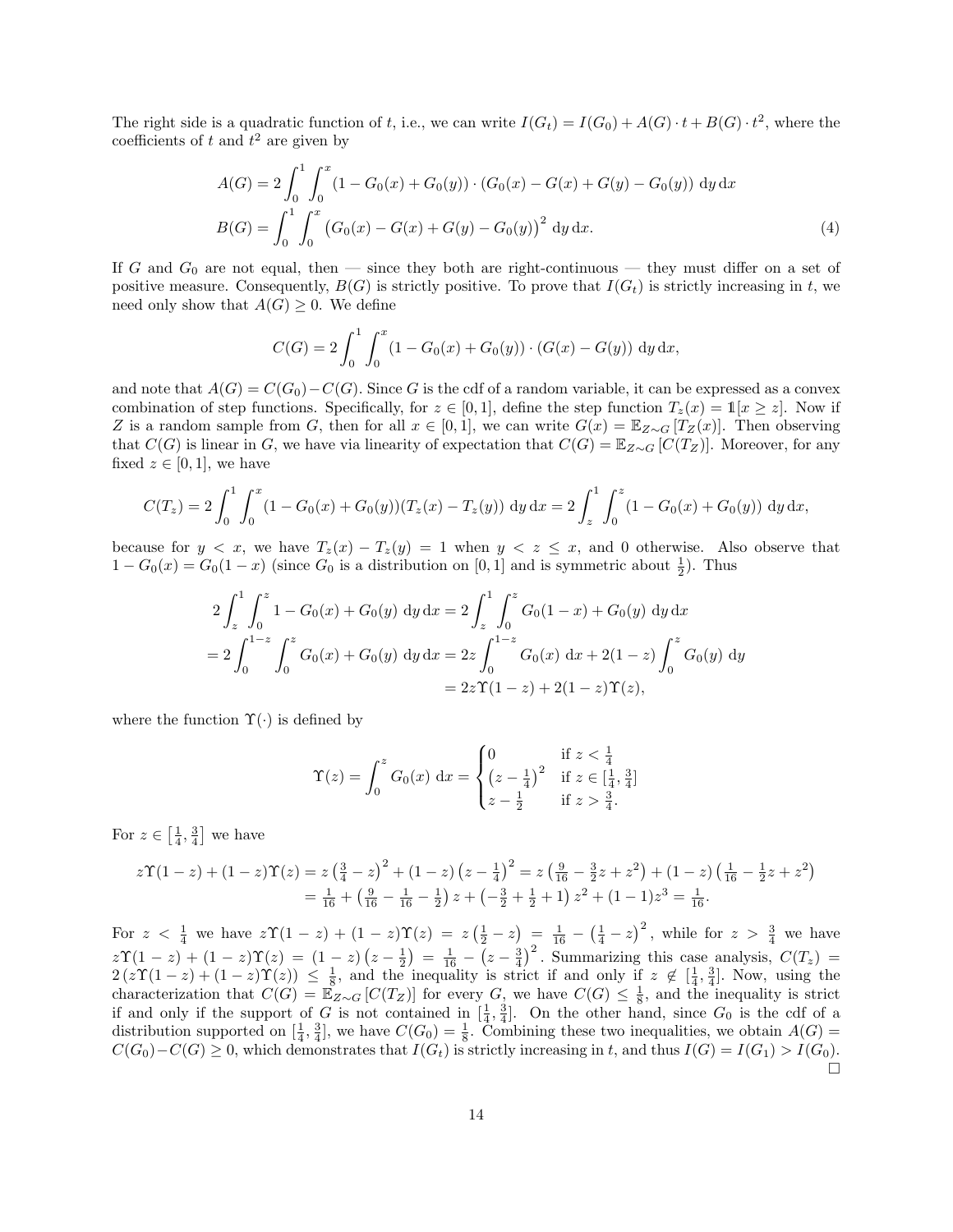We can now derive the optimal probability of inversion under i.i.d. tests.

<span id="page-14-3"></span>**Corollary 1** The optimum i.i.d. test distribution creates an inversion with probability  $\frac{5}{24}$ .

PROOF. Substituting  $H^*$  into Eq. [\(1\)](#page-11-3), we get that the probability of an inversion under  $H^*$  is

$$
I(H^*) = \int_0^1 \int_0^x (1 - H^*(x) + H^*(y))^2 \, dy \, dx
$$
  
= 
$$
\int_0^{\frac{1}{4}} x \, dx + \int_{\frac{1}{4}}^{\frac{3}{4}} \frac{1}{4} \left( 1 - 2 \left( x - \frac{1}{4} \right) \right)^2 \, dx + \int_{\frac{1}{4}}^{\frac{3}{4}} \int_{\frac{1}{4}}^x (1 - 2(x - y))^2 \, dy \, dx
$$
  
+ 
$$
\int_{\frac{1}{4}}^{\frac{3}{4}} \frac{1}{4} \cdot \left( 2 \left( y - \frac{1}{4} \right) \right)^2 \, dy + \int_{\frac{3}{4}}^1 \left( x - \frac{3}{4} \right) \, dx
$$
  
= 
$$
\frac{1}{32} + \frac{1}{24} + \int_{\frac{1}{4}}^{\frac{3}{4}} \int_0^{x - \frac{1}{4}} (1 - 2y)^2 \, dy \, dx + \frac{1}{24} + \frac{1}{32}.
$$

Simplifying the expression further (with standard integration), we get that  $I(H^*) = \frac{5}{2}$  $\frac{5}{24}$ .

# <span id="page-14-0"></span>5 Optimal Correlated Tests

In Section [4,](#page-11-0) we derived the optimal distribution to sample tests from if each firm must be assigned a test independently from the same distribution. Here, we consider the problem when the firms' tests can be chosen in a correlated way.

As we mention in Section [3.3,](#page-10-4) although most of our analysis looks at two firms, it extends naturally to multiple firms when the goal is to minimize the expected number of inversions. When the test assignments can be correlated, the actual number of firms affects the optimal solution. Hence, in this section, we explicitly characterize the optimal choices when there are  $n$  firms. Surprisingly, this takes the following simple form:

<span id="page-14-1"></span>**Theorem 5** Assume that the quality distribution  $\Psi$  is uniform<sup>[13](#page-14-2)</sup> on [0,1]. Recall that  $I(\mathcal{T})$  denotes the (random) Kendall tau distance between the true and inferred rankings. For n firms, the expected fraction of inversions  $\mathbb{E}[I(\mathcal{T})]$  is minimized over all correlated test selection rules T by one which assigns the test with threshold  $\theta_i = \frac{n+2(i-1)}{4n-2}$  $\frac{+2(i-1)}{4n-2}$  to firm i. The resulting expected fraction of inverted pairs of firms is  $\frac{5n-4}{12(2n-1)}$ .

To get intuition for this result, it is instructive to consider it for  $n = 2$ . In this case, the optimal T allocates two tests at thresholds  $\frac{1}{3}$  and  $\frac{2}{3}$ , respectively, and this improves the fraction of misclassified pairs from  $\frac{5}{24}$  to  $\frac{1}{6}$ . The main reason behind this improvement is that the ability to give different tests to the two firms allows the principal to choose tests to maximally split up the space [0, 1], such that the only way the principal makes a mistake is if the products' qualities  $X, Y$  are in the same interval (refer again to Fig. [2,](#page-11-2) cases  $(1)$  and  $(2)$ ).

Theorem [5](#page-14-1) is also instructive in the limit as  $n \to \infty$ . Here, one sees that the optimal test distribution converges to uniformly spaced tests over the interval  $\left[\frac{1}{4}, \frac{3}{4}\right]$  (and leads to a  $\frac{5}{24}$  fraction of pairs being inverted). This suggests that a uniform distribution of tests over  $\left[\frac{1}{4}, \frac{3}{4}\right]$  should be the optimal distribution for i.i.d. tests for any number of firms, since drawing n tests from a continuous distribution results in all  $n$  tests being unique almost surely, and close to the optimal correlated tests. This intuition is indeed confirmed by the earlier Theorem [4.](#page-12-1)

PROOF OF THEOREM [5.](#page-14-1) For any fixed n-tuple of thresholds  $(\theta_1, \ldots, \theta_n) \in [0,1]^n$ , consider the expected (over the draw of the products' qualities) number of inversions. This quantity must have an actual minimizer, which is the principal's optimal choice; in other words, the thresholds need not be drawn from a distribution.

<span id="page-14-2"></span><sup>13</sup>Recall from Section [3.2](#page-10-3) that this assumption is without loss of generality.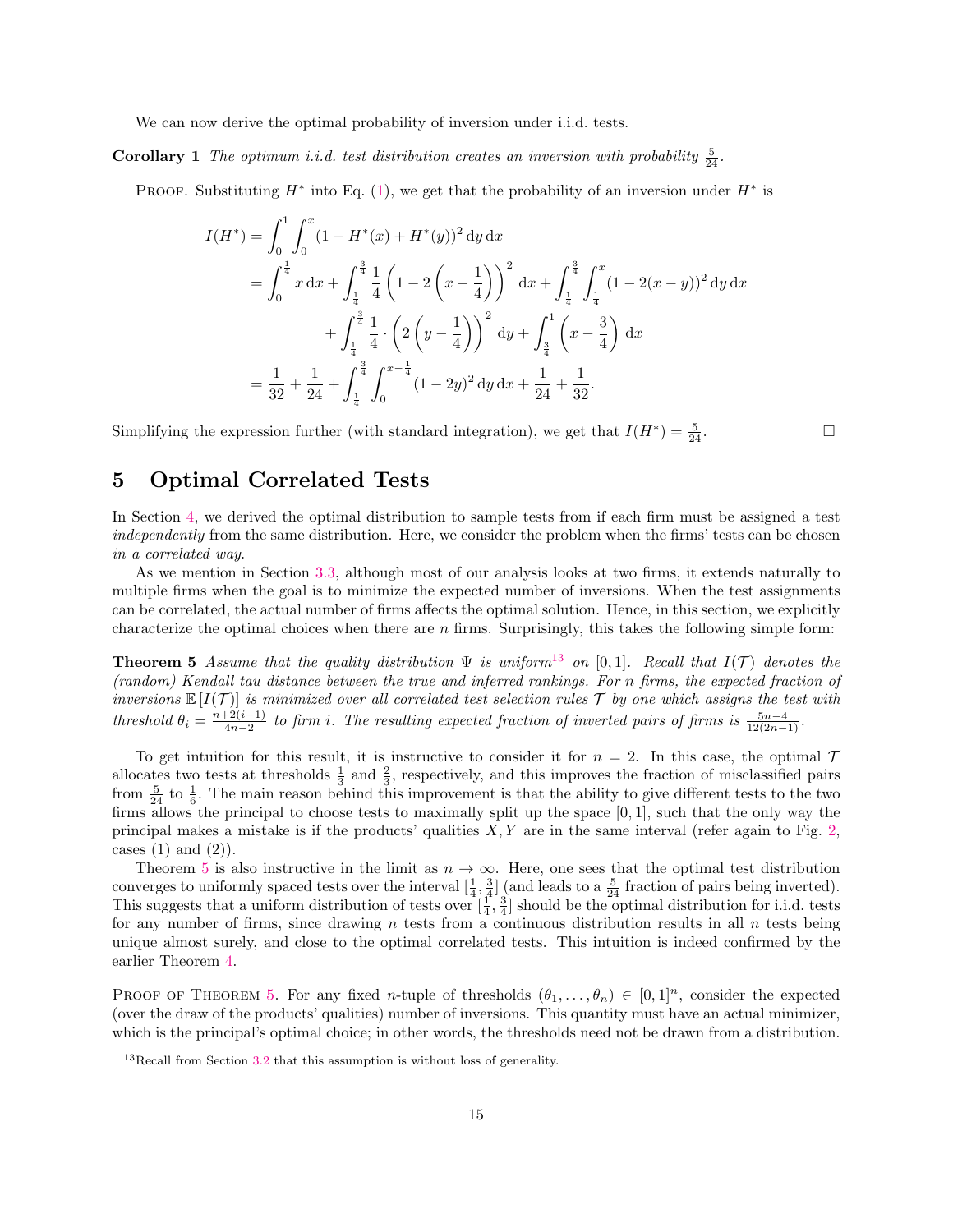Because the products' qualities are drawn i.i.d., without loss of generality, we assume  $\theta_1 \leq \theta_2 \leq \cdots \leq \theta_n$ . Consider two firms  $i < j$ , and the partition of [0,1] into the three intervals  $[0, \theta_i), [\theta_i, \theta_j), [\theta_j, 1]$ . If the qualities  $x_i, x_j$  fall into distinct intervals, then i and j will always be ranked in correct order, as can be seen by the following cases (similar to cases (3) and (4) in Fig. [2\)](#page-11-2):

- 1. If  $x_i < \theta_i$ , then firm i fails its test. Because firm j's threshold is higher, whether it passes or fails, it will be ranked ahead of i, which is correct since  $x_j \geq \theta_i > x_i$ .
- 2. If  $\theta_i < x_i < \theta_j$ , then firm i passes its test. If  $x_j < \theta_i$ , then j fails its test and will be correctly ranked behind i. If  $x_j \geq \theta_j$ , it passes its test and will correctly be ranked ahead of i, because its test is more difficult.
- 3. If  $x_i \ge \theta_j$ , then firm i passes its test. Because  $x_j$  is in a different interval,  $x_j < \theta_j$ , so j fails its test, and will be correctly ranked behind i.

When both  $x_i$  and  $x_j$  are in the same interval, the outcomes (fail/fail in the bottom interval, pass/fail in the middle, pass/pass in the top) determine some ranking. The actual ordering between  $x_i$  and  $x_j$ , conditioned on being in the same interval, is uniformly random, so the ranking is correct with probability  $\frac{1}{2}$ . Thus, we have derived that the inversion probability for the pair i, j is  $\frac{1}{2}(\theta_i^2 + (\theta_j - \theta_i)^2 + (1 - \theta_j)^2)$ . Write  $(\theta_1,\ldots,\theta_n)$  for the rule that assigns each agent i the threshold  $\theta_i$ . Summing over all pairs  $i < j$ , the expected number of inverted pairs for  $\theta_1 \leq \theta_2 \leq \cdots \leq \theta_n$  is

$$
\mathbb{E}\left[I((\theta_1,\ldots,\theta_n))\right] = \frac{1}{2} \cdot \sum_{i=1}^n \sum_{j=i+1}^n \theta_i^2 + (\theta_j - \theta_i)^2 + (1 - \theta_j)^2 \tag{5}
$$

$$
= (n-1)\sum_{i=1}^{n} \theta_i^2 + \frac{1}{2} \cdot {n \choose 2} - \sum_{i=1}^{n} (i-1)\theta_i - \sum_{i=1}^{n} \sum_{j=i+1}^{n} \theta_i \theta_j.
$$
 (6)

The right side of [\(5\)](#page-15-1) is a strongly convex quadratic function of  $(\theta_1, \ldots, \theta_n)$ , and hence its global minimum over  $\mathbb{R}^n$  is attained at the unique point where its gradient vanishes. Using formula [\(6\)](#page-15-2) and setting the derivative with respect to all  $\theta_i$  to be zero, we have that  $0 = 2(n-1)\theta_i - (i-1) - \sum_{j \neq i} \theta_j = (2n-1)\theta_i - (i-1) - \sum_{j=1}^n \theta_j$ . for all  $i \in [n]$ . Writing  $c = \sum_{j=1}^n \theta_j$ , we get that  $\theta_i = \frac{c+i-1}{2n-1}$ . Therefore,  $(2n-1) \cdot c = \sum_{j=1}^n (c+j-1)$ , which means that  $c = \frac{1}{n-1} \cdot \sum_{j=0}^{n-1} j = \frac{n}{2}$ , and thus  $\theta_i = \frac{n+2(i-1)}{4n-2}$  $\frac{4n-1}{4n-2}$ . Thus, the vector  $(\theta_1,\ldots,\theta_n)$  that minimizes the right side of [\(5\)](#page-15-1) over all of  $\mathbb{R}^n$  belongs to the set  $\{(\theta_1,\ldots,\theta_n) | 0 \leq \theta_1 \leq \theta_2 \leq \cdots \leq \theta_n \leq 1\}$ , and therefore minimizes  $\mathbb{E}[I((\theta_1,\ldots,\theta_n))]$  over that set. Denote this test selection rule as  $\mathcal{T}^*$ . Substituting the above choice of  $\theta_i$  into  $\mathbb{E}[I((\theta_1,\ldots,\theta_n))]$ , and omitting some simplifications, we get that the expected number of inversions is

$$
\mathbb{E}\left[I(\mathcal{T}^*)\right] = \frac{1}{4(2n-1)^2} \cdot \left((n-1)\sum_{i=1}^n (n+2(i-1))^2 + 4(2n-1)^2 \cdot \frac{n(n-1)}{4} - 2(2n-1)\sum_{i=1}^n (i-1)(n+2(i-1)) - \sum_{i=1}^n \sum_{j=i+1}^n (n+2(i-1))(n+2(j-1))\right)
$$

$$
= \frac{n(n-1)(5n-4)}{24(2n-1)}.
$$

Dividing by  $\binom{n}{2}$ , we obtain that the *fraction* of inverted pairs is  $\frac{5n-4}{12(2n-1)}$ .

<span id="page-15-2"></span><span id="page-15-1"></span>

### <span id="page-15-0"></span>6 Endogenous Test Selection and Price of Anarchy

In this and the next section, we turn to the question of endogenous test selection. Here, we consider the setting where the principal makes all threshold tests in  $[0, 1]$  available to the firms for selection; in the next section, we consider the benefits of being able to restrict the set of offered tests. For the entire section, recall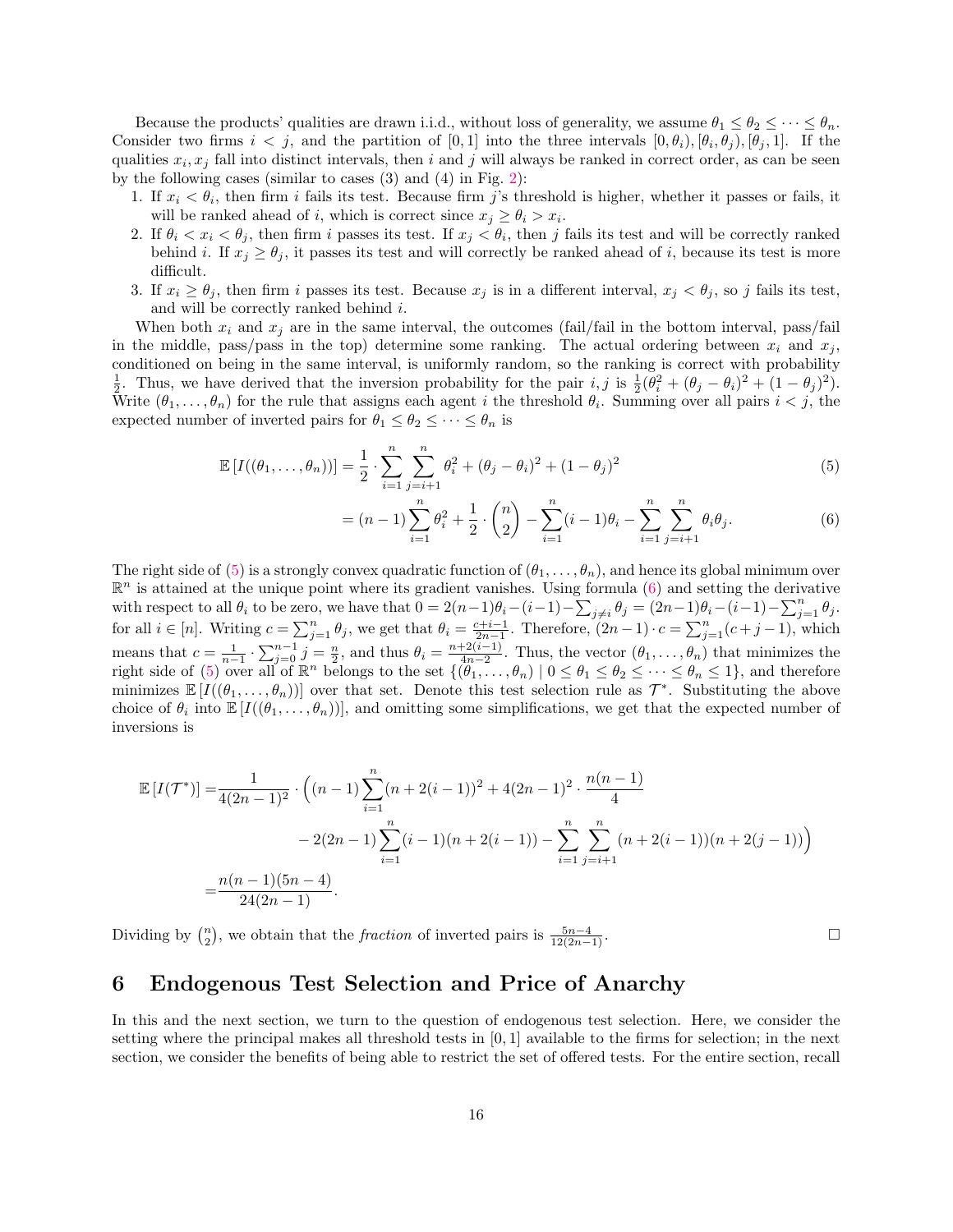that we assume without loss of generality (see Section [3.2\)](#page-10-3) that the quality distribution  $\Psi$  is uniform on  $[0, 1]$ .

The particular equilibrium concept we study for endogenous test selection is that of a Bayes-Nash Equilibrium. We say that a pair of distributions  $(F_X, F_Y)$  supported on (a subset of) [0, 1] constitutes a Bayes-Nash Equilibrium of the *endogenous test selection game* if, given that X chooses a random test from  $[0, 1]$  according to  $F_X$ , choosing a test from  $F_Y$  is a best response for firm Y (i.e., in the set of strategies that maximize Y's selection probability), and similarly with the roles of X and Y reversed. The case when  $F_X$  and  $F_Y$  are identical is referred to as a symmetric Bayes-Nash Equilibrium. In this case, we will write  $F = F_X = F_Y$  and refer to  $F$  as an equilibrium distribution, or simply an equilibrium. We remind the reader that, as discussed in Section [3.2,](#page-10-3) even though we focus on quality distributions being Uniform $[0, 1]$ , the results extend naturally to any distribution Ψ which is absolutely continuous.

The following proposition simply formalizes an observation from Section [3:](#page-8-0) that at equilibrium, each of X and Y must be ranked first with probability  $\frac{1}{2}$ .

<span id="page-16-1"></span>**Proposition 2** Let  $(F_X, F_Y)$  be a Bayes-Nash Equilibrium of the endogenous test selection game, where agents may be restricted to an arbitrary set. For every threshold  $\theta$  in the support of  $F_X$ , X must be selected with probability exactly  $\frac{1}{2}$  when choosing  $\theta$ .

PROOF. Since every  $\theta$  in the support of  $F_X$  is a best response to  $F_Y$ , the probability of X being selected when choosing  $\theta$  does not depend on  $\theta$ . Denote this probability by  $p_X$ . Similarly, the probability of Y being selected when choosing a threshold in the support of  $F<sub>Y</sub>$  is equal to a constant  $p<sub>Y</sub>$  independent of the threshold chosen. Since X can guarantee that it is selected with probability  $\frac{1}{2}$  by "strategy stealing" (i.e., sampling its threshold at random from Y's equilibrium distribution  $F_Y$ ), the best-response condition implies  $p_X \geq \frac{1}{2}$ , and similarly  $p_Y \geq \frac{1}{2}$ . The equation  $p_X + p_Y = 1$ , reflecting the fact that exactly one firm is always selected, now implies  $p_X = p_Y = \frac{1}{2}$ .

We now define some key quantities for reasoning about the structure of the endogenous test-selection equilibria. Consider a firm X facing firm Y whose test threshold is drawn from the distribution  $F$  (which may not be continuous). Let  $w_{F,\theta}^+$  be the probability that X is selected conditioned on choosing a threshold of  $\theta$  and passing its test, and  $w_{F,\theta}^-$ , the probability of being selected conditioned on choosing a threshold  $\theta$ and failing its test. We define the following notation:

$$
\mathcal{F}(\theta) = \int_0^{\theta} F(t) dt \qquad \phi_F = \mathbb{E}_{\Theta \sim F} [\Theta] = 1 - \mathcal{F}(1).
$$

 $\phi_F$  is the *failure probability under* F, i.e., the probability that a firm using the strategy F fails its test drawn from F. We will also write  $\phi_X = \phi_{F_X}$  and  $\phi_Y = \phi_{F_Y}$  for brevity. The following lemma characterizes the probabilities of being selected.

<span id="page-16-2"></span>**Lemma 2** Let  $\delta_{\theta} = F(\theta) - \lim_{t \uparrow \theta} F(t)$  be the discrete probability mass of F at  $\theta$ ; if F is continuous at  $\theta$ , then  $\delta_{\theta} = 0$ . We have that

$$
w_{F,\theta}^+ = \phi_F + (1-\theta) \cdot \left( F(\theta) - \frac{\delta_{\theta}}{2} \right) + \mathcal{F}(\theta) \qquad \qquad w_{F,\theta}^- = \theta \cdot \left( F(\theta) - \frac{\delta_{\theta}}{2} \right) - \mathcal{F}(\theta).
$$

PROOF. Assume that Y's test is drawn from F, and X chooses a test of  $\theta$ . If X passes its test, then it is selected in the following (disjoint) scenarios: (1) Y fails its test (which has probability  $\phi_F$ ); (2) Y passes a test of exactly  $\theta$ , but X wins the coin flip (which has probability  $\frac{(1-\theta)\delta_{\theta}}{2}$ ); (3) Y passes a strictly easier test than  $\theta$ , which is an event with probability  $(F(\theta)-\delta_{\theta})\cdot \mathbb{E}_{\Theta_Y\sim F}[1-\Theta_Y | \Theta_Y < \theta] = (1-\theta)\cdot(F(\theta)-\delta_{\theta})+F(\theta)$ .

Similarly, when X fails its test, it is selected whenever (1) Y fails a test of exactly  $\theta$  and X wins the coin flip (which has probability  $\frac{\delta_{\theta}\theta}{2}$ ), or (2) Y fails a strictly easier test than  $\theta$ , which is an event of probability  $(F(\theta) - \delta_{\theta}) \cdot \mathbb{E}_{\Theta_Y \sim F} [\Theta_Y | \Theta_Y \subset \theta] = \theta(F(\theta) - \delta_{\theta}) - \mathcal{F}(\theta).$ 

<span id="page-16-0"></span>By combining the two cases of the preceding lemma, we obtain the following corollary: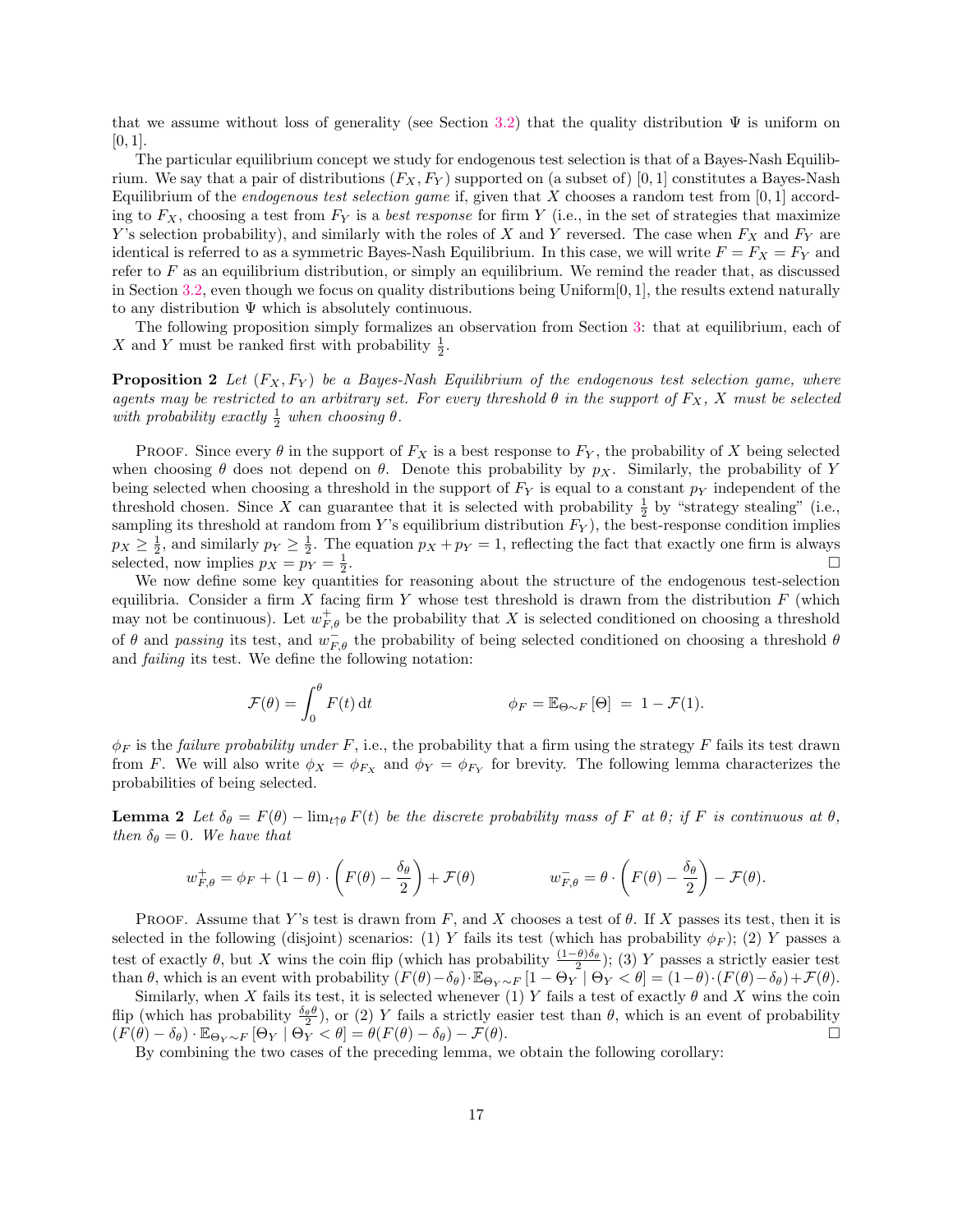**Corollary 2** Assume that Y's threshold is drawn from the (possibly discontinuous) cdf F. Let  $\theta$  be the threshold chosen by X, and  $\delta_{\theta} = F(\theta) - \lim_{t \uparrow \theta} F(t)$ . Then, X's probability of being selected is

$$
(1 - \theta) \cdot w_{F,\theta}^+ + \theta \cdot w_{F,\theta}^- = (1 - \theta) \cdot \phi_F + ((1 - \theta)^2 + \theta^2) \cdot \left( F(\theta) - \frac{\delta_{\theta}}{2} \right) + (1 - 2\theta) \cdot \mathcal{F}(\theta).
$$

Much of the technical work of solving for equilibria of endogenous test selection games goes into showing that at equilibrium,  $F_X$  and  $F_Y$  are continuous and have full support. The following lemma is proved in Section [7.2](#page-21-0) as a special case of the more general treatment for agents restricted to arbitrary intervals.

<span id="page-17-0"></span>**Lemma 3** Let  $(F_X, F_Y)$  be a Bayes-Nash Equilibrium for unconstrained firms, i.e., allowed to choose tests from [0,1]. Then both  $F_X$  and  $F_Y$  have full support and are continuous over [0,1].

Using this lemma, we now return to the characterization of endogenous test selection equilibria. The following theorem characterizes the unique Bayes-Nash Equilibrium on  $[0, 1]$ .

<span id="page-17-1"></span>Theorem 6 There is a unique Bayes-Nash Equilibrium of the endogenous test selection game when firms have access to all tests in [0,1]. The unique Bayes-Nash Equilibrium is symmetric, and its equilibrium distribution  $F_X = F_Y = F_{eq}$  has the following cdf  $F_{eq}$  and pdf  $f_{eq}$ .

$$
F_{eq}(\theta) = \frac{1}{2} \cdot \left( 1 - \frac{1 - 2\theta}{\sqrt{\theta^2 + (1 - \theta)^2}} \right) \qquad f_{eq}(\theta) = \frac{1}{2} \cdot \frac{1}{(\theta^2 + (1 - \theta)^2)^{3/2}}.
$$

PROOF. We derive  $F_Y$ ; the argument for  $F_X$  is identical. Recall that by Lemma [3,](#page-17-0) both  $F_X$  and  $F_Y$ are continuous and have full support. First, Corollary [2](#page-16-0) and Proposition [2,](#page-16-1) applied to  $\theta = 0$ , imply that  $\phi_Y = \frac{1}{2}$  $\phi_Y = \frac{1}{2}$  $\phi_Y = \frac{1}{2}$ . Let  $\theta \in [0,1]$  be arbitrary. By combining Corollary 2 and Proposition 2 with the fact that  $\phi_Y = \frac{1}{2}$ , we obtain that  $F_Y$  must satisfy

$$
(1 - \theta) \cdot \left(\frac{1}{2} + (1 - \theta)F_Y(\theta) + \mathcal{F}_Y(\theta)\right) + \theta \cdot (\theta F_Y(\theta) - \mathcal{F}_Y(\theta)) = \frac{1}{2},
$$

which we can rearrange to  $(\theta^2 + (1-\theta)^2) \cdot F_Y(\theta) + (1-2\theta) \cdot \mathcal{F}_Y(\theta) = \frac{\theta}{2}$ . Dividing both sides by  $(\theta^2 + (1-\theta)^2)^{3/2}$ , and using the fact that the derivative of  $\mathcal{F}_Y$  is  $F_Y$  (by definition), we obtain the differential equation

$$
(\theta^2 + (1 - \theta)^2)^{-1/2} \cdot \frac{\mathrm{d} \mathcal{F}_Y(\theta)}{\mathrm{d} \theta} + \frac{1 - 2\theta}{(\theta^2 + (1 - \theta)^2)^{3/2}} \cdot \mathcal{F}_Y(\theta) = \frac{\theta}{2(\theta^2 + (1 - \theta)^2)^{3/2}}.
$$

Next, observe that the derivative of  $(\theta^2 + (1 - \theta)^2)^{-1/2}$  is  $\frac{1-2\theta}{(\theta^2 + (1-\theta)^2)^{3/2}}$ . Using this, we can simplify the above equation (via integration by parts) to obtain that

$$
\frac{\mathrm{d}}{\mathrm{d}\theta} \frac{\mathcal{F}_Y(\theta)}{\sqrt{\theta^2 + (1 - \theta)^2}} = \frac{\theta}{2(\theta^2 + (1 - \theta)^2)^{3/2}},
$$

which, in conjunction with the boundary condition  $\mathcal{F}_Y(0) = 0$ , implies

$$
\frac{\mathcal{F}_Y(\theta)}{\sqrt{\theta^2 + (1-\theta)^2}} = \int_0^{\theta} \frac{t}{2(t^2 + (1-t)^2)^{3/2}} dt = \frac{1}{2} \left( 1 - \frac{1-\theta}{\sqrt{\theta^2 + (1-\theta)^2}} \right).
$$

We can simplify this equation further to get that  $\mathcal{F}_Y(\theta) = \frac{1}{2}\sqrt{\theta^2 + (1-\theta)^2} - \frac{1-\theta}{2}$ . Next, taking a derivative, we obtain that

$$
F_Y(\theta) = \frac{2\theta - 1}{2\sqrt{\theta^2 + (1 - \theta)^2}} + \frac{1}{2} = \frac{1}{2} \cdot \left(1 - \frac{1 - 2\theta}{\sqrt{\theta^2 + (1 - \theta)^2}}\right),
$$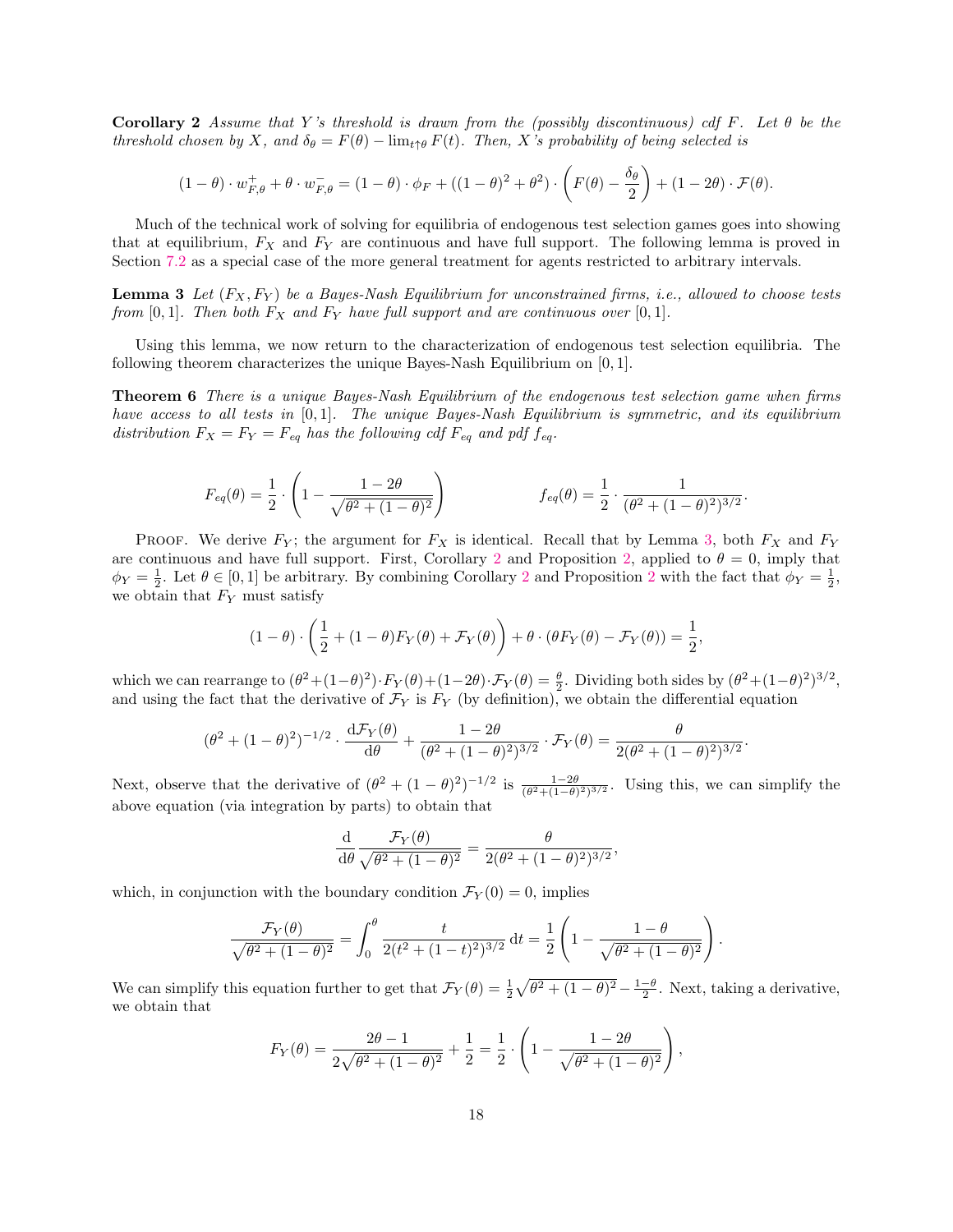as claimed. Since we only used that both firms' distributions have full support, the same argument can be applied to  $F_X$ , to prove that  $F_X = F_{eq}$ . Finally, to verify that  $F_X = F_Y = F_{eq}$  is in fact an equilibrium, we can substitute  $F = F_{\text{eq}}$  into Corollary [2](#page-16-0) and verify that the selection probability of the firm X, when faced with  $F_Y$ , is indeed exactly  $\frac{1}{2}$  for all  $\theta \in [0, 1]$ .

Figure [3a](#page-18-1) shows the cdf and pdf of the equilibrium distribution of Theorem [6.](#page-17-1) Observe that the cdf satisfies the claims established in Lemma [3,](#page-17-0) namely, that it is continuous and has support  $[0, 1]$ . Moreover, note that the pdf  $f_{\text{eq}}$  is also symmetric about  $\frac{1}{2}$ . (This is not a priori obvious, and indeed, will not be the case when we consider restricted test sets in the next section). Finally, as discussed before, observe that if quality levels  $X, Y$  are drawn from any absolutely continuous distribution  $\Psi$ , then the unique equilibrium .

distribution for thresholds  $\sigma \in \mathbb{R}$  is given by  $F_{\text{eq},\Psi}(\sigma) = F_{\text{eq}}(\Psi(\sigma)) = \frac{1}{2}$  $\left(1-\frac{1-2\Psi(\sigma)}{\sqrt{\frac{1}{2}(\sigma^2+\sigma^2)^2+(1-\sigma^2)^2}}\right)$  $\Psi(\sigma)^2 + (1-\Psi(\sigma))^2$ 

<span id="page-18-1"></span>

(a) Equilibrium cdf and pdf for unrestricted firms.

(b) Equilibrium cdf for firms restricted to [0, 0.79].

Figure 3: Examples of equilibrium cdfs for unrestricted and restricted sets of tests.

### 6.1 Price of Anarchy of (Unrestricted) Endogenous Test Selection

We are now in a position to combine Corollary [1](#page-14-3) and Theorem [6](#page-17-1) to determine the Price of Anarchy (in terms of the principal's probability of selecting the wrong firm) of allowing firms to choose their own tests. Substituting the characterizations into the functional (Eq. [\(1\)](#page-11-3)), the resulting expression unfortunately does not lend itself to closed-form evaluation. However, a numerical calculation establishes the following.

**Corollary 3** The equilibrium cdf  $F_{eq}$  satisfies that  $I(F_{eq}) \approx 0.23056$ . Consequently, compared to the optimal i.i.d. test selection rule, endogenous test selection over unrestricted tests has a Price of Anarchy of roughly 1.10653 for any number of firms. Compared to the optimal correlated test selection rule, it has a Price of Anarchy of approximately 1.38336 for two firms, decreasing to 1.10653 as the number of firms  $n \to \infty$ .

# <span id="page-18-0"></span>7 Endogenous Test Selection with Restricted Tests

We now consider a more general treatment: the principal restricts the firms to choose tests from a non-empty closed set  $S \subseteq [0,1]$ , and the firms will play according to equilibrium distributions  $F_X$ ,  $F_Y$  supported on subsets of  $S$ . Note that although the firms' tests are restricted to the set  $S$ , their products' qualities are still drawn uniformly from the entire interval [0, 1]; this is reflected in the probabilities of passing/failing tests.

The existence of a (mixed, symmetric) Bayes-Nash Equilibrium follows from Lemma 7 of [Dasgupta and](#page-29-16) [Maskin](#page-29-16) [\(1986\)](#page-29-16). However, we note that in general, the Nash equilibrium may not be unique; for example, when  $S = \{1 - \frac{\sqrt{2}}{2}, \frac{\sqrt{2}}{2}\}\,$  every pair of probability distributions on S constitutes an equilibrium. To see that this is the case, observe that conditional on the firms choosing any ordered pair of tests in the product set  $S \times S$ , each firm's probability of being selected is  $\frac{1}{2}$ .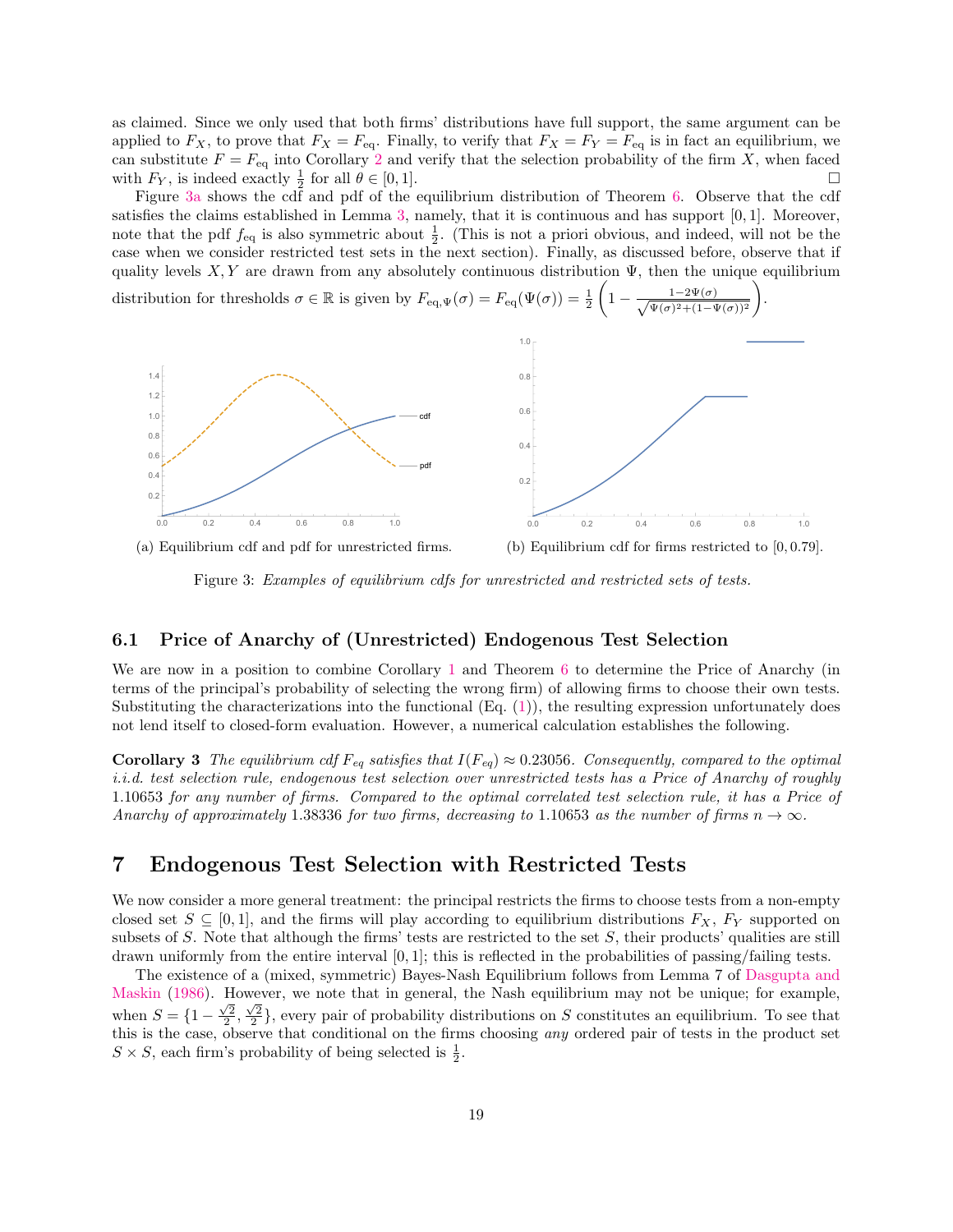The following pair of theorems shows that by restricting the set S available to the firms, even to an interval, the principal can achieve a strictly smaller inversion probability than under the equilibrium for  $S = [0, 1]$ ; however, for every non-empty set S, the inversion probability under every symmetric Bayes-Nash Equilibrium is larger by some absolute constant than the one under the optimum i.i.d. distribution.

<span id="page-19-3"></span>**Theorem 7** Let  $F_{[0,0.79]}$  be the unique<sup>[14](#page-19-0)</sup> symmetric Bayes-Nash equilibrium distribution when firms choose from the interval  $[0, 0.79]$ , and  $F_{[0,1]}$  the unique and symmetric Bayes Nash equilibrium distribution for unrestricted firms. Then<sup>[15](#page-19-1)</sup>,  $I(F_{[0,0.79]}) < 0.22975 < 0.23052 < I(F_{[0,1]})$ .

<span id="page-19-2"></span>**Theorem 8** Let  $S \subseteq [0,1]$  be an arbitrary non-empty set, and F any symmetric Bayes-Nash equilibrium distribution of firms restricted to choosing tests from S. The expected probability of choosing the wrong firm under F is  $I(F) \geq \frac{5}{24} + \frac{1}{82944}$ .

We emphasize that Theorem [8](#page-19-2) establishes a lower bound only for *symmetric* equilibria. For general  $S$ , there may be asymmetric equilibria, and they may achieve error probabilities strictly smaller than  $\frac{5}{24}$ . For example, as observed above, when tests are restricted to the set  $S = \{1 - \frac{\sqrt{2}}{2}, \frac{\sqrt{2}}{2}\}\,$  there is an asymmetric equilibrium in which firm X always chooses  $\theta_X = 1 - \frac{\sqrt{2}}{2}$ , Y always chooses  $\theta_Y = \frac{\sqrt{2}}{2}$ , and the inversion probability is  $\frac{1}{2}(\theta_X^2 + (\theta_Y - \theta_X)^2 + (1 - \theta_Y)^2) = 3 - 2$  $\sqrt{2} \approx 0.17157$ , whereas  $\frac{5}{24} \approx 0.2083$ .

The key to proving Theorem [7](#page-19-3) is the following complete characterization of the unique Bayes-Nash equilibrium when  $S$  is restricted to intervals, proved in Section [7.2.](#page-21-0)

<span id="page-19-4"></span>**Theorem 9** Let  $S = [a, b]$  be a non-empty interval, and consider the game when both firms are restricted to choosing tests from S. There is a unique Bayes-Nash equilibrium, which is symmetric. Its cdf  $F_{eq}$  is given by the following:

- 1. If  $(1-a)\cdot b\leq \frac{1}{2}$ , then  $F_{eq}$  is a step function at b, i.e., both firms deterministically choose b.
- 2. Otherwise, let

$$
\delta_b = \frac{1 - a(1 - b) - b(1 - a)}{(1 - a)((1 - b)^2 + b^2)} \qquad \gamma = \frac{1 - a - 2b + 4ab - 2ab^2}{1 - 4(1 - a)b + 2(1 - 2a)b^2}.
$$

The equilibrium cdf  $F_{eq}$  is given by:

$$
F_{eq}(\theta) = \begin{cases} \frac{1}{2(1-a)} \cdot \left( (1-2a) + \sqrt{a^2 + (1-a)^2} \cdot \frac{2\theta - 1}{\sqrt{\theta^2 + (1-\theta)^2}} \right) & \text{for } a \le \theta < \gamma \\ 1 - \delta_b & \text{for } \gamma \le \theta < b \\ 1 & \text{for } \theta = b. \end{cases} \tag{7}
$$

An example of the equilibrium cdf (for firms restricted to interval  $[0, 0.79]$ ) is shown in Fig. [3b.](#page-18-1) Using Theorem [9,](#page-19-4) we can now complete the proof of Theorem [7.](#page-19-3)

PROOF OF THEOREM [7.](#page-19-3) Even for  $a = 0, b = 1$ , it appears that there is no closed-form solution for the value of  $I(F_{[0,1]})$  for the equilibrium distribution. The closed-form characterization of  $F_{[a,b]}$  allows a numerical evaluation for all values of  $0 \le a < \frac{1}{2} < b \le 1$ . Numerically, the optimum is achieved at  $a = 0, b \approx 0.79$ , where  $I(F_{[0,0.79]}) \leq 0.22975.$ 

<span id="page-19-0"></span> $14$ as will be established in Theorem [9](#page-19-4)

<span id="page-19-1"></span><sup>&</sup>lt;sup>15</sup>Recall that we write  $I(F) = \mathbb{E}[I(\mathcal{T}_F)].$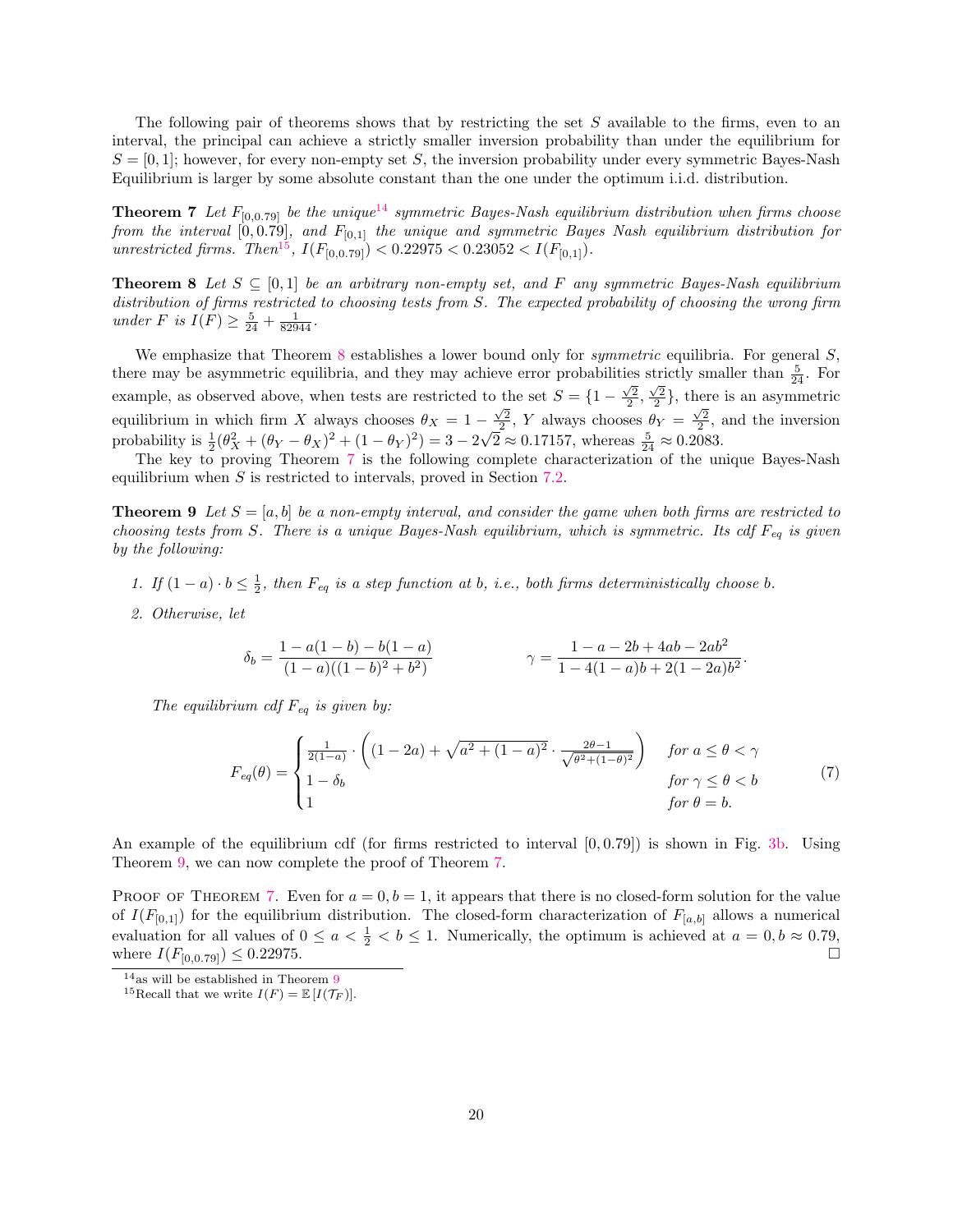### 7.1 Suboptimality of All Symmetric Equilibria

We next give the proof of Theorem [8.](#page-19-2) Recall that we use  $H^*$  to denote the cdf of the optimal distribution, i.e., the uniform distribution on  $[\frac{1}{4}, \frac{3}{4}]$ . We begin with an easy proposition, capturing that a sufficient condition for  $H^*$  and an arbitrary cdf G to differ by at least  $\varepsilon$  at z is for G to be "sufficiently discontinuous" at some point  $\theta$ .

<span id="page-20-0"></span>**Proposition 3** If  $G(\theta) \geq \varepsilon + \lim_{t \uparrow \theta} G(t)$ , then there exists a z with  $|H^*(z) - G(z)| \geq \frac{\varepsilon}{2}$ .

PROOF. If  $|H^*(\theta) - G(\theta)| \ge \frac{\varepsilon}{2}$ , then  $z = \theta$  works, so assume that  $|H^*(\theta) - G(\theta)| < \frac{\varepsilon}{2}$ . Then,

$$
\frac{\varepsilon}{2}<|H^*(\theta)-\lim_{\rho\to 0}G(\theta-\rho)|\;=\;\lim_{\rho\to 0}|H^*(\theta)-G(\theta-\rho)|\;\leq\;\lim_{\rho\to 0}|H^*(\theta-\rho)-G(\theta-\rho)|+2\rho.
$$

For sufficiently small  $\rho$ , we therefore get that  $|H^*(\theta - \rho) - G(\theta - \rho)| > \frac{\varepsilon}{2}$ , so choosing  $z = \theta - \rho$  for such a small  $\rho$  completes the proof.

Proposition [3](#page-20-0) is the key ingredient to proving Lemma [4,](#page-20-1) which shows that symmetric equilibrium distributions deviate far from the optimal distribution,

<span id="page-20-1"></span>**Lemma 4** Let  $F$  be the cdf of an equilibrium distribution for some non-empty closed set  $S$ . There exists a  $z \in (0,1)$  with  $|F(z) - H^*(z)| \ge \frac{1}{24}$ .

PROOF. Let  $p = \frac{1}{22}$ , and  $\theta = \min\{t \mid F(t) \ge 1 - p\}$ . Let  $\delta_{\theta} = 1 - \lim_{t \uparrow \theta} F(t)$  be the point mass at  $\theta$  (if any), and  $\delta_a = F(a)$  the point mass at the lower end a of the support. Let q be the probability that firm Y chooses a test  $y > \theta$  and fails. Then,  $w_{\theta}^{+} = (F(\theta) - \delta_{\theta}) + \delta_{\theta} \cdot (1 - \frac{1-\theta}{2}) + q$  and  $w_{\theta}^{-} = \phi - \delta_{\theta} \cdot \frac{\theta}{2} - q$ . Thus, the probability for  $X$  to be chosen is

$$
\frac{1}{2} \ge (1 - \theta) \cdot (F(\theta) - \delta_{\theta} + \delta_{\theta} \cdot (1 - \frac{1 - \theta}{2}) + q) + \theta \cdot (\phi - \delta_{\theta} \cdot \frac{\theta}{2} - q)
$$

$$
= (1 - 2\theta) \cdot q + (1 - \theta) \cdot F(\theta) + \theta \phi - \frac{\delta_{\theta}}{2} \cdot ((1 - \theta)^{2} + \theta^{2}).
$$

If  $\theta \leq \frac{1}{2}$ , then we get that  $F(\frac{1}{2}) \geq 1-p$ , so  $|F(\frac{1}{2}) - H^*(\frac{1}{2})| \geq \frac{1}{2}-p \geq \frac{1}{24}$ . Otherwise,  $1-2\theta < 0$ , so we can lower-bound

$$
(1 - 2\theta) \cdot q \ge (1 - 2\theta) \cdot (1 - F(\theta)) \ge (1 - 2\theta) \cdot p.
$$

Furthermore, we lower-bound

$$
\phi = \frac{1 - \delta_a(a^2 + (1 - a)^2)}{2(1 - a)} \ge \frac{1 - \delta_a}{2}.
$$

Substituting these bounds, as well as  $(1 - \theta)^2 + \theta^2 \leq 1$ , we can lower-bound

$$
\frac{1}{2} \ge (1 - 2\theta) \cdot p + (1 - \theta) \cdot (1 - p) + \theta\phi - \frac{\delta\theta}{2}
$$

$$
= 1 - \theta \cdot (1 + p) + \theta \cdot \frac{1 - \delta_a}{2} - \frac{\delta\theta}{2}
$$

$$
\ge 1 - \theta \cdot (\frac{1}{2} + p) - \frac{\delta_a + \delta_\theta}{2},
$$

so  $\theta \ge \frac{1-(\delta_a+\delta_\theta)}{1+2p}$ . If  $\delta_a \ge \frac{1}{12}$  or  $\delta_\theta \ge \frac{1}{12}$ , then the lemma follows by applying Proposition [3](#page-20-0) with  $\varepsilon = \frac{1}{12}$  and  $z = a$  or  $z = \theta$ . Otherwise,  $\theta > \frac{3}{4}$ , so  $H^*(\theta) = 1$ , while  $\lim_{t \uparrow \theta} F(t) \leq 1 - p$ . Therefore, there must exist a z with  $|H^*(z) - H(z)| \geq p > \frac{1}{2}$  $\frac{1}{24}$ , completing the proof.

<span id="page-20-2"></span>The second key lemma shows that a large deviation at even one point implies a significantly larger error probability.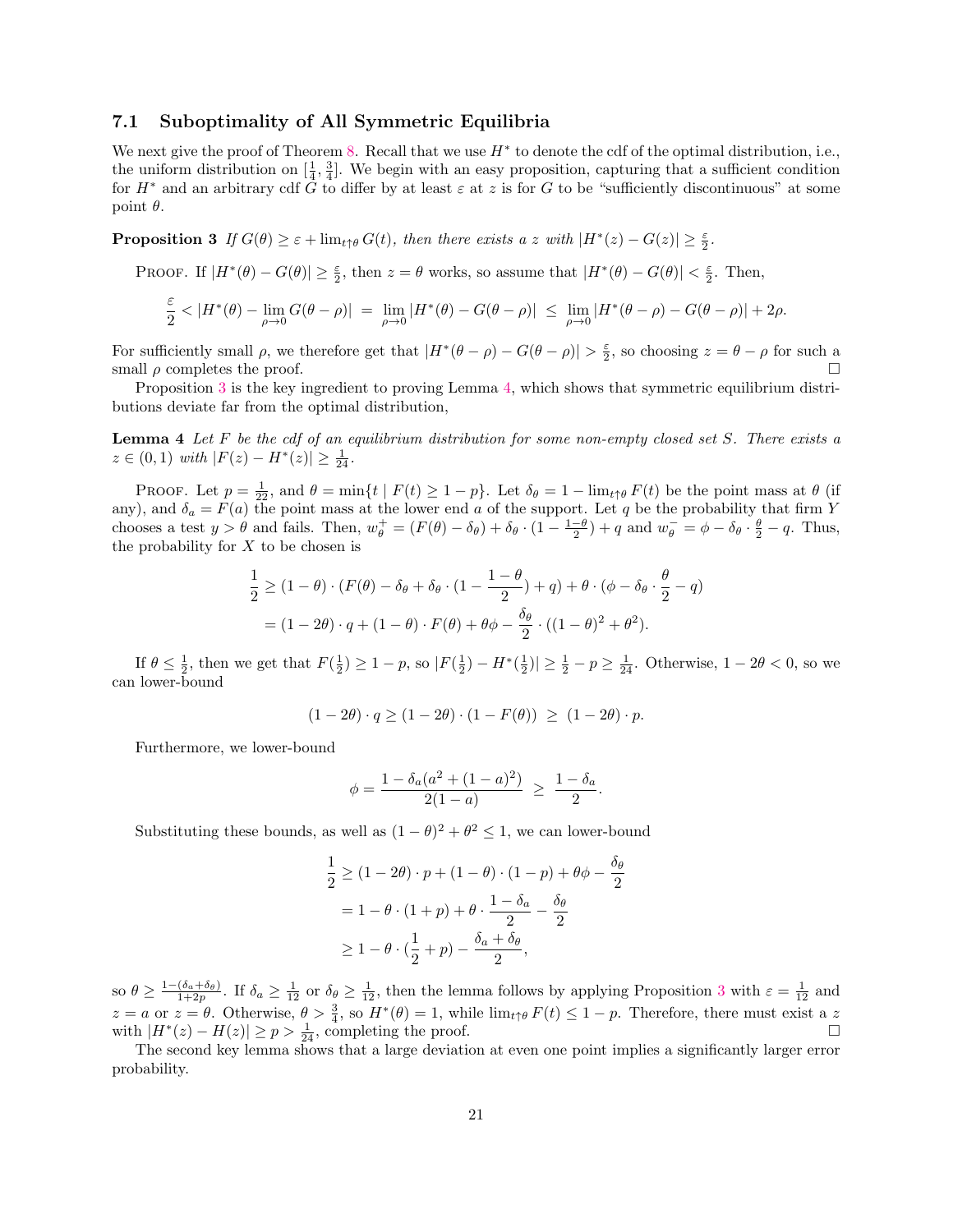**Lemma 5** Let G be any distribution such that  $|G(z) - H^*(z)| \geq \varepsilon$  for some  $z \in (0,1)$  and  $\varepsilon > 0$ . Then,  $I(G) \geq I(H^*) + \frac{1}{6}\varepsilon^3$ .

PROOF. Write  $G_0 = H^*$ , and define the one-parameter family of cumulative distribution functions  $G_t =$  $tG+(1-t)\cdot G_0$  as in the proof of Theorem [4.](#page-12-1) Recall that  $I(G_t) = I(G_0)+A(G)\cdot t+B(G)\cdot t^2$ , where  $A(G), B(G)$ are non-negative coefficients defined in Eq. [\(4\)](#page-13-0). Suppose that  $G_0(z) - G(z) \geq \varepsilon$ ; the case  $G(z) - G_0(z) \geq \varepsilon$  is handled symmetrically. Since  $G_0'(x) \leq 2$  for all  $x \in [0, 1]$ , we have  $G_0(x) - G(x) \geq \varepsilon - 2(x - z)$  for all  $x \geq z$ . Now recall the definition of  $B(G)$  in Eq. [\(4\)](#page-13-0), and that the integrand in the definition of  $B(G)$  is symmetric in  $x$  and  $y$ . Hence,

$$
B(G) = \frac{1}{2} \int_0^1 \int_0^1 (G_0(x) - G(x) + G(y) - G_0(y))^2 \, dy \, dx. \tag{8}
$$

Letting  $H(x) := G_0(x) - G(x)$ , we have

$$
B(G) = \frac{1}{2} \int_0^1 \int_0^1 (H(x) - H(y))^2 \, dy \, dx
$$
  
=  $\frac{1}{2} \int_0^1 \int_0^1 H(x)^2 \, dy \, dx + \int_0^1 \int_0^1 H(x) H(y) \, dy \, dx + \frac{1}{2} \int_0^1 \int_0^1 H(y)^2 \, dy \, dx$   
=  $\int_0^1 H(x)^2 \, dx + \left( \int_0^1 H(x) \, dx \right)^2$   
 $\ge \int_0^1 H(x)^2 \, dx \ge \int_z^{z + \varepsilon/2} H(x)^2 \, dx \ge \int_z^{z + \varepsilon/2} (\varepsilon - 2(x - z))^2 \, dx = \frac{1}{2} \int_0^{\varepsilon} u^2 \, du = \frac{1}{6} \varepsilon^3.$ 

Using the inequalities  $A(G) \geq 0$  and  $B(G) \geq \frac{1}{6} \varepsilon^3$  in the expression  $I(G_t) = I(G_0) + A(G) \cdot t + B(G) \cdot t^2$ , and setting  $t = 1$  so that  $G_t = G$ , we find that  $I(G) \ge I(G_0) + \frac{1}{6}\varepsilon^3$ , as claimed.

Combining Lemma [4](#page-20-1) and Lemma [5,](#page-20-2) with  $\varepsilon = \frac{1}{24}$ , immediately implies Theorem [8.](#page-19-2)

### <span id="page-21-0"></span>7.2 Proofs of Theorem [9](#page-19-4) and Lemma [3](#page-17-0)

We now characterize the Bayes-Nash equilibria of the game, in particular proving Theorem [9](#page-19-4) and Lemma [3.](#page-17-0) As with other BNE characterizations, much of the technical work focuses on characterizing the supports of the two firms' distributions and ruling out discontinuities, except possibly at the upper end of the allowed range.

#### 7.2.1 Laying the Groundwork

We begin with a lemma relating the winning probabilities conditioned on passing/failing tests and for tests of different thresholds.

<span id="page-21-4"></span>**Lemma 6** For any distribution F, for any  $\theta \in [a, b]$ ,

<span id="page-21-3"></span><span id="page-21-2"></span><span id="page-21-1"></span>
$$
w_{F,\theta}^+ - w_{F,\theta}^- > 0. \tag{9}
$$

Also, if  $a \leq \theta_0 \leq \theta_1 \leq b$  then

$$
w_{F,\theta_1}^+ - w_{F,\theta_0}^+ = \frac{1 - \theta_0}{2} \delta_{\theta_0} - \frac{1 - \theta_1}{2} \delta_{\theta_1} + \int_{\theta_0}^{\theta_1} (F(\theta) - F(\theta_0)) d\theta + (1 - \theta_1) [F(\theta_1) - F(\theta_0)] \tag{10}
$$

$$
\leq \frac{1-\sigma_0}{2}\delta_{\theta_0} + F(\theta_1) - F(\theta_0)
$$
  

$$
w_{F,\theta_1}^--w_{F,\theta_0}^- = \frac{\theta_0}{2}\delta_{\theta_0} - \frac{\theta_1}{2}\delta_{\theta_1} + \int_{\theta_0}^{\theta_1} (F(\theta_1) - F(\theta)) d\theta + \theta_0 [F(\theta_1) - F(\theta_0)]
$$
  

$$
\leq \frac{\theta_0}{2}\delta_{\theta_0} + F(\theta_1) - F(\theta_0).
$$
 (11)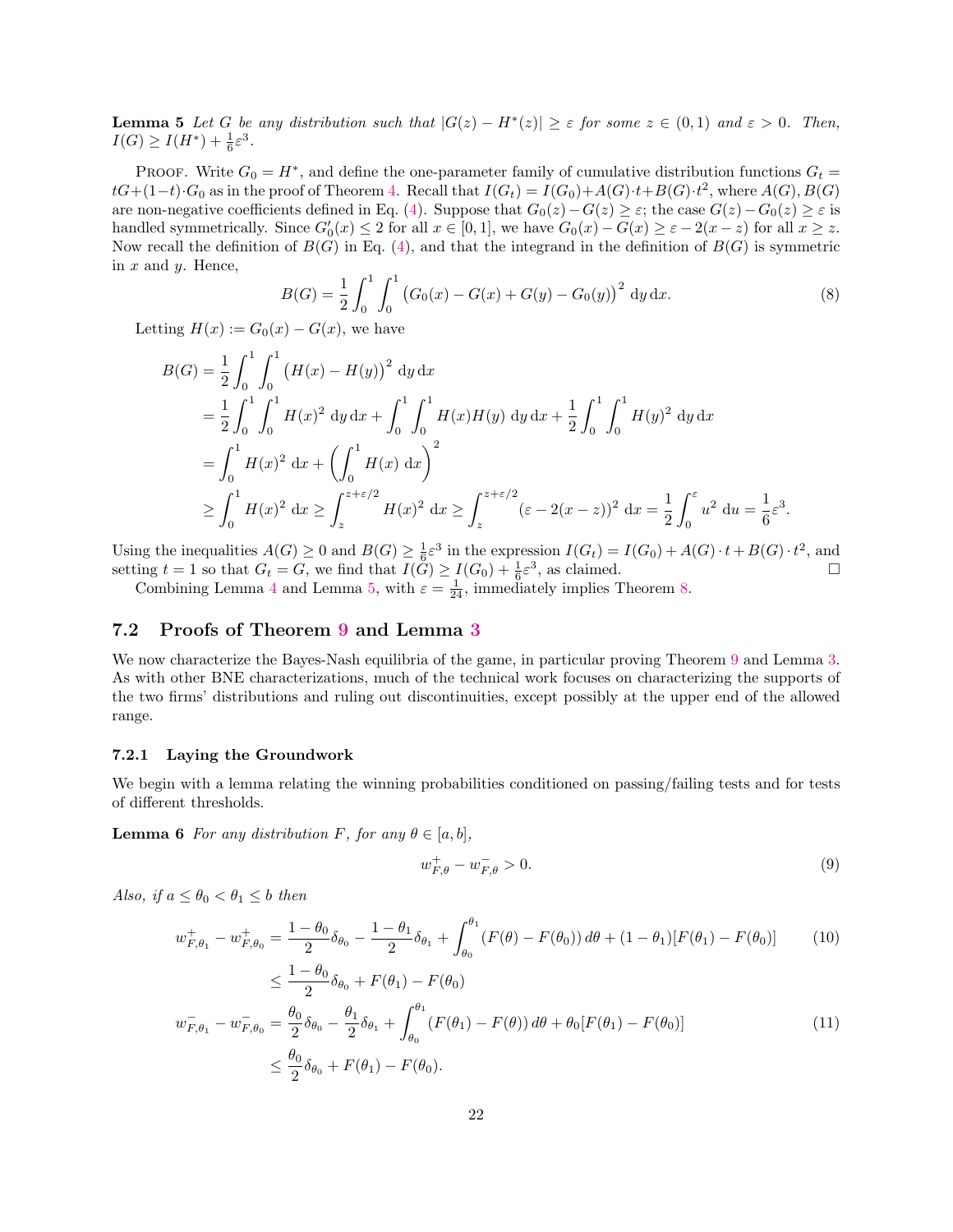PROOF. Equations [\(10\)](#page-21-1) and [\(11\)](#page-21-2) follow from Lemma [2.](#page-16-2) To derive Equation [\(9\)](#page-21-3), i.e., to show that a firm passing its test always has strictly higher probability of winning than failing the same test, we argue as follows. Consider firm X choosing test  $\theta$  and firm Y sampling a test from F. The difference  $w_{F,\theta}^+ - w_{F,\theta}^-$  is the probability that one of the following occurs:

- 1. *Y* samples a test  $\theta' < \theta$  and passes;
- 2. *Y* samples a test  $\theta' > \theta$  and fails;
- 3. Y samples test  $\theta' = \theta$ , passes the test, but loses the coin toss;
- 4. Y samples test  $\theta' = \theta$ , fails the test, but wins the coin toss.

At least one of these four events has positive probability; hence  $w_{F,\theta}^+ - w_{F,\theta}^- > 0$ .

Next, we prove several lemmas devoted to characterizing the support of the equilibrium distributions  $(F_X, F_Y)$ . We begin with a lemma that will serve the purpose of ruling out gaps in the support, except possibly at the upper end of the interval  $[a, b]$ .

<span id="page-22-0"></span>**Lemma 7** Let F be a probability distribution on [a, b], and suppose that  $\alpha, \beta$  satisfy  $a \leq \alpha < \beta \leq b$  and  $F(\alpha) = F(\beta)$ . Then, there exists an  $\varepsilon > 0$  such that no test in the open interval  $(\alpha, \beta + \varepsilon)$  is a best response to F.

PROOF. First consider  $\theta \in (\alpha, \beta]$ . Let  $\theta' \in (\alpha, \theta)$ . The assumption that  $F(\alpha) = F(\beta)$  implies that  $F(\theta) = F(\theta')$ . Applying Equations [\(10\)](#page-21-1) and [\(11\)](#page-21-2), we find that  $w_{\theta}^{+} = w_{\theta'}^{+} = w_{\beta}^{+}$  and  $w_{\theta}^{-} = w_{\theta'}^{-} = w_{\beta}^{-}$ , i.e., the probability of winning conditioned on passing is the same at all three thresholds, and similarly for failing. The difference in winning probability between  $\theta'$  and  $\theta$  is

$$
(1 - \theta')w_{\theta'}^+ + \theta'w_{\theta'}^- - (1 - \theta)w_{\theta}^+ - \theta w_{\theta}^- = (\theta - \theta') \cdot (w_{\beta}^+ - w_{\beta}^-) > 0
$$

by Inequality [\(9\)](#page-21-3). In particular,  $\theta'$  is a strictly better response to F than  $\theta$ , so  $\theta$  cannot be a best response to F.

Next, consider  $\theta = \beta + \varepsilon$  (for sufficiently small  $\varepsilon$ ), and let  $\theta' = \alpha + \varepsilon$ . The benefit of deviating from  $\theta$  to  $\theta'$  is

$$
(1 - \theta')w_{\theta'}^+ + \theta' w_{\theta'}^- - (1 - \theta)w_{\theta}^+ - \theta w_{\theta}^-
$$
  
\n
$$
= (\beta - \theta') \cdot (w_{\beta}^+ - w_{\beta}^-) + (1 - \beta)w_{\beta}^+ + \beta w_{\beta}^- - (1 - \theta)w_{\theta}^+ - \theta w_{\theta}^-
$$
  
\n
$$
= (\beta - \alpha - \varepsilon) \cdot (w_{\beta}^+ - w_{\beta}^-) - (1 - \beta)(w_{\theta}^+ - w_{\beta}^+) - \beta(w_{\theta}^- - w_{\beta}^-) + \varepsilon(w_{\theta}^+ - w_{\theta}^-)
$$
  
\n
$$
\geq (\beta - \alpha - \varepsilon) \cdot (w_{\beta}^+ - w_{\beta}^-) - \frac{(1 - \beta)^2 + \beta^2}{2} \delta_{\beta} - (F(\theta) - F(\beta))
$$
  
\n
$$
\geq (\beta - \alpha) \cdot (w_{\beta}^+ - w_{\beta}^-) - \varepsilon \cdot (w_{\beta}^+ - w_{\beta}^-) - (F(\theta) - F(\beta))
$$

where the penultimate line uses Lemma [6](#page-21-4) and the fact that  $w_{\theta}^+ - w_{\theta}^- > 0$ , and the last line uses the observation that  $\delta_{\beta} = 0$ , which follows from the assumption that  $F(\alpha) = F(\beta)$ . The first term on the last line is strictly positive, whereas all the other terms on the last line converge to zero as  $\varepsilon \to 0$ . (Recall that cumulative distribution functions such as F are right-continuous.) Therefore, as  $\varepsilon \to 0$ , the quantity on the last line is positive, so there exists some  $\varepsilon$  such that for all  $\theta \leq \beta + \varepsilon$ , playing  $\theta$  is not a best response.

The next lemma shows that Bayes-Nash Equilibrium distributions can have point masses (i.e., discontinuities) at most at the upper and lower end of the allowed ranges. We will later also rule out point masses at the lower end.

<span id="page-22-1"></span>**Lemma 8** Let  $(F_X, F_Y)$  be a Bayes-Nash Equilibrium for firms constrained to tests from [a, b]. The distributions  $F_X$  and  $F_Y$  have no point masses other than possibly at a or b, and at most one of them has a point mass at a.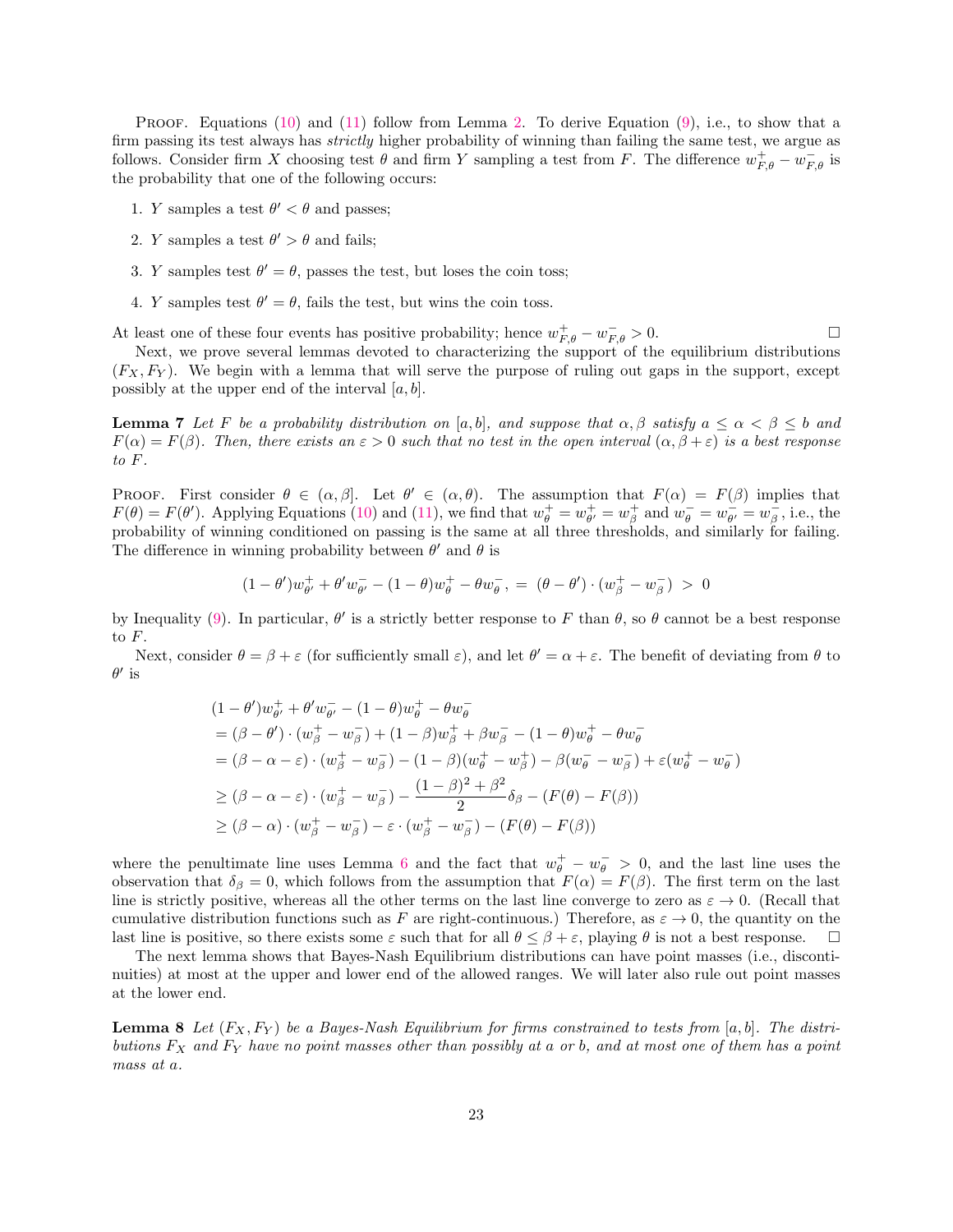**PROOF.** We first show that for each  $\theta < b$ , at most one firm has point mass at  $\theta$ . Denote  $F_Y$  by F, and let  $\theta < b$  be a point where firm Y has point mass  $\delta_{\theta} > 0$ . We now compare the winning probability for a firm X with threshold  $\theta + \varepsilon$  to the winning probabilities for X with thresholds  $\theta$  or  $\theta - \varepsilon$ . First, using Lemma [6](#page-21-4) and straightforward calculations, for every  $\varepsilon > 0$ , we can bound

$$
w_{\theta+\varepsilon}^+ \ge w_{\theta}^+ + \frac{\delta_{\theta}}{2} \cdot (1-\theta) \qquad w_{\theta+\varepsilon}^- \ge w_{\theta}^- + \frac{\delta_{\theta}}{2} \cdot \theta
$$
  

$$
w_{\theta-\varepsilon}^+ \le w_{\theta}^+ - \frac{\delta_{\theta}}{2} \cdot (1-\theta) \qquad w_{\theta-\varepsilon}^- \le w_{\theta}^- - \frac{\delta_{\theta}}{2} \cdot \theta.
$$

Therefore, the winning probability of firm X with threshold  $\theta + \varepsilon$  is

$$
(1 - \theta - \varepsilon) w_{\theta + \varepsilon}^+ + (\theta + \varepsilon) w_{\theta + \varepsilon}^- \ge (1 - \theta - \varepsilon) \left( w_{\theta}^+ + \frac{\delta_{\theta}}{2} \cdot (1 - \theta) \right) + (\theta + \varepsilon) \left( w_{\theta}^- + \frac{\delta_{\theta}}{2} \cdot \theta \right)
$$
  
\n
$$
\ge (1 - \theta) w_{\theta}^+ + \theta w_{\theta}^- + \frac{\delta_{\theta}}{2} \cdot ((1 - \theta)^2 + \theta^2) - \varepsilon
$$
  
\n
$$
\ge (1 - \theta + \varepsilon) \left( w_{\theta}^+ - \frac{\delta_{\theta}}{2} \cdot (1 - \theta) \right) + (\theta - \varepsilon) \left( w_{\theta}^- - \frac{\delta_{\theta}}{2} \cdot \theta \right)
$$
  
\n
$$
+ \delta_{\theta} \cdot ((1 - \theta)^2 + \theta^2) - 2\varepsilon
$$
  
\n
$$
\ge (1 - \theta + \varepsilon) w_{\theta - \varepsilon}^+ + (\theta - \varepsilon) w_{\theta - \varepsilon}^- + \delta_{\theta} \cdot ((1 - \theta)^2 + \theta^2) - 2\varepsilon.
$$
 (13)

For sufficiently small positive  $\varepsilon$ , the quantity  $\frac{\delta_{\theta}}{2} \cdot ((1 - \theta)^2 + \theta^2) - \varepsilon$  is strictly positive, so neither  $\theta$  nor  $\theta - \varepsilon$ can be a best response for firm  $X$ . Therefore, in a Bayes-Nash Equilibrium, the probability of  $X$  choosing a test in the set  $[\theta - \varepsilon, \theta]$  is zero.

We have shown that if one firm has a point mass at  $\theta$ , then the other does not. When  $\theta = a$ , this is all the lemma requires us to prove. When  $\theta \in (a, b)$ , we need to show that *neither* of the distributions  $F_X$ ,  $F_Y$ can have a point mass at  $\theta$ . For the sake of contradiction, assume that  $F_Y$  has a point mass at  $\theta \in (a, b)$ . Let  $\varepsilon \in (0, \theta - a)$  be small enough that the probability of X choosing a test in  $[\theta - \varepsilon, \theta]$  is zero; such an  $\varepsilon$  exists by the preceding argument. It follows that  $F_X(\theta - \varepsilon) = F_X(\theta)$ . Now, using Lemma [7,](#page-22-0) we may conclude that for some  $\varepsilon' > 0$ , no test in the interval  $(\theta - \varepsilon, \theta + \varepsilon')$  is a best response to  $F_X$ . Hence  $F_Y$ , which has a point-mass at  $\theta$ , cannot be a best response to  $F_X$ , in contradiction to our assumption that  $F_X$  and  $F_Y$ constitute a Bayes-Nash Equilibrium.

The next lemma pins down the support of equilibrium distributions, showing that both firms' distributions have the same support, and showing that it must be of a very specific form.

<span id="page-23-0"></span>**Lemma 9** Let  $(F_X, F_Y)$  be a Bayes-Nash Equilibrium for firms constrained to tests from [a, b]. The probability distributions  $F_X$  and  $F_Y$  have the same support. This support set is one of the following three alternatives.

- An interval  $[a, \gamma]$  where  $a < \gamma \leq b$ .
- A set of the form  $[a, \gamma] \cup \{b\}$  where  $a \leq \gamma < b$ .
- The set  $\{b\}$ .

PROOF. Denote the complements of the support sets of  $F_X, F_Y$  by  $U_X, U_Y$ , respectively. Both of these sets are open, since the support of a distribution is, by definition, closed. If  $U_X$  and  $U_Y$  are both empty, the lemma's conclusion is satisfied. Otherwise, assume without loss of generality that  $U_X$  is non-empty. Consider an arbitrary  $\theta \in U_X$ , and let  $J = (\alpha, \beta)$  be the maximal open subinterval of  $U_X$  containing  $\theta$ . (Here, we also consider a half-open interval of the form  $[a, \beta)$  or  $(\alpha, b]$  to be an open subinterval of  $U_X$ .) For any  $\beta' \in J$  we have  $F_X(\alpha) = F_X(\beta')$  which implies, by Lemma [7,](#page-22-0) that none of the points in  $(\alpha, \beta')$  is a best response to  $F_X$ . Therefore, none of these points is in the support of  $F_Y$ , i.e., the interval  $(\alpha, \beta')$  is contained in  $U_Y$ . Taking the union over all  $\beta' \in J$ , we find that  $J = \bigcup_{\beta' \in I} (\alpha, \beta') \subseteq U_Y$ ; in particular, this means that  $\theta \in U_Y$ . As  $\theta \in U_X$  was arbitrary, we have shown that  $U_X \subseteq U_Y$ . A symmetric argument establishes that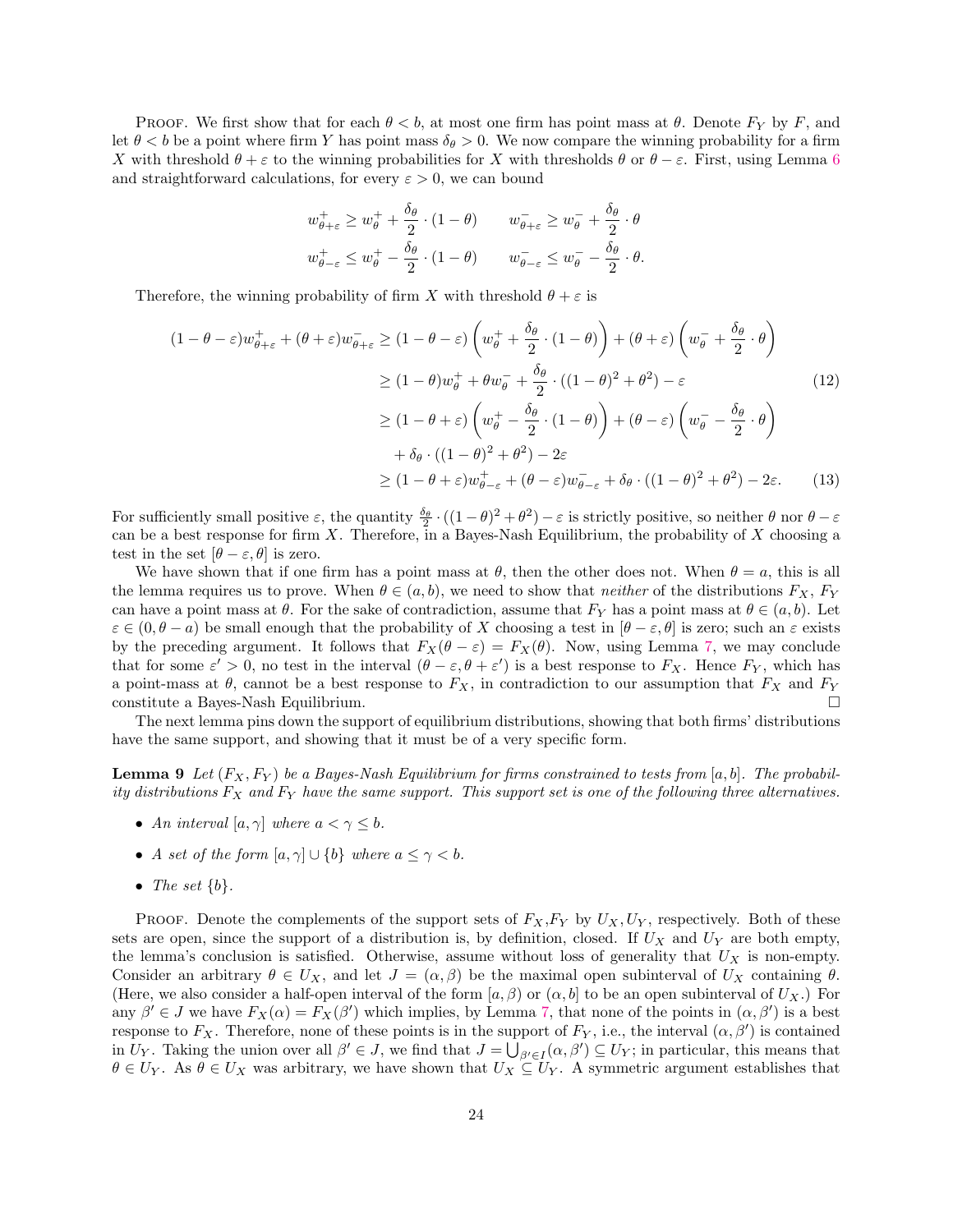$U_Y \subseteq U_X$ , so the two sets are equal, and their complements, the support sets of  $F_X$  and  $F_Y$ , are equal as well.

We now turn to proving that the support sets have one of the three structures enumerated in the statement of the lemma. Equivalently, we will prove that if the complementary set  $U = U_X = U_Y$  is non-empty, then it is an interval of the form [a, b),  $(\gamma, b)$ , or  $(\gamma, b)$ , where  $\gamma > a$ . To prove this, let us return to reasoning about the interval  $J = (\alpha, \beta)$ , a maximal open subinterval of U; recall that we consider the interval  $(\alpha, b]$ open. For the sake of contradiction, assume that  $\beta < b$ . Lemma [8](#page-22-1) implies that  $F_X$  has no point mass at  $\beta$ , so  $F_X(\alpha) = F_X(\beta)$ . Therefore, Lemma [7](#page-22-0) implies that for some  $\varepsilon > 0$ , none of the points in  $(\alpha, \beta + \varepsilon)$  is a best response to  $F_X$ . Therefore, none of these points is a support point of  $F_Y$ . This contradicts the facts that  $U_Y = U$  and that J is a maximal open subinterval of  $U_Y$ .

We have shown that every maximal open subinterval of  $U$  has right endpoint  $b$ . If the left endpoint is  $\gamma > a$  then  $U_X$  has the form  $(\gamma, b)$  or  $(\gamma, b]$ , which exactly corresponds to the first two types in the statement of the lemma. If the left endpoint of U is a, then U is one of the sets  $(a, b)$ ,  $(a, b]$ , or  $[a, b)$ . The first two alternatives can be eliminated because they both imply that  $F_X$  has an isolated support point at a. Since both distributions have the same support, this means that  $F_Y$  also has an isolated support point at a. However, an isolated point in the support of a distribution must be a point mass, and Lemma [8](#page-22-1) guarantees that at most one of  $F_X$ ,  $F_Y$  has a point mass at a.

<span id="page-24-2"></span>**Lemma 10** If  $(F_X, F_Y)$  is a Bayes-Nash Equilibrium, then both distributions have b in their support, and neither of them has a point mass at a. If  $(1 - a) \cdot b \leq \frac{1}{2}$  then the only equilibrium is a step function at b, i.e., both firms deterministically choose b. Otherwise, we have the following characterizations of the failure probability, the point mass at b, and the (common) largest support point other than b, for both firms:

$$
\phi_X = \phi_Y = \phi = \frac{1}{2(1-a)}\tag{14}
$$

$$
\delta_{b,X} = \delta_{b,Y} = \delta_b = \frac{1 - 2b + 2b\phi}{(1 - b)^2 + b^2} \tag{15}
$$

<span id="page-24-1"></span><span id="page-24-0"></span>
$$
\gamma = \frac{1 - a - 2b + 4ab - 2ab^2}{1 - 4(1 - a)b + 2(1 - 2a)b^2}.
$$
\n(16)

PROOF. If the equilibrium is not a step function at b, then Lemma [9](#page-23-0) implies that the (common) support of  $F_X$  and  $F_Y$  contains an interval  $[a, \gamma]$ , with  $\gamma > a$ . Consider firm Y playing  $a + \varepsilon$ , where  $\varepsilon < \gamma - a$ . Corollary [2](#page-16-0) with  $\theta = a + \varepsilon$ , where  $\delta_{\theta} = 0$ , characterizes the probability of Y being chosen as

$$
(1-a-\varepsilon)\cdot\phi_X+((1-a-\varepsilon)^2+(a+\varepsilon)^2)\cdot F_X(a+\varepsilon)+(1-2a-2\varepsilon)\cdot\mathcal{F}_X(a+\varepsilon).
$$

This must equal  $\frac{1}{2}$  by Proposition [2.](#page-16-1) Taking the limit as  $\varepsilon \to 0$ , and observing that  $\lim_{\varepsilon \to 0} F_X(a+\varepsilon) = F_X(a)$ and  $\lim_{\varepsilon \to 0} \mathcal{F}_X(a + \varepsilon) = 0$ , we obtain that

$$
\phi_X = \frac{1 - F_X(a) \cdot ((1 - a)^2 + a^2)}{2(1 - a)}.\tag{17}
$$

A symmetric derivation, with the roles of X and Y reversed, establishes that  $\phi_Y = \frac{1-F_Y(a) \cdot ((1-a)^2 + a^2)}{2(1-a)}$  $\frac{2(1-a)+a}{2(1-a)}$ . Notice that these expressions are equal to the expression for  $\phi$  in Equation [\(15\)](#page-24-0), provided that  $F_X(a) = F_Y(a) = 0$ , i.e.  $F_X$  and  $F_Y$  have no point mass at a. We will prove this fact below.

By Lemma [8,](#page-22-1) at most one firm has a point mass at  $a$ ; assume without loss of generality that firm  $X$  has no point mass at a, so  $F_X(a) = 0$ , whence the failure probability of firm X is  $\phi_X = \frac{1}{2(1-a)}$ . If  $(1-a)b \leq \frac{1}{2}$ this means that  $\phi_X \geq b$ . However, the only way that the failure probability of a firm sampling a test from [a, b] could be as large as b is if X deterministically chooses a test of difficulty b. Since  $F_X$  and  $F_Y$  have the same support, this means that  $Y$  also deterministically chooses  $b$ , i.e., we have confirmed that when  $(1 - a)b \leq \frac{1}{2}$ , the only equilibrium is that both firms deterministically choose b.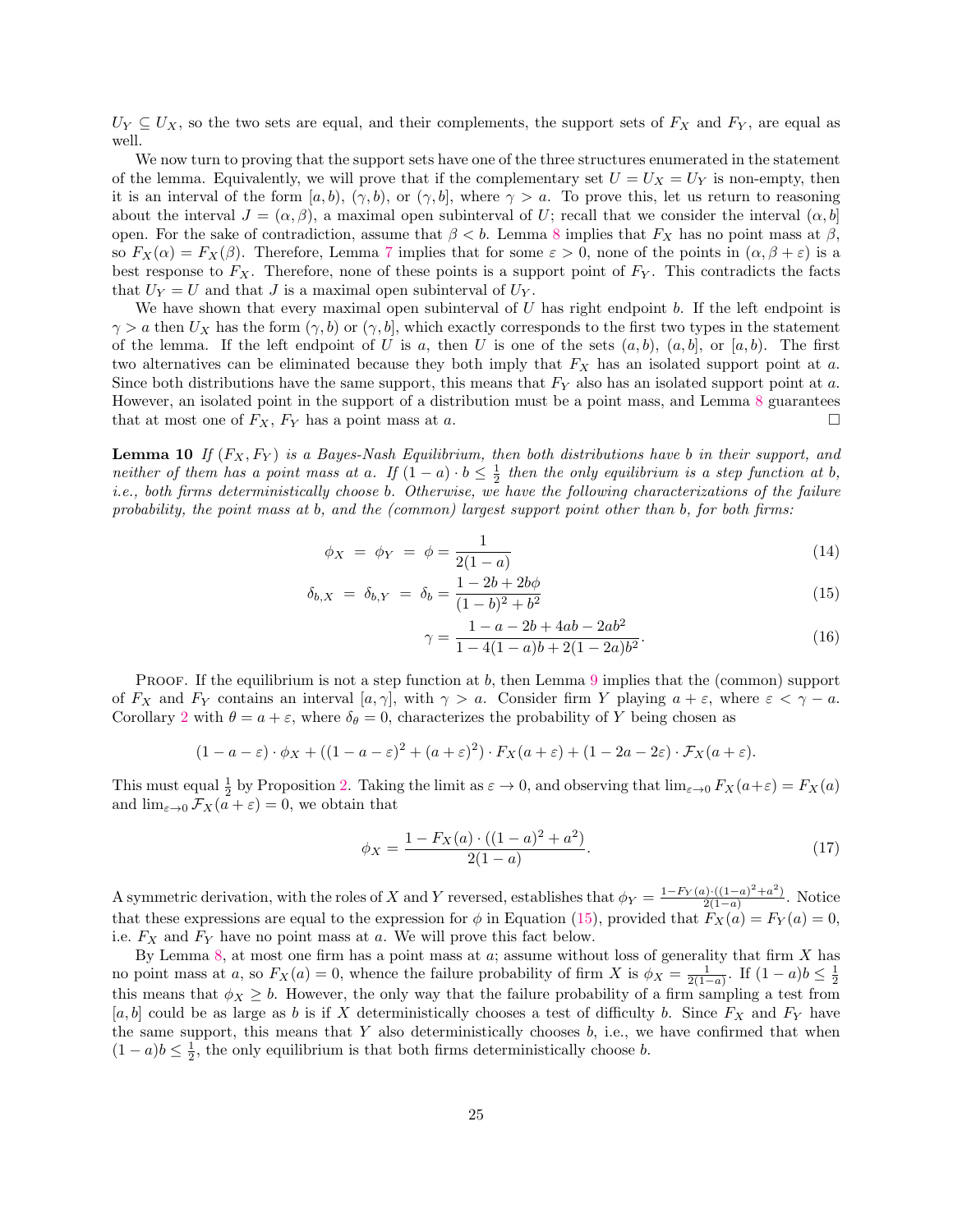Assume henceforth that  $(1 - a)b > \frac{1}{2}$  and let  $\theta$  be the supremum of the supports of  $F_X$  and  $F_Y$ . We shall prove that  $\theta = b$ , as claimed by the lemma, while also establishing Equation [\(15\)](#page-24-0). Consider firm X or Y playing  $\theta$ , and apply Corollary [2](#page-16-1) and Proposition 2 to obtain

$$
\frac{1}{2} = (1 - \theta) \cdot \phi_Y + ((1 - \theta)^2 + \theta^2) \cdot (F_Y(\theta) - \frac{1}{2}\delta_{\theta,Y}) + (1 - 2\theta) \cdot \mathcal{F}_Y(\theta)
$$
\n
$$
\frac{1}{2} = (1 - \theta) \cdot \phi_X + ((1 - \theta)^2 + \theta^2) \cdot (F_X(\theta) - \frac{1}{2}\delta_{\theta,X}) + (1 - 2\theta) \cdot \mathcal{F}_X(\theta).
$$
\n(18)

By our choice of  $\theta$ , we have that  $F_Y(\theta) = F_X(\theta) = 1$ , as well as  $\mathcal{F}_Y(\theta) = \mathcal{F}_Y(1) - (1 - \theta) = \theta - \phi_Y$  and  $\mathcal{F}_X(\theta) = \mathcal{F}_X(1) - (1 - \theta) = \theta - \phi_X$ . Substituting these into the right-hand sides of Equation [\(18\)](#page-25-0), we obtain that

<span id="page-25-2"></span><span id="page-25-0"></span>
$$
\frac{1}{2} = (1 - \theta + \theta \phi_Y) - \delta_{\theta, Y} \cdot \frac{(1 - \theta)^2 + \theta^2}{2} \tag{19}
$$

<span id="page-25-4"></span><span id="page-25-1"></span>
$$
\frac{1}{2} = (1 - \theta + \theta \phi_X) - \delta_{\theta, X} \cdot \frac{(1 - \theta)^2 + \theta^2}{2}.
$$
\n(20)

Recall that we are assuming without loss of generality that  $F_X(a) = 0$  and  $\phi_X = \frac{1}{2(1-a)}$ . If  $\delta_{\theta,X} = 0$ , we can rearrange Equation [\(20\)](#page-25-1) to obtain  $\theta(1-\phi_X) = \frac{1}{2}$ . Since  $\theta \le 1$  and  $1-\phi_X = 1 - \frac{1}{2(1-a)} \le \frac{1}{2}$ , the only way this equation could hold is if  $a = 0$  and  $\theta = 1$ . Hence, either  $F_X$  has a point mass at  $\theta$ , or  $\theta = 1$ . In the former case, Lemma [8](#page-22-1) implies that  $\theta = b$ . In the latter case,  $\theta = 1 = b$ . Thus, in either case, we have proved that  $\theta = b$ .

Substituting  $\theta = b$  into Equations [\(19\)](#page-25-2) and [\(20\)](#page-25-1) and rearranging, we obtain (essentially) the expressions for  $\delta_{b,X}$  and  $\delta_{b,Y}$  in Equation [\(15\)](#page-24-0); more specifically, it only remains to show that  $\phi_X = \phi_Y$ , which will follow once we have shown that  $F_Y(a) = 0$  below.

Now, suppose that  $F_X$  and  $F_Y$  are supported on the set  $[a, \gamma] \cup \{b\}$ , for some  $\gamma \in (a, b]$ . We turn to calculating  $\gamma$ . Let  $\phi_X, \delta_{b,X}$  denote the failure probability and point mass at b for firm X. Consider firm Y playing  $\gamma$ . Because  $w_{\gamma}^+ = 1 - (1 - b)\delta_{b,X}$  (if Y passes, it will be chosen unless X plays b and passes), and  $w_{\gamma}^{-} = \phi_{X} - b\delta_{b,X}$  (if Y fails, it will be chosen if X fails, but did not play b), Y's probability of being selected is

$$
\frac{1}{2} = (1 - \gamma) \cdot (1 - (1 - b)\delta_{b,X}) + \gamma \cdot (\phi_X - b\delta_{b,X}) = 1 - (1 - b)\delta_{b,X} - \gamma \cdot (1 + (2b - 1)\delta_{b,X} - \phi_X). \tag{21}
$$

The same reasoning with the roles of  $X$  and  $Y$  reversed implies

$$
\frac{1}{2} = (1 - \gamma) \cdot (1 - (1 - b)\delta_{b,Y}) + \gamma \cdot (\phi_Y - b\delta_{b,Y}) = 1 - (1 - b)\delta_{b,Y} - \gamma \cdot (1 + (2b - 1)\delta_{b,Y} - \phi_Y). \tag{22}
$$

Solving Equation [\(22\)](#page-25-3) for  $\gamma$  and substituting the characterizations  $\phi_X = \frac{1}{2(1-a)}$  and  $\delta_{b,X} = \frac{1-2b+2b\phi_X}{(1-b)^2+b^2}$ derived above gives us that

$$
\gamma=\frac{\frac{1}{2}-(1-b)\delta_{b,X}}{1+(2b-1)\delta_{b,X}-\phi_X}~=~\frac{1-a-2b+4ab-2ab^2}{1-4(1-a)b+2(1-2a)b^2},
$$

as asserted in the statement of the lemma.

Finally, we must prove that firm Y has no point mass at a, which will imply that the derivations of  $\phi_X$ and  $\delta_{b,X}$  apply equally to  $\phi_Y$  and  $\delta_{b,Y}$ . We may rearrange Equations [\(21\)](#page-25-4)–[\(22\)](#page-25-3) to derive

<span id="page-25-3"></span>
$$
((1 - \gamma)(1 - b) + \gamma b) \cdot \delta_{b,X} = \frac{1}{2} - \gamma + \gamma \phi_X
$$

$$
((1 - \gamma)(1 - b) + \gamma b) \cdot \delta_{b,Y} = \frac{1}{2} - \gamma + \gamma \phi_Y.
$$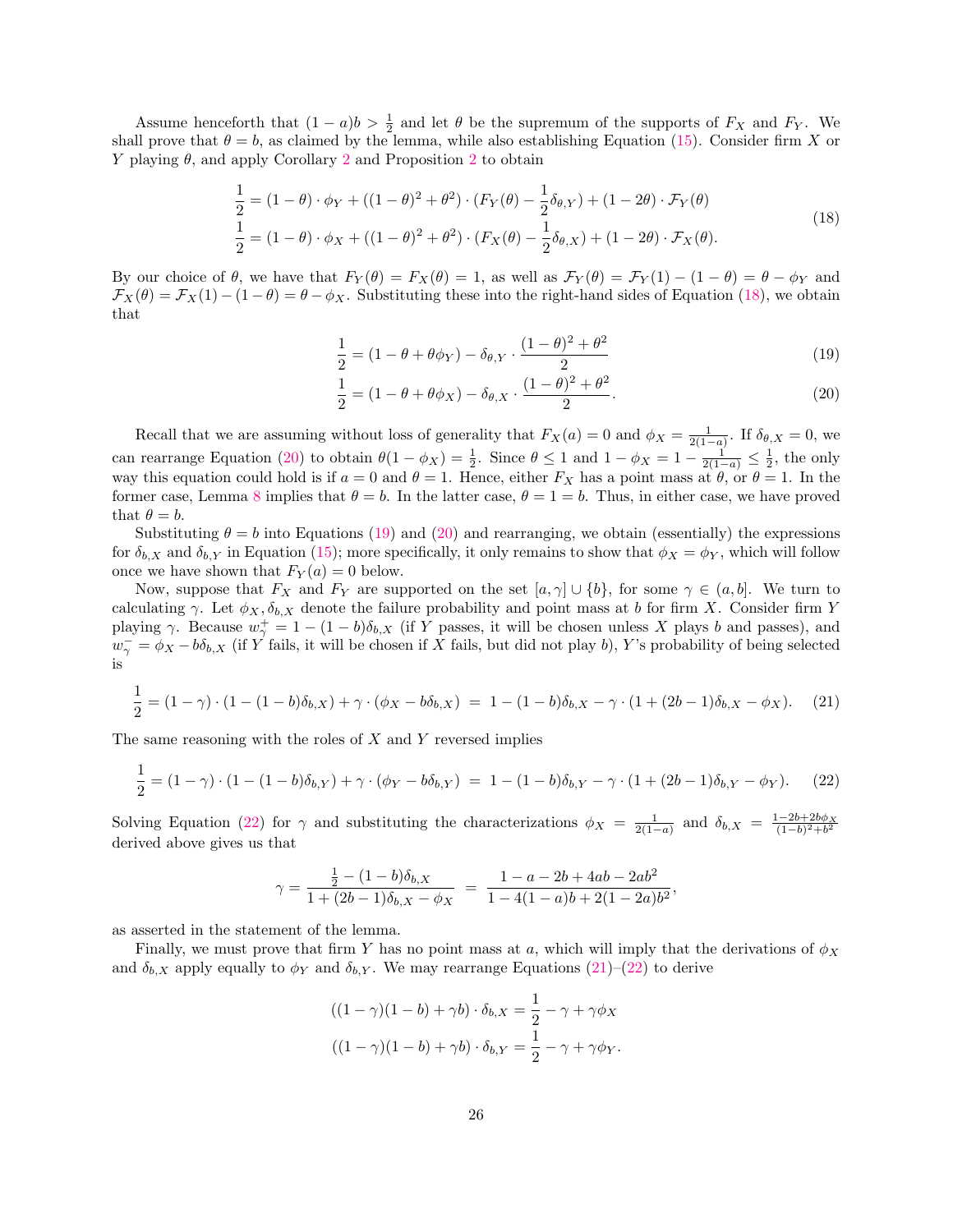By subtracting the second equation from the first, we obtain that

$$
((1 - \gamma)(1 - b) + \gamma b) \cdot (\delta_{b,X} - \delta_{b,Y}) = \gamma \cdot (\phi_X - \phi_Y).
$$

Substituting the expressions for  $\delta_{b,X}, \delta_{b,Y}$  derived above, we obtain the equation

$$
\frac{((1-\gamma)(1-b)+\gamma b)\cdot 2b}{(1-b)^2+b^2}\cdot (\phi_X - \phi_Y) = \gamma(\phi_X - \phi_Y). \tag{23}
$$

Consequently, either  $\phi_X = \phi_Y$  or  $\frac{((1-\gamma)(1-b)+\gamma b)\cdot 2b}{(1-b)^2+b^2}$  $\frac{\gamma(1-b)+\gamma_0\gamma_2b}{(1-b)^2+b^2} = \gamma$ . The latter equation can be rearranged to

<span id="page-26-0"></span>
$$
2b - 2b^2 = (1 - 2b^2)\gamma.
$$

Recall that we are assuming here that  $(1 - a)b > \frac{1}{2}$ , which in particular implies that  $2b > 1$ , so the equation  $2b - 2b^2 = (1 - 2b^2)\gamma$  implies that  $\gamma > 1$ , contradicting the fact that  $\gamma \leq b$ . Consequently, the equation  $\frac{((1-\gamma)(1-b)+\gamma b)\cdot(2b)}{(1-b)^2+b^2} = \gamma$  cannot be satisfied, meaning that Equation [\(23\)](#page-26-0) implies  $\phi_X = \phi_Y$ . Recalling the formula for failure probability in Equation [\(14\)](#page-24-1), we see that the equation  $\phi_X = \phi_Y$  implies that  $F_Y(a) = F_X(a) = 0$ , i.e., neither distribution has a point mass at a, as claimed.

#### 7.2.2 Proofs of Lemma [3](#page-17-0) and Theorem [9](#page-19-4)

Lemma [3](#page-17-0) follows easily as a corollary of Lemma [8](#page-22-1) and Lemma [10:](#page-24-2)

PROOF OF LEMMA [3.](#page-17-0) Lemma [10,](#page-24-2) applied with  $a = 0$  and  $b = 1$ , implies that  $F_X$  and  $F_Y$  have no point mass at  $a = 0$  or  $b = 1$  and that  $\gamma = 1$ . Therefore, the distributions have full support. By Lemma [8,](#page-22-1) the distributions have no discontinuities on  $(a, b)$ , either, completing the proof.

Finally, we use the characterization of the equilibrium supports to prove Theorem [9.](#page-19-4)

PROOF OF THEOREM [9.](#page-19-4) The first case (when  $(1-a) \cdot b \leq \frac{1}{2}$  is explicitly covered by Lemma [10.](#page-24-2) Therefore, assume from now on that  $(1 - a) \cdot b \geq \frac{1}{2}$ .

By Lemma [9](#page-23-0) and Lemma [8,](#page-22-1) we know that  $F_X$  and  $F_Y$  are both continuous over  $[a, b]$  and that there is some  $\gamma \in (a, b]$  such that both functions are strictly monotone over  $[a, \gamma)$ , constant over  $[\gamma, b)$ , and then possibly discontinuous at b. Note that the characterization of  $\delta_b$  and  $\gamma$  from Lemma [10](#page-24-2) exactly correspond to the definitions of  $\delta_b$  and  $\gamma$  in Theorem [9.](#page-19-4)

We can now generalize our approach from Section [6](#page-15-0) for computing the equilibrium distribution on the interval [a,  $\gamma$ ]. Let F refer to either of the equilibrium distributions  $F_X$ ,  $F_Y$ . Consider any threshold  $\theta \in (a, \gamma)$ . By Proposition [2](#page-16-1) and Corollary [2,](#page-16-0)

$$
\frac{1}{2} = (1 - \theta) \cdot \phi + (1 - 2\theta)\mathcal{F}(\theta) + ((1 - \theta)^2 + \theta^2) \cdot F(\theta);
$$

compared to the derivation for [0, 1], we now do not have that  $\phi = \frac{1}{2}$ . Rearranging and dividing the equation by  $(\theta^2 + (1 - \theta)^2)^{3/2}$ , we obtain the differential equation

$$
(\theta^2 + (1-\theta)^2)^{-1/2} \cdot F(\theta) + \frac{1-2\theta}{(\theta^2 + (1-\theta)^2)^{3/2}} \cdot \mathcal{F}(\theta) = \frac{\frac{1}{2} - (1-\theta) \cdot \phi}{(\theta^2 + (1-\theta)^2)^{3/2}}.
$$

As before, we can integrate by parts to obtain that for all  $\theta \in (\alpha, \gamma)$ ,

$$
\frac{\mathrm{d}}{\mathrm{d}\theta} \frac{\mathcal{F}(\theta)}{\sqrt{\theta^2 + (1 - \theta)^2}} = \frac{\frac{1}{2} - (1 - \theta) \cdot \phi}{(\theta^2 + (1 - \theta)^2)^{3/2}}
$$

,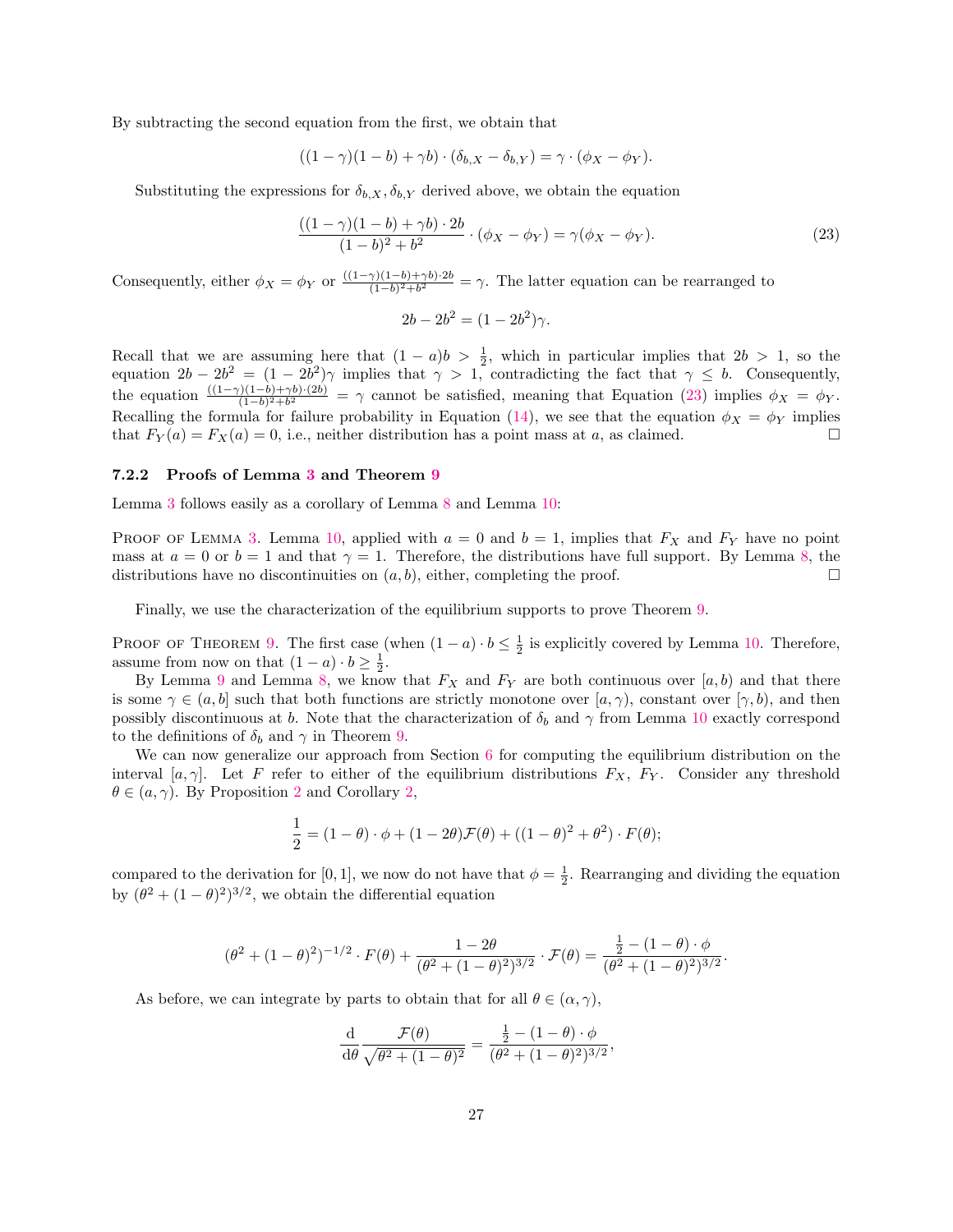so, using the boundary condition  $\mathcal{F}(a) = 0$ , we find that for all  $\theta \in [a, \gamma]$ ,

$$
\frac{\mathcal{F}(\theta)}{\sqrt{\theta^2 + (1 - \theta)^2}} = \int_a^{\theta} \frac{\frac{1}{2} - (1 - t) \cdot \phi}{(t^2 + (1 - t)^2)^{3/2}} dt
$$
  
\n
$$
= \phi \cdot \int_a^{\theta} \frac{t - a}{(t^2 + (1 - t)^2)^{3/2}} dt
$$
  
\n
$$
= \phi \cdot \left[ (1 - a) + \frac{t + a - 1 - 2at}{\sqrt{t^2 + (1 - t)^2}} \right]_a^{\theta}
$$
  
\n
$$
= \phi \cdot \left( \frac{\theta + a - 1 - 2a\theta}{\sqrt{\theta^2 + (1 - \theta)^2}} - \frac{2a - 1 - 2a^2}{\sqrt{a^2 + (1 - a)^2}} \right)
$$
  
\n
$$
= \phi \cdot \left( \sqrt{a^2 + (1 - a)^2} - \frac{1 + 2a\theta - a - \theta}{\sqrt{\theta^2 + (1 - \theta)^2}} \right),
$$

or

$$
\mathcal{F}(\theta) = \phi \cdot \left( \sqrt{a^2 + (1-a)^2} \cdot \sqrt{\theta^2 + (1-\theta)^2} - (1+2a\theta - a - \theta) \right).
$$

Taking a derivative, we obtain that

<span id="page-27-1"></span>
$$
F(\theta) = \phi \cdot \left( \sqrt{a^2 + (1 - a)^2} \cdot \frac{2\theta - 1}{\sqrt{\theta^2 + (1 - \theta)^2}} + (1 - 2a) \right). \tag{24}
$$

As F in this proof was interpreted to be either of the equilibrium distributions  $F_X$ ,  $F_Y$ , we find that the only Bayes-Nash Equilibrium is the symmetric equilibrium in which both firms' distributions obey the formula [\(24\)](#page-27-1) for all  $\theta \in [\alpha, \gamma)$ , and both distribution have all of their remaining probability mass located at b.

### <span id="page-27-0"></span>8 Conclusions

We introduced and studied a problem of optimal and endogenous test selection in a setting where a principal wants to select the product of higher quality from one of two firms, but the products' qualities can only be measured through threshold tests which reveal whether a product's quality lies above or below a threshold θ. We explicitly characterized the optimal correlated and i.i.d. distributions for the principal, as well as the equilibrium distribution when the firms can choose their own thresholds from an interval  $[a, b]$  (in particular including the case of the interval  $[0, 1]$ . Using these characterizations, we showed that the principal can do strictly better by giving the firms different tests than drawing their tests i.i.d. The best i.i.d. distribution is better than any symmetric equilibrium for any set  $S$  offered to the firms (including sets  $S$  that are not intervals), and the equilibrium under the best interval gives the principal strictly higher probability of selecting the best product than the equilibrium for the interval [0, 1].

Our work raises a wealth of questions for future work. An immediate question implicitly raised in Section [7](#page-18-0) is which set of tests a principal should offer to achieve the smallest probability of selecting the wrong product at equilibrium.<sup>[16](#page-27-2)</sup> There are two variants to this question: when the principal is interested only in symmetric equilibria, or also in asymmetric (non-unique) ones. For the former version, a natural conjecture would be that the optimal set for the principal is an interval, in which case our numerical calculations from

<span id="page-27-2"></span><sup>&</sup>lt;sup>16</sup>Of course, if the principal can choose different sets for different firms, then she can choose  $S_X = \{\frac{1}{3}\}\$ and  $S_Y = \{\frac{2}{3}\}\$ , which would implement the optimal strategy for her. The more interesting question is to find one set  $S$  to restrict all firms to, which naturally corresponds to prescribing standards for quality control.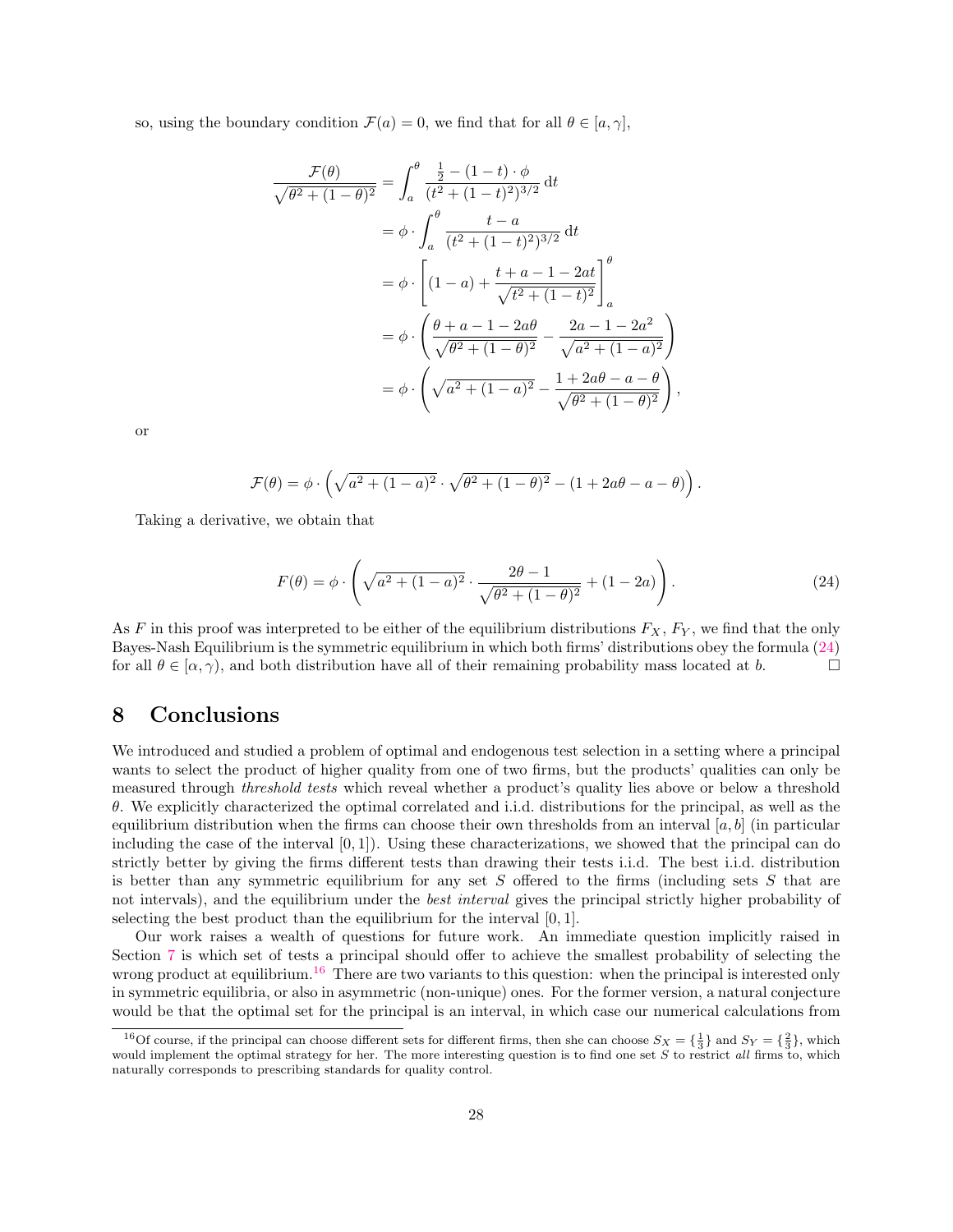Section [7](#page-18-0) would imply that the optimum set would be the interval [0, 0.79 . . .]. While we cannot prove or disprove this conjecture at this point, a similar-looking stronger conjecture is false: there are discrete sets S the principal can offer under which the unique equilibrium is strictly better than if the principal instead offered the smallest interval containing all of S. For the latter case, we conjecture optimality of the set  $\{1-\sqrt{2}/2,\sqrt{2}/2\}$ , discussed in Section [7.](#page-18-0)

The endogenous test selection game between the firms can be viewed as a natural instance of a signaling game, in which each firm's strategy is a signaling scheme. Our problem setup severely restricted the signaling schemes the firms could choose from, to binary threshold tests. Naturally, it would be desirable to extend the results to broader classes of signaling schemes. At the full extreme, when firms may choose any signaling scheme, the unique equilibrium of our game is full disclosure. This follows from Corollary 1 of [\(Hwang et al.](#page-30-0) [2019\)](#page-30-0). However, an analysis of the intermediate regime, in which the number of signals is still constrained (as in [\(Dughmi et al.](#page-30-5) [2016\)](#page-30-5)), would still be of interest.

Perhaps the most immediate next step along these lines would be signaling schemes in which firms can choose an arbitrary mapping from qualities to {pass, fail}. It is not hard to show that w.l.o.g., it suffices to consider signaling schemes with two thresholds  $0 \leq \theta_1 \leq \theta_2 \leq 1$  in which the firm passes the test iff its quality lies in  $[\theta_1, \theta_2]$ . A natural conjecture would be that even if the firms were allowed to choose such tests, at equilibrium, they would always choose threshold tests only, i.e., set  $\theta_1 = 0$ . This conjecture is false! If such a symmetric equilibrium existed, it would have to be the equilibrium we derived in Section  $6 6$ however, against this strategy, there are responses yielding firm X a selection probability strictly larger than  $\frac{1}{2}$ . Explicitly characterizing the equilibrium distribution appears difficult.

Another natural version is to require threshold tests, but allow multiple thresholds  $\theta_1 \leq \theta_2 \leq \cdots \leq \theta_k$ . This naturally corresponds to the type of tests encountered in classes, where cutoffs are defined between multiple grades. Even for two thresholds, characterizing the equilibrium outcomes appears difficult – a firm with a difficult-to-attain 'B' grade may have to be ranked ahead of a firm with an easy-to-attain 'A' grade (similarly between easy 'B' and difficult  $(C'...)$ ). This is different from the pass-fail model, where every firm that passes a test is ranked ahead of every firm that fails a test, regardless of the tests' difficulties.

A very interesting direction for future work is considering firms whose product qualities are drawn independently from *different* distributions. If one distribution stochastically dominates the other, it would be interesting to see if the weaker firm may at equilibrium follow "moon shot" strategies of taking very hard tests and hoping that this will allow it to win some of the time. Characterizing the equilibrium again appears to be quite challenging, because when both firms pass tests of the same difficulty, their posterior quality distributions will be different — as a result, the principal will not simply rank passing firms by their thresholds, and this results in a possibly infinite-dimensional system of differential equations characterizing the equilibrium distribution.

There are several open directions in terms of alternate objectives when extending the model to  $n > 2$ firms. When the principal's goal is to obtain a complete ranking minimizing the Kendall tau distance, and the firms' goal is to be ranked as highly as possible in expectation, we argued that our results carry over immediately; and for correlated tests, we explicitly characterized the optimum distribution. However, when the objectives are changed, this ceases to be true. A natural objective is for the principal to maximize the probability of selecing the best product, and for each firm to maximize the probability of being selected. Even for  $n = 3$  firms, it appears difficult to characterize the equilibria of the endogenous test selection game. or the principal's optimal test distribution.

Instead of having the principal try to maximize the probability of selecting the better firm, an alternative objective would be for the principal to maximize the expected quality of the selected firm. While this is a natural objective, it requires the model to ascribe meaning to the concrete quality values, rather than using them only for comparison, in contrast to a viewpoint where utilities predominantly encode preferences. Nonetheless, the optimization and equilibrium questions would likely yield a rich set of questions.

Finally, we note a possibly interesting connection to a very different setting.<sup>[17](#page-28-0)</sup> One can interpret our setting as a principal trying to allocate an item to one of two agents  $X, Y$  via a price-discriminating postedprice mechanism. Different from standard such setups, the natural correspondence has a welfare-maximizing

<span id="page-28-0"></span><sup>17</sup>We thank Nicole Immorlica for suggesting this interpretation.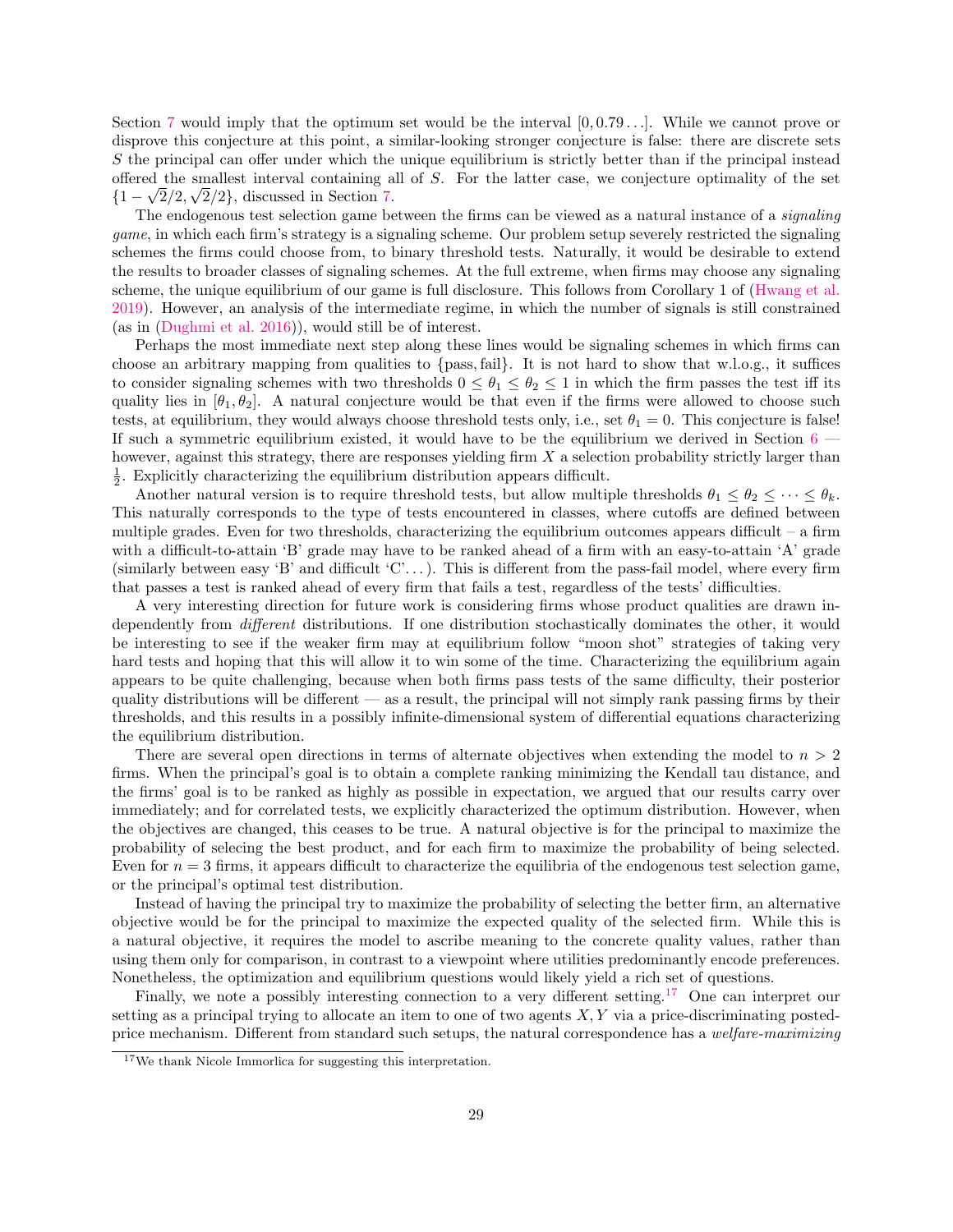(rather than revenue-maximizing) principal. The mechanism corresponding to our testing setting then has the principal offer the two agents possibly different posted prices. If exactly one agent is interested in buying the item at his posted price, that agent is given the item at the posted price. If both agents are interested in buying at their respective prices, the agent with higher price obtains the item at his posted price. If neither agent is interested in buying, then again, the agent with higher price obtains the item, and pays 0. This model raises the issue of strategic manipulation: an agent might decline the item at his posted price, hoping that his price is higher and he will get the item for free. A natural question is whether the principal can price-discriminate in a way that will provide higher social welfare than offering both agents the same price (and choosing randomly which agent obtains the item if both accept/decline).

# Acknowledgement

We would like to thank Odilon Camara, Peter Frazier, Moshe Hoffman, Nicole Immorlica, Jonathan Libgober, Erez Yoeli, and Christina Lee Yu for useful discussions and pointers.

SB gratefully acknowledges support from the NSF under grants CNS-1955997, DMS-1839346 and ECCS-1847393.

# References

- <span id="page-29-14"></span>Alon Altman and Moshe Tennenholtz. Incentive compatible ranking systems. In Proc. 6th Intl. Conf. on Autonomous Agents and Multiagent Systems, pages 1–8, 2007.
- <span id="page-29-15"></span>Alon Altman and Moshe Tennenholtz. An axiomatic approach to personalized ranking systems. Journal of the ACM  $(JACM), 57(4):1-35, 2010.$
- <span id="page-29-0"></span>Pak Hung Au and Keiichi Kawai. Competitive disclosure of correlated information. Economic Theory, 2019. to appear.
- <span id="page-29-1"></span>Pak Hung Au and Keiichi Kawai. Competitive information disclosure by multiple senders. Games and Economic Behavior, 119:56–78, 2020.
- <span id="page-29-9"></span>David Austen-Smith and John R. Wright. Competitive lobbying for a legislator's vote. Social Choice and Welfare, 9 (3):229–257, 1992.
- <span id="page-29-8"></span>Marco Battaglini. Multiple referrals and multidimensional cheap talk. Econometrica, 70(4):1379–1401, 2002.
- <span id="page-29-13"></span>Nadja Betzler, Michael R Fellows, Jiong Guo, Rolf Niedermeier, and Frances A Rosamond. Fixed-parameter algorithms for Kemeny rankings. Theoretical Computer Science, 410(45):4554–4570, 2009.
- <span id="page-29-3"></span>Raphael Boleslavsky and Christopher S. Cotton. Limited capacity in project selection: Competition through evidence production. Economic Theory, 65(2):385–421, 2018.
- <span id="page-29-2"></span>Raphael Boleslavsky, Bruce I. Carlin, and Christopher S. Cotton. Bayesian exaggeration and the (mis)allocation of scarce resources. Under Submission, 2016.
- <span id="page-29-11"></span>Isabelle Brocas, Juan D. Carrillo, and Thomas R. Palfrey. Information gatekeepers: Theory and experimental evidence. Economic Theory, 51:649–676, 2012.
- <span id="page-29-4"></span>Ozan Candogan. On information design with spillovers. SSRN 3537289, 2020.
- <span id="page-29-12"></span>Vincent Conitzer, Andrew Davenport, and Jayant Kalagnanam. Improved bounds for computing kemeny rankings. In Proc. 21st AAAI Conf. on Artificial Intelligence, volume 6, pages 620–626, 2006.
- <span id="page-29-7"></span>Vincent P. Crawford and Joel Sobel. Strategic information transmission. Econometrica, 50(6):1431–1451, 1982.
- <span id="page-29-16"></span>Partha Dasgupta and Eric Maskin. The existence of equilibrium in discontinuous economic games, i: Theory. The Review of Economic Studies, 53(1):1–26, 1986.
- <span id="page-29-10"></span>Mathias Dewatripont and Jean Tirole. Advocates. Journal of Political Economy, 107(1):1–39, 1999.
- <span id="page-29-5"></span>Shaddin Dughmi. Algorithmic information structure design: A survey. ACM SIGecom Exchanges, 15(2):2–24, 2017.
- <span id="page-29-6"></span>Shaddin Dughmi and Haifeng Xu. Algorithmic bayesian persuasion. In Proc. 48th ACM Symp. on Theory of Computing, pages 412–425, 2016.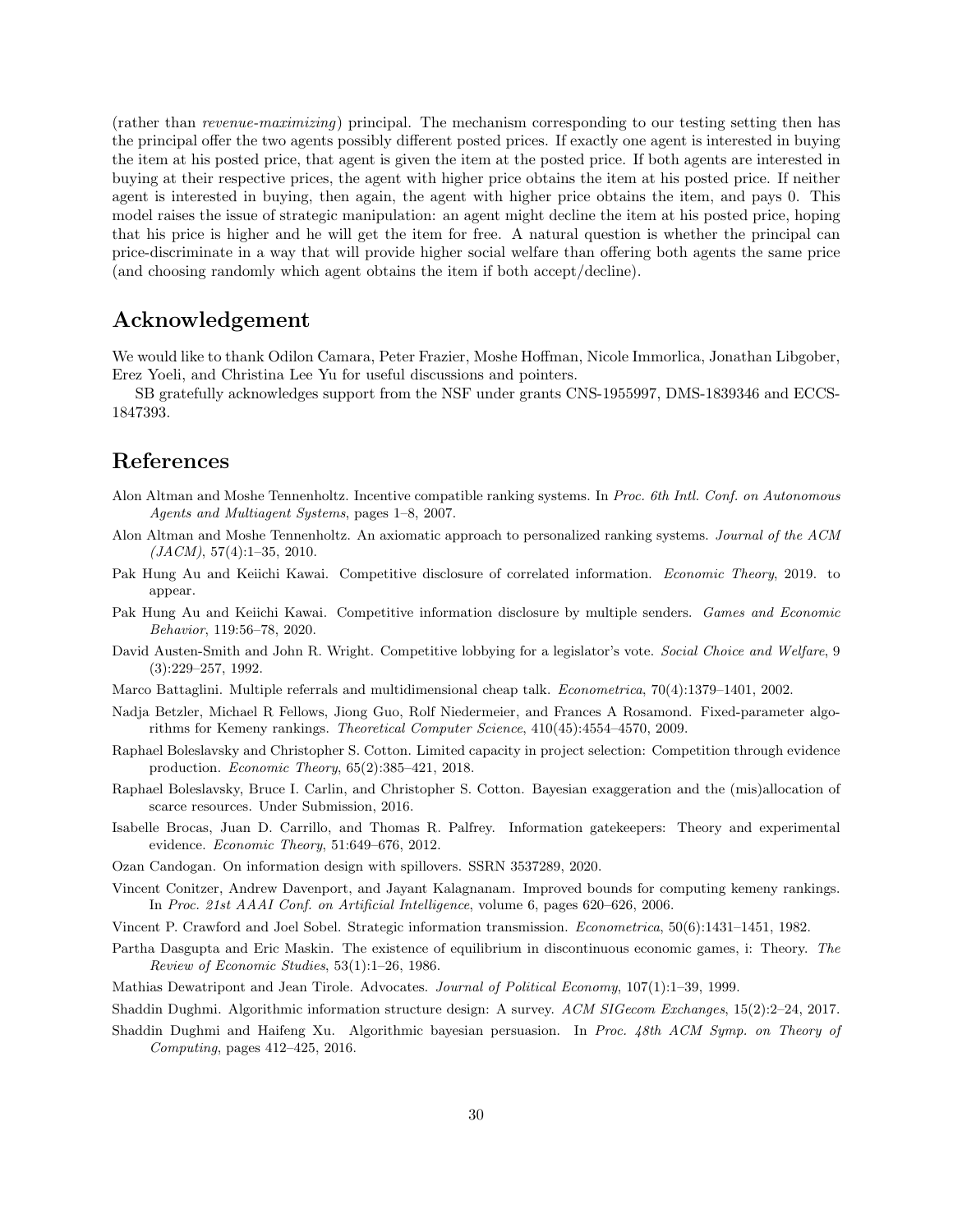- <span id="page-30-5"></span>Shaddin Dughmi, David Kempe, and Ruixin Qiang. Persuasion with limited communication. In Proc. 17th ACM Conf. on Economics and Computation, pages 663–680, 2016.
- <span id="page-30-3"></span>Piotr Dworczak and Giorgio Martini. The simple economics of optimal persuasion. Journal of Political Economy, 127(5):1993–2048, 2019.
- <span id="page-30-14"></span>Matthew Gentzkow and Emir Kamenica. Competition in persuasion. The Review of Economic Studies, 84(1):300–322, 2017a.
- <span id="page-30-15"></span>Matthew Gentzkow and Emir Kamenica. Bayesian persuasion with multiple senders and rich signal spaces. Games and Economic Behavior, 104:411–429, 2017b.
- <span id="page-30-20"></span>David Gill and Daniel Sgroi. Sequential decisions with tests. Games and Economic Behavior, 63(2):663–678, 2008.
- <span id="page-30-6"></span>David Gill and Daniel Sgroi. The optimal choice of pre-launch reviewer. Journal of Economic Theory, 147(3): 1247–1260, 2012.
- <span id="page-30-13"></span>Faruk Gul and Wolfgang Pesendorfer. The war of information. The Review of Economic Studies, 79(2):707–734, 2012.
- <span id="page-30-21"></span>Ralf Herbrich, Tom Minka, and Thore Graepel. Trueskill™: a bayesian skill rating system. In Proceedings of the 19th international conference on neural information processing systems, pages 569–576, 2006.
- <span id="page-30-17"></span>Florian Hoffmann, Roman Inderst, and Marco Ottaviani. Persuasion through selective disclosure: Implications for marketing, campaigning, and privacy regulation. Management Science, 66(11):4958-4979, 2020.
- <span id="page-30-9"></span>Chamsi Hssaine and Siddhartha Banerjee. Information signal design for incentivizing team formation. arXiv preprint arXiv:1809.00751, 2018.
- <span id="page-30-0"></span>Ilwoo Hwang, Kyungmin Kim, and Raphael Boleslavsky. Competitive advertising and pricing. Under Submission, 2019.
- <span id="page-30-23"></span>Kevin G Jamieson and Robert Nowak. Active ranking using pairwise comparisons. In Proc. 25th Advances in Neural Information Processing Systems, pages 2240–2248, 2011.
- <span id="page-30-27"></span>Ramesh Johari, Vijay Kamble, Anilesh K Krishnaswamy, and Hannah Li. Exploration vs. exploitation in team formation. arXiv preprint arXiv:1809.06937, 2018.
- <span id="page-30-8"></span>Emir Kamenica and Matthew Gentzkow. Bayesian persuasion. American Economic Review, 101(6):2590–2615, 2011.
- <span id="page-30-25"></span>Claire Kenyon-Mathieu and Warren Schudy. How to rank with few errors. In Proc. 39th ACM Symp. on Theory of Computing, pages 95–103, 2007.
- <span id="page-30-19"></span>Jon Kleinberg and Robert Kleinberg. Delegated search approximates optimal search. In Proceedings of the 2018 ACM Conference on Economics and Computation, pages 287–302, 2018.
- <span id="page-30-26"></span>Jon Kleinberg and Maithra Raghu. Team performance with test scores. ACM Transactions on Economics and Computation (TEAC), 6(3-4):1–26, 2018.
- <span id="page-30-10"></span>Vijay Krishna and John Morgan. A model of expertise. The Quarterly Journal of Economics, 116(2):747–775, 2001.
- <span id="page-30-1"></span>Josh Lerner and Jean Tirole. A model of forum shopping. American Economic Review, 96(4):1091–1113, 2006.
- <span id="page-30-16"></span>Fei Li and Peter Norman. Sequential persuasion. Under Submission, 2019.
- <span id="page-30-7"></span>Zhuozheng Li, Heikki Rantakari, and Huanxing Yang. Competitive cheap talk. Games and Economic Behavior, 96: 65–89, 2016.
- <span id="page-30-18"></span>Jonathan Libgober. Information and Learning in Mechanism Design. PhD thesis, Harvard University, 2018.
- <span id="page-30-22"></span>Tie-Yan Liu et al. Learning to rank for information retrieval. Foundations and Trends® in Information Retrieval, 3 (3):225–331, 2009.
- <span id="page-30-11"></span>Steven Matthews and Andrew Postlewaite. Quality testing and disclosure. The RAND Journal of Economics, 16(3): 328–340, 1985.
- <span id="page-30-12"></span>Paul R. Milgrom and John Roberts. Relying on the information of interested parties. The RAND Journal of Economics, 17(1):18–32, 1986.
- <span id="page-30-24"></span>Sahand Negahban, Sewoong Oh, and Devavrat Shah. Rank centrality: Ranking from pairwise comparisons. Operations Research, 65(1):266–287, 2017.
- <span id="page-30-4"></span>Paula F. Onuchic and Debraj Ray. Conveying value via categories. arXiv preprint arXiv:2103.12804, 2019.
- <span id="page-30-2"></span>Michael Ostrovsky and Michael Schwarz. Information disclosure and unraveling in matching markets. American Economic Journal: Microeconomics, 2(2):34–63, 2010.